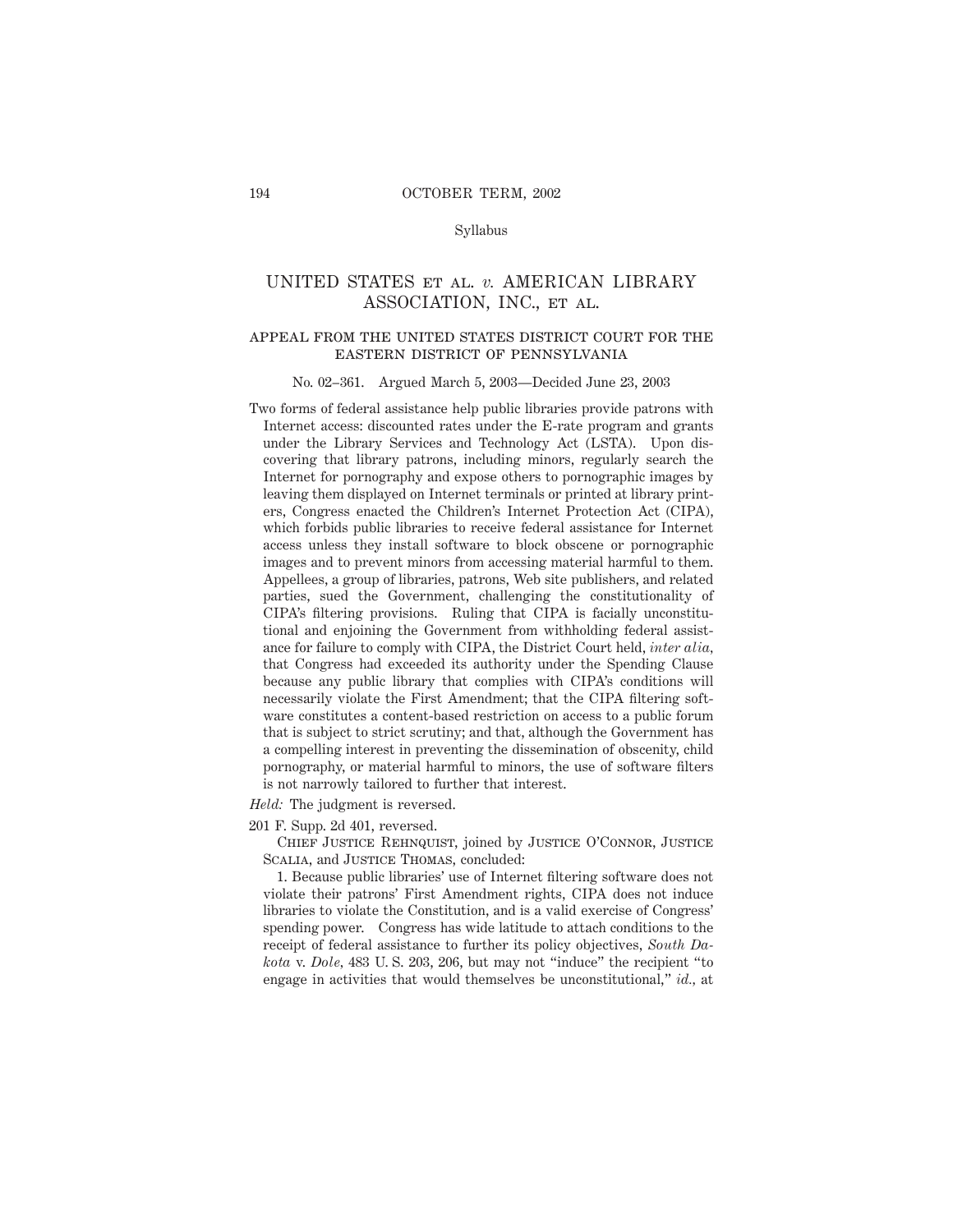210. To determine whether libraries would violate the First Amendment by employing the CIPA filtering software, the Court must first examine their societal role. To fulfill their traditional missions of facilitating learning and cultural enrichment, public libraries must have broad discretion to decide what material to provide to their patrons. This Court has held in two analogous contexts that the Government has broad discretion to make content-based judgments in deciding what private speech to make available to the public. *Arkansas Ed. Television Comm'n* v. *Forbes,* 523 U. S. 666, 672–674; *National Endowment for Arts* v. *Finley,* 524 U. S. 569, 585–586. Just as forum analysis and heightened judicial scrutiny were incompatible with the role of public television stations in the former case and the role of the National Endowment for the Arts in the latter, so are they incompatible with the broad discretion that public libraries must have to consider content in making collection decisions. Thus, the public forum principles on which the District Court relied are out of place in the context of this case. Internet access in public libraries is neither a "traditional" nor a "designated" public forum. See, *e. g., Cornelius* v. *NAACP Legal Defense & Ed. Fund, Inc.,* 473 U. S. 788, 802–803. Unlike the "Student Activity Fund" at issue in *Rosenberger* v. *Rector and Visitors of Univ. of Va.,* 515 U. S. 819, 834, Internet terminals are not acquired by a library in order to create a public forum for Web publishers to express themselves. Rather, a library provides such access for the same reasons it offers other library resources: to facilitate research, learning, and recreational pursuits by furnishing materials of requisite and appropriate quality. The fact that a library reviews and affirmatively chooses to acquire every book in its collection, but does not review every Web site that it makes available, is not a constitutionally relevant distinction. The decisions by most libraries to exclude pornography from their print collections are not subjected to heightened scrutiny; it would make little sense to treat libraries' judgments to block online pornography any differently. Moreover, because of the vast quantity of material on the Internet and the rapid pace at which it changes, libraries cannot possibly segregate, item by item, all the Internet material that is appropriate for inclusion from all that is not. While a library could limit its Internet collection to just those sites it found worthwhile, it could do so only at the cost of excluding an enormous amount of valuable information that it lacks the capacity to review. Given that tradeoff, it is entirely reasonable for public libraries to reject that approach and instead exclude certain categories of content, without making individualized judgments that everything made available has requisite and appropriate quality. Concerns over filtering software's tendency to erroneously "overblock" access to constitutionally protected speech that falls outside the catego-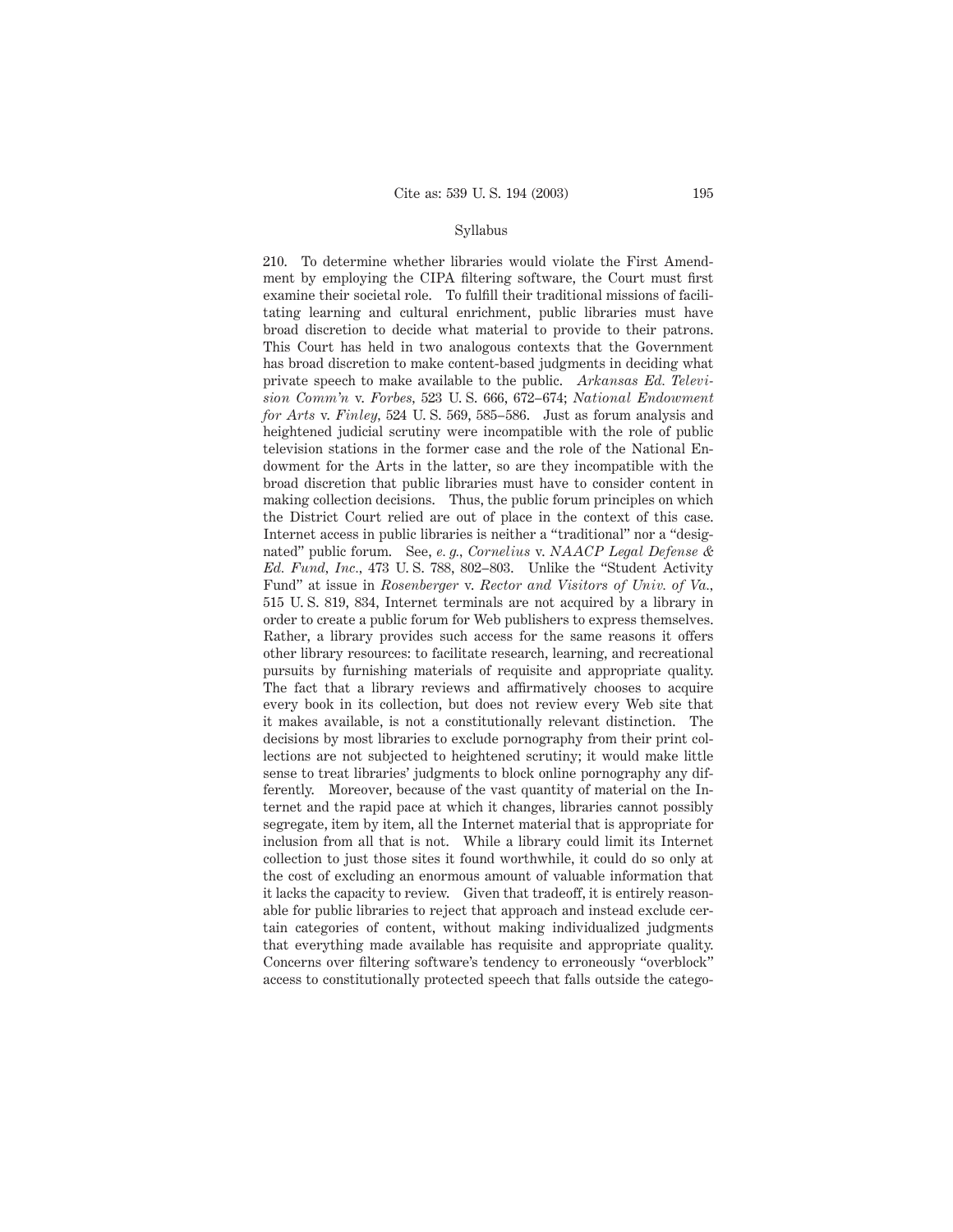ries software users intend to block are dispelled by the ease with which patrons may have the filtering software disabled. Pp. 203–209.

2. CIPA does not impose an unconstitutional condition on libraries that receive E-rate and LSTA subsidies by requiring them, as a condition on that receipt, to surrender their First Amendment right to provide the public with access to constitutionally protected speech. Assuming that appellees may assert an "unconstitutional conditions" claim, that claim would fail on the merits. When the Government appropriates public funds to establish a program, it is entitled to broadly define that program's limits. *Rust* v. *Sullivan,* 500 U. S. 173, 194. As in *Rust,* the Government here is not denying a benefit to anyone, but is instead simply insisting that public funds be spent for the purpose for which they are authorized: helping public libraries fulfill their traditional role of obtaining material of requisite and appropriate quality for educational and informational purposes. Especially because public libraries have traditionally excluded pornographic material from their other collections, Congress could reasonably impose a parallel limitation on its Internet assistance programs. As the use of filtering software helps to carry out these programs, it is a permissible condition under *Rust.* Appellees mistakenly contend, in reliance on *Legal Services Corporation* v. *Velazquez,* 531 U. S. 533, 542–543, that CIPA's filtering conditions distort the usual functioning of public libraries. In contrast to the lawyers who furnished legal aid to the indigent under the program at issue in *Velazquez,* public libraries have no role that pits them against the Government, and there is no assumption, as there was in that case, that they must be free of any conditions that their benefactors might attach to the use of donated funds. Pp. 210–214.

Justice Kennedy concluded that if, as the Government represents, a librarian will unblock filtered material or disable the Internet software filter without significant delay on an adult user's request, there is little to this case. There are substantial Government interests at stake here: The interest in protecting young library users from material inappropriate for minors is legitimate, and even compelling, as all Members of the Court appear to agree. Given this interest, and the failure to show that adult library users' access to the material is burdened in any significant degree, the statute is not unconstitutional on its face. If some libraries do not have the capacity to unblock specific Web sites or to disable the filter or if it is shown that an adult user's election to view constitutionally protected Internet material is burdened in some other substantial way, that would be the subject for an as-applied challenge, not this facial challenge. Pp. 214–215.

Justice Breyer agreed that the "public forum" doctrine is inapplicable here and that the statute's filtering software provisions do not vio-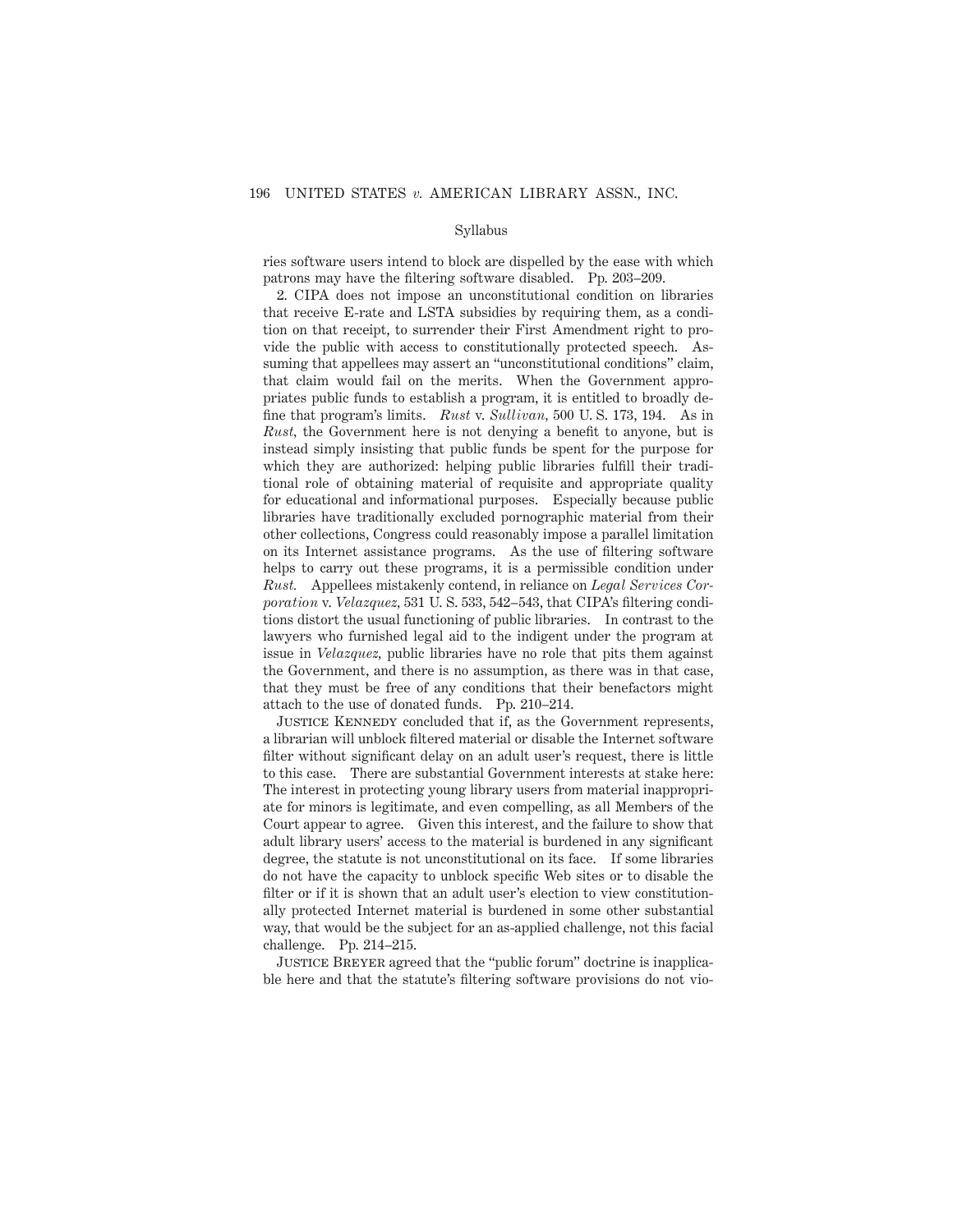late the First Amendment, but would reach that ultimate conclusion through a different approach. Because the statute raises special First Amendment concerns, he would not require only a "rational basis" for the statute's restrictions. At the same time, "strict scrutiny" is not warranted, for such a limiting and rigid test would unreasonably interfere with the discretion inherent in the "selection" of a library's collection. Rather, he would examine the constitutionality of the statute's restrictions as the Court has examined speech-related restrictions in other contexts where circumstances call for heightened, but not "strict," scrutiny—where, for example, complex, competing constitutional interests are potentially at issue or speech-related harm is potentially justified by unusually strong governmental interests. The key question in such instances is one of proper fit. The Court has asked whether the harm to speech-related interests is disproportionate in light of both the justifications and the potential alternatives. It has considered the legitimacy of the statute's objective, the extent to which the statute will tend to achieve that objective, whether there are other, less restrictive ways of achieving that objective, and ultimately whether the statute works speech-related harm that is out of proportion to that objective. The statute's restrictions satisfy these constitutional demands. Its objectives—of restricting access to obscenity, child pornography, and material that is comparably harmful to minors—are "legitimate," and indeed often "compelling." No clearly superior or better fitting alternative to Internet software filters has been presented. Moreover, the statute contains an important exception that limits the speechrelated harm: It allows libraries to permit any adult patron access to an "overblocked" Web site or to disable the software filter entirely upon request. Given the comparatively small burden imposed upon library patrons seeking legitimate Internet materials, it cannot be said that any speech-related harm that the statute may cause is disproportionate when considered in relation to the statute's legitimate objectives. Pp. 215–220.

Rehnquist, C. J., announced the judgment of the Court and delivered an opinion, in which O'Connor, Scalia, and Thomas, JJ., joined. Kennedy, J., *post,* p. 214, and Breyer, J., *post,* p. 215, filed opinions concurring in the judgment. Stevens, J., filed a dissenting opinion, *post,* p. 220. SOUTER, J., filed a dissenting opinion, in which GINSBURG, J., joined, *post,* p. 231.

*Solicitor General Olson* argued the cause for appellants. With him on the briefs were *Assistant Attorney General*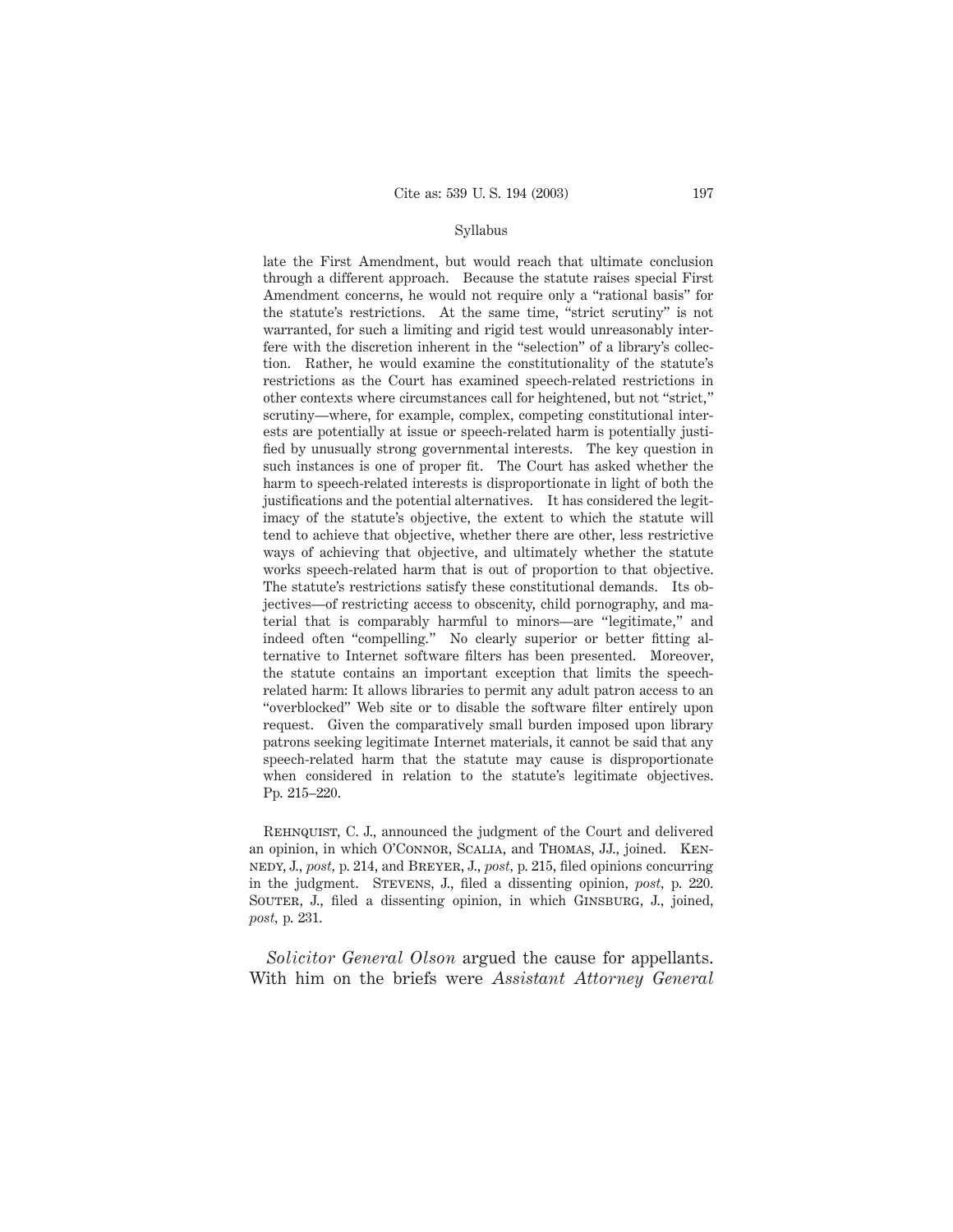*McCallum, Deputy Solicitor General Kneedler, Irving L. Gornstein, Barbara L. Herwig,* and *Jacob M. Lewis.*

*Paul M. Smith* argued the cause for appellees. With him on the brief for appellees American Library Association, Inc., et al. were *Theresa A. Chmara, Daniel Mach, Elliot M. Mincberg,* and *Lawrence S. Ottinger. Christopher A. Hansen, Ann Beeson, Steven R. Shapiro, Charles S. Sims, Stefan Presser,* and *David L. Sobel* filed a brief for appellees Multnomah County Public Library et al.\*

CHIEF JUSTICE REHNQUIST announced the judgment of the Court and delivered an opinion, in which JUSTICE O'CONnor, Justice Scalia, and Justice Thomas joined.

To address the problems associated with the availability of Internet pornography in public libraries, Congress enacted

<sup>\*</sup>Briefs of *amici curiae* urging reversal were filed for the State of Texas by *Greg Abbott,* Attorney General, *Barry R. McBee,* First Assistant Attorney General, *Jeffrey S. Boyd,* Deputy Attorney General, *Philip A. Lionberger,* Solicitor General, and *Amy Warr* and *Ryan D. Clinton,* Assistant Solicitors General; for the American Center for Law and Justice et al. by *Jay Alan Sekulow, Colby M. May, Ben Bull, James M. Henderson, Joel H. Thornton, John P. Tuskey,* and *Laura B. Hernandez;* for the American Civil Rights Union by *Peter Ferrara;* for Cities, Mayors, and County Commissioners by *Kelly Shackelford;* for the Greenville, South Carolina, Public Library et al. by *Kenneth C. Bass III;* for the National Law Center for Children and Families et al. by *Kristina A. Bullock, Bruce A. Taylor,* and *Janet M. LaRue;* and for Sen. Trent Lott et al. by *Brian Fahling, Stephen M. Crampton,* and *Michael J. DePrimo.*

Briefs of *amici curiae* urging affirmance were filed for the Association of American Publishers, Inc., et al. by *R. Bruce Rich, Jonathan Bloom,* and *John B. Morris, Jr.;* for the Brennan Center for Justice by *Burt Neuborne, Laura K. Abel,* and *David S. Udell;* for the Cleveland Public Library et al. by *David W. Ogden;* and for Partnership for Progress on the Digital Divide et al. by *Marjorie Heins.*

Briefs of *amici curiae* were filed for the National School Boards Association et al. by *Julie Underwood, Naomi Gittins,* and *Stuart L. Knade;* for the Online Policy Group, Inc., et al. by *Daniel H. Bromberg* and *Charles R. A. Morse;* and for Jonathan Wallace d/b/a The Ethical Spectacle by *Michael B. Green* and *Jonathan D. Wallace.*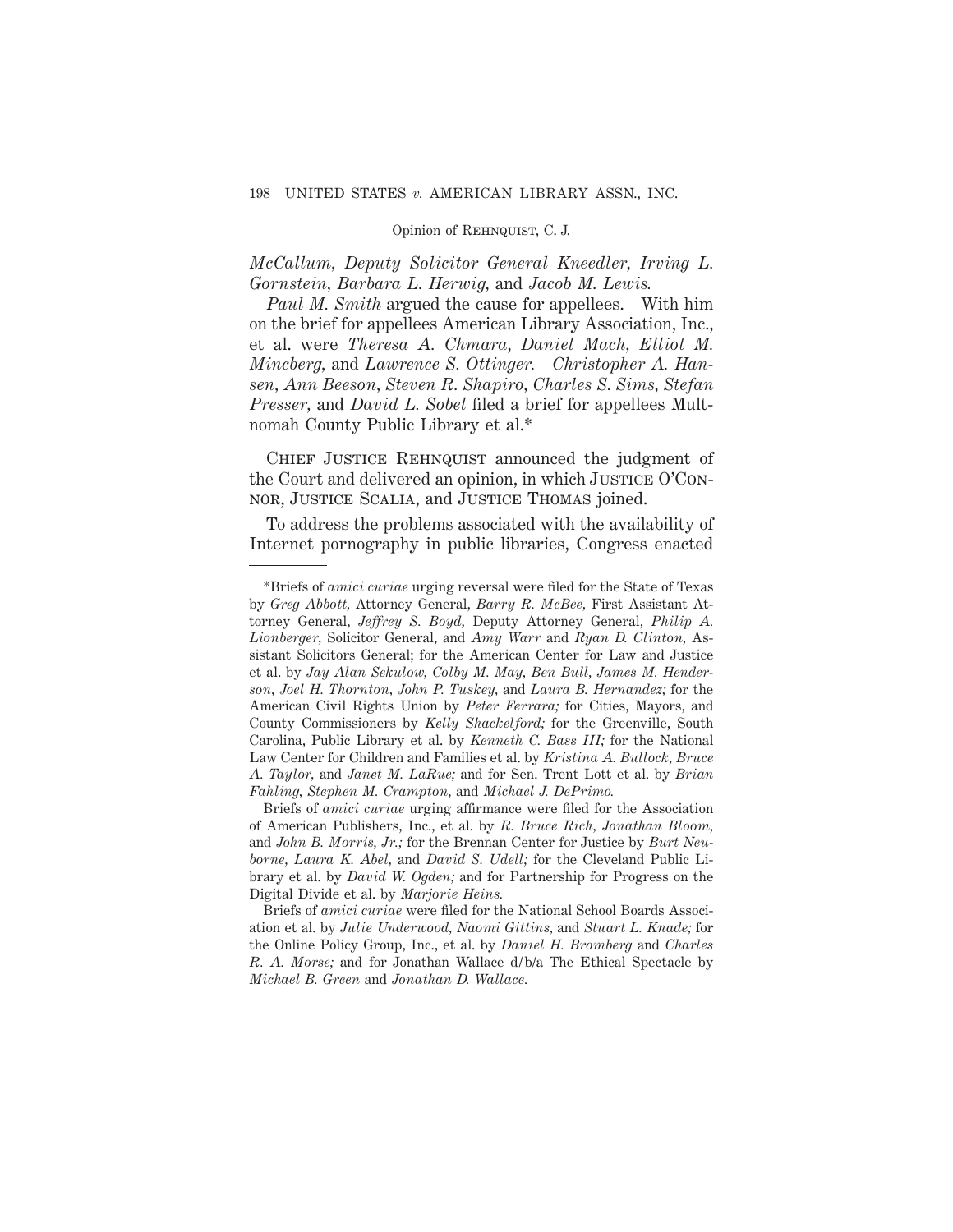the Children's Internet Protection Act (CIPA), 114 Stat. 2763A–335. Under CIPA, a public library may not receive federal assistance to provide Internet access unless it installs software to block images that constitute obscenity or child pornography, and to prevent minors from obtaining access to material that is harmful to them. The District Court held these provisions facially invalid on the ground that they induce public libraries to violate patrons' First Amendment rights. We now reverse.

To help public libraries provide their patrons with Internet access, Congress offers two forms of federal assistance. First, the E-rate program established by the Telecommunications Act of 1996 entitles qualifying libraries to buy Internet access at a discount. 110 Stat. 71, 47 U. S. C.  $§254(h)(1)(B)$ . In the year ending June 30, 2002, libraries received \$58.5 million in such discounts. Redacted Joint Trial Stipulations of All Parties in Nos. 01–CV–1303, etc. (ED Pa.), ¶ 128, p. 16 (hereinafter Jt. Tr. Stip.). Second, pursuant to the Library Services and Technology Act (LSTA), 110 Stat. 3009–295, as amended, 20 U. S. C. § 9101 *et seq.,* the Institute of Museum and Library Services makes grants to state library administrative agencies to "electronically lin[k] libraries with educational, social, or information services," "assis[t] libraries in accessing information through electronic networks," and "pa[y] costs for libraries to acquire or share computer systems and telecommunications technologies." §§ 9141(a)(1)(B), (C), (E). In fiscal year 2002, Congress appropriated more than \$149 million in LSTA grants. Jt. Tr. Stip. ¶ 185, p. 26. These programs have succeeded greatly in bringing Internet access to public libraries: By 2000, 95% of the Nation's libraries provided public Internet access. J. Bertot & C. McClure, Public Libraries and the Internet 2000: Summary Findings and Data Tables, p. 3 (Sept. 7, 2000), http://www.nclis.gov/statsurv/2000plo.pdf (all Internet materials as visited Mar. 25, 2003, and available in Clerk of Court's case file).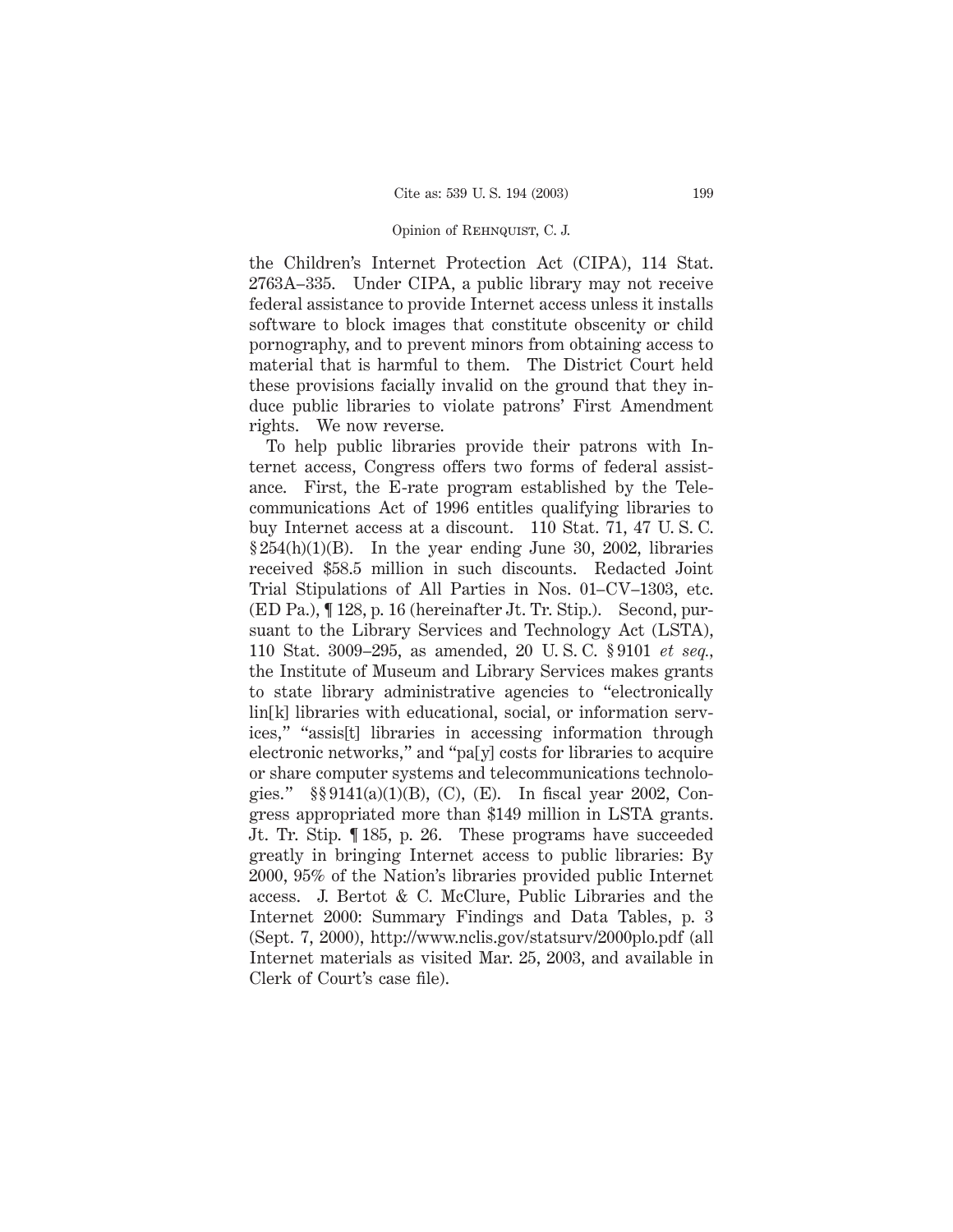By connecting to the Internet, public libraries provide patrons with a vast amount of valuable information. But there is also an enormous amount of pornography on the Internet, much of which is easily obtained. 201 F. Supp. 2d 401, 419 (ED Pa. 2002). The accessibility of this material has created serious problems for libraries, which have found that patrons of all ages, including minors, regularly search for online pornography. *Id.,* at 406. Some patrons also expose others to pornographic images by leaving them displayed on Internet terminals or printed at library printers. *Id.,* at 423.

Upon discovering these problems, Congress became concerned that the E-rate and LSTA programs were facilitating access to illegal and harmful pornography. S. Rep. No. 105–226, p. 5 (1998). Congress learned that adults "us[e] library computers to access pornography that is then exposed to staff, passersby, and children," and that "minors acces[s] child and adult pornography in libraries." <sup>1</sup>

But Congress also learned that filtering software that blocks access to pornographic Web sites could provide a reasonably effective way to prevent such uses of library resources. *Id.,* at 20–26. By 2000, before Congress enacted CIPA, almost 17% of public libraries used such software on at least some of their Internet terminals, and 7% had filters on all of them. Library Research Center of U. Ill., Survey of Internet Access Management in Public Libraries 8, http:// alexia.lis.uiuc.edu/gslis/research/internet.pdf. A library can

<sup>1</sup> The Children's Internet Protection Act: Hearing on S. 97 before the Senate Committee on Commerce, Science, and Transportation, 106th Cong., 1st Sess., 49 (1999) (prepared statement of Bruce Taylor, President and Chief Counsel, National Law Center for Children and Families). See also Obscene Material Available Via The Internet: Hearing before the Subcommittee on Telecommunications, Trade, and Consumer Protection of the House Committee on Commerce, 106th Cong., 2d Sess., 1, 27 (2000) (citing D. Burt, Dangerous Access, 2000 Edition: Uncovering Internet Pornography in America's Libraries (2000)) (noting more than 2,000 incidents of patrons, both adults and minors, using library computers to view online pornography, including obscenity and child pornography).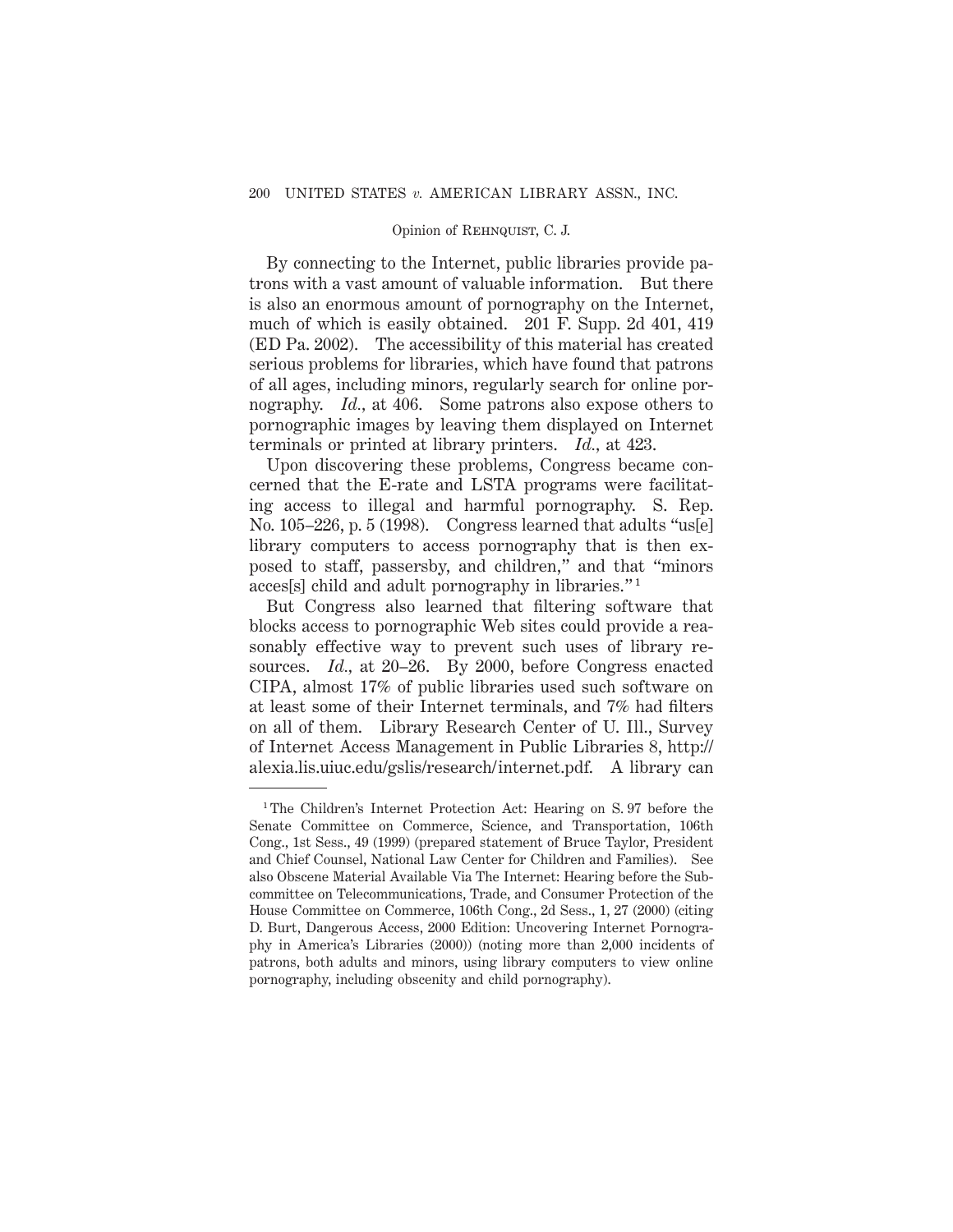set such software to block categories of material, such as "Pornography" or "Violence." 201 F. Supp. 2d, at 428. When a patron tries to view a site that falls within such a category, a screen appears indicating that the site is blocked. *Id.,* at 429. But a filter set to block pornography may sometimes block other sites that present neither obscene nor pornographic material, but that nevertheless trigger the filter. To minimize this problem, a library can set its software to prevent the blocking of material that falls into categories like "Education," "History," and "Medical." *Id.,* at 428–429. A library may also add or delete specific sites from a blocking category, *id.,* at 429, and anyone can ask companies that furnish filtering software to unblock particular sites, *id.,* at 430.

Responding to this information, Congress enacted CIPA. It provides that a library may not receive E-rate or LSTA assistance unless it has "a policy of Internet safety for minors that includes the operation of a technology protection measure . . . that protects against access" by all persons to "visual depictions" that constitute "obscen[ity]" or "child pornography," and that protects against access by minors to "visual depictions" that are "harmful to minors." 20 U. S. C. §§ 9134(f)(1)(A)(i) and (B)(i); 47 U. S. C. §§ 254(h)(6)(B)(i) and  $(C)(i)$ . The statute defines a "[t]echnology protection measure" as "a specific technology that blocks or filters Internet access to material covered by" CIPA.  $\S 254(h)(7)(I)$ . CIPA also permits the library to "disable" the filter "to enable access for bona fide research or other lawful purposes." 20 U. S. C. § 9134(f)(3); 47 U. S. C. § 254(h)(6)(D). Under the Erate program, disabling is permitted "during use by an adult." § 254(h)(6)(D). Under the LSTA program, disabling is permitted during use by any person. 20 U. S. C. § 9134(f)(3).

Appellees are a group of libraries, library associations, library patrons, and Web site publishers, including the American Library Association (ALA) and the Multnomah County Public Library in Portland, Oregon (Multnomah). They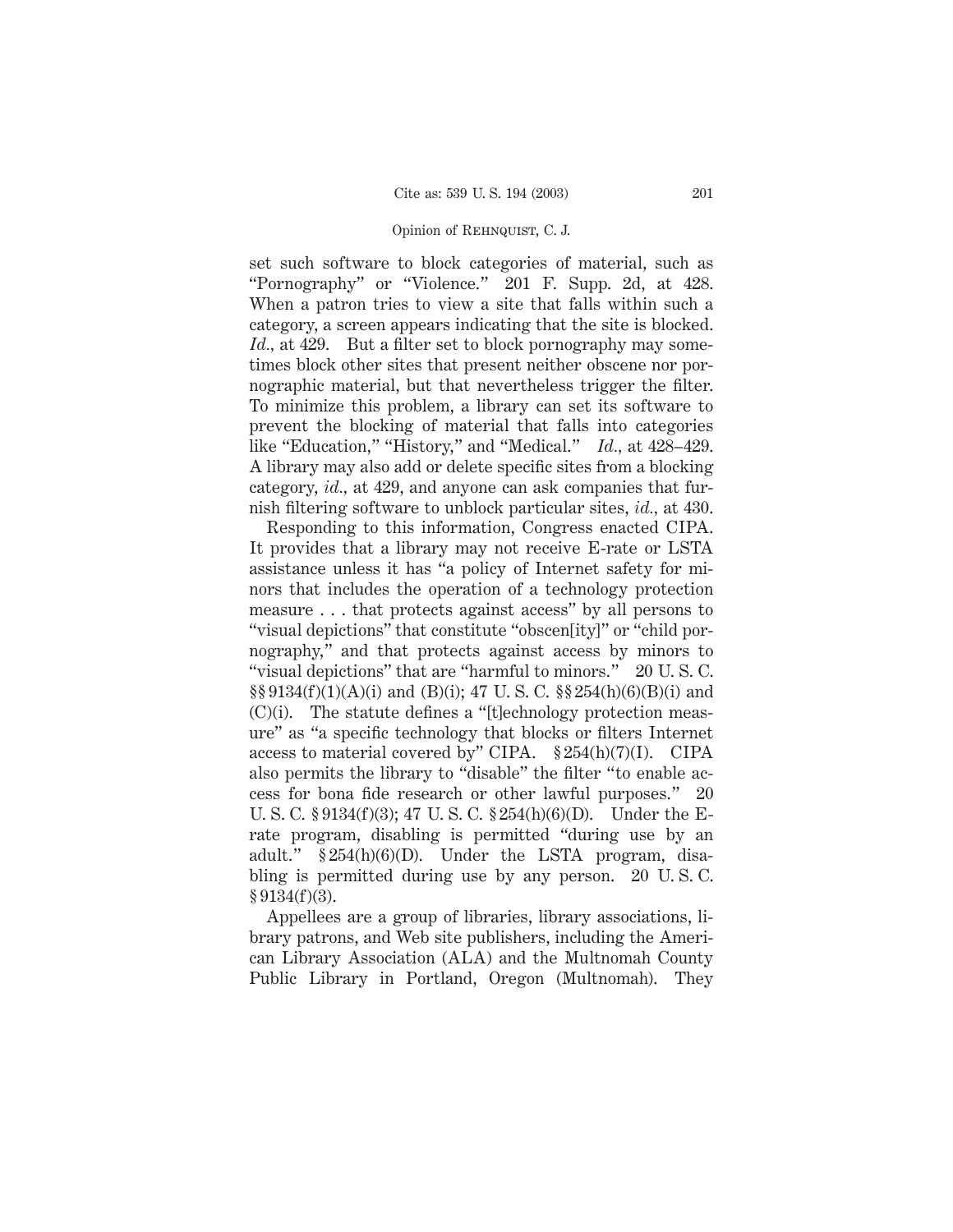sued the United States and the Government agencies and officials responsible for administering the E-rate and LSTA programs in District Court, challenging the constitutionality of CIPA's filtering provisions. A three-judge District Court convened pursuant to § 1741(a) of CIPA, 114 Stat. 2763A–351, note following 20 U. S. C. § 7001.

After a trial, the District Court ruled that CIPA was facially unconstitutional and enjoined the relevant agencies and officials from withholding federal assistance for failure to comply with CIPA. The District Court held that Congress had exceeded its authority under the Spending Clause, U. S. Const., Art. I, § 8, cl. 1, because, in the court's view, "any public library that complies with CIPA's conditions will necessarily violate the First Amendment." 201 F. Supp. 2d, at 453. The court acknowledged that "generally the First Amendment subjects libraries' content-based decisions about which print materials to acquire for their collections to only rational [basis] review." *Id.,* at 462. But it distinguished libraries' decisions to make certain Internet material inaccessible. "The central difference," the court stated, "is that by providing patrons with even filtered Internet access, the library permits patrons to receive speech on a virtually unlimited number of topics, from a virtually unlimited number of speakers, without attempting to restrict patrons' access to speech that the library, in the exercise of its professional judgment, determines to be particularly valuable." *Ibid.* Reasoning that "the provision of Internet access within a public library . . . is for use by the public . . . for expressive activity," the court analyzed such access as a "designated public forum." *Id.,* at 457 (citation and internal quotation marks omitted). The District Court also likened Internet access in libraries to "traditional public fora... such as sidewalks and parks" because it "promotes First Amendment values in an analogous manner." *Id.,* at 466.

Based on both of these grounds, the court held that the filtering software contemplated by CIPA was a content-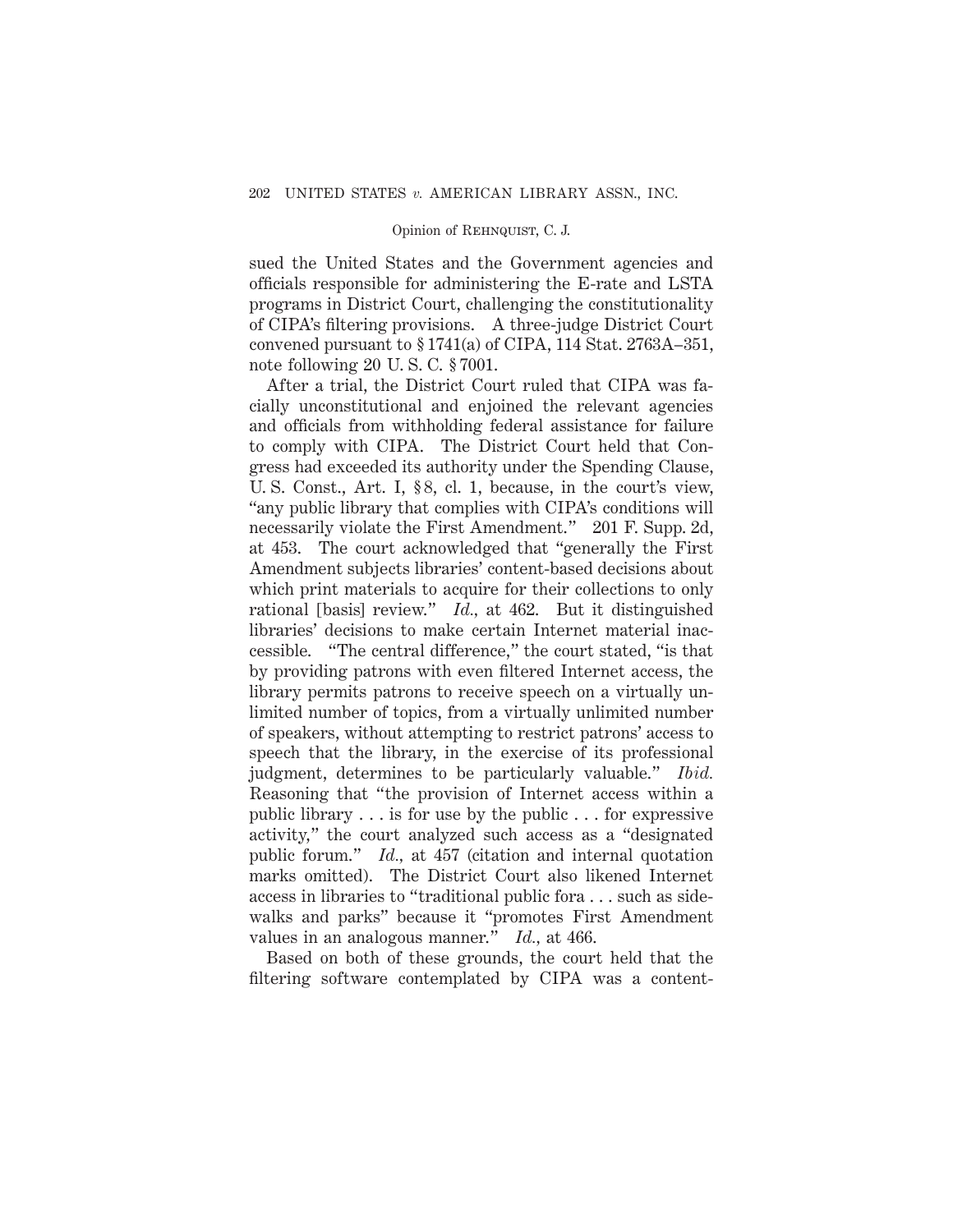based restriction on access to a public forum, and was therefore subject to strict scrutiny. *Ibid.* Applying this standard, the District Court held that, although the Government has a compelling interest "in preventing the dissemination of obscenity, child pornography, or, in the case of minors, material harmful to minors," *id.,* at 471, the use of software filters is not narrowly tailored to further those interests, *id.,* at 479. We noted probable jurisdiction, 537 U. S. 1017 (2002), and now reverse.

Congress has wide latitude to attach conditions to the receipt of federal assistance in order to further its policy objectives. *South Dakota* v. *Dole,* 483 U. S. 203, 206 (1987). But Congress may not "induce" the recipient "to engage in activities that would themselves be unconstitutional." *Id.,* at 210. To determine whether libraries would violate the First Amendment by employing the filtering software that CIPA requires,<sup>2</sup> we must first examine the role of libraries in our society.

Public libraries pursue the worthy missions of facilitating learning and cultural enrichment. Appellee ALA's Library Bill of Rights states that libraries should provide "[b]ooks and other . . . resources . . . for the interest, information, and enlightenment of all people of the community the library

<sup>&</sup>lt;sup>2</sup> JUSTICE STEVENS misapprehends the analysis we must perform to determine whether CIPA exceeds Congress' authority under the Spending Clause. He asks and answers whether it is constitutional for Congress to "impose [CIPA's filtering] requirement" on public libraries, instead of "allowing local decisionmakers to tailor their responses to local problems." *Post,* at 220 (dissenting opinion). But under our well-established Spending Clause precedent, that is not the proper inquiry. Rather, as the District Court correctly recognized, 201 F. Supp. 2d 401, 453 (ED Pa. 2002), we must ask whether the condition that Congress requires "would . . . be unconstitutional" if performed by the library itself. *Dole,* 483 U. S., at 210.

CIPA does not directly regulate private conduct; rather, Congress has exercised its Spending Power by specifying conditions on the receipt of federal funds. Therefore, *Dole* provides the appropriate framework for assessing CIPA's constitutionality.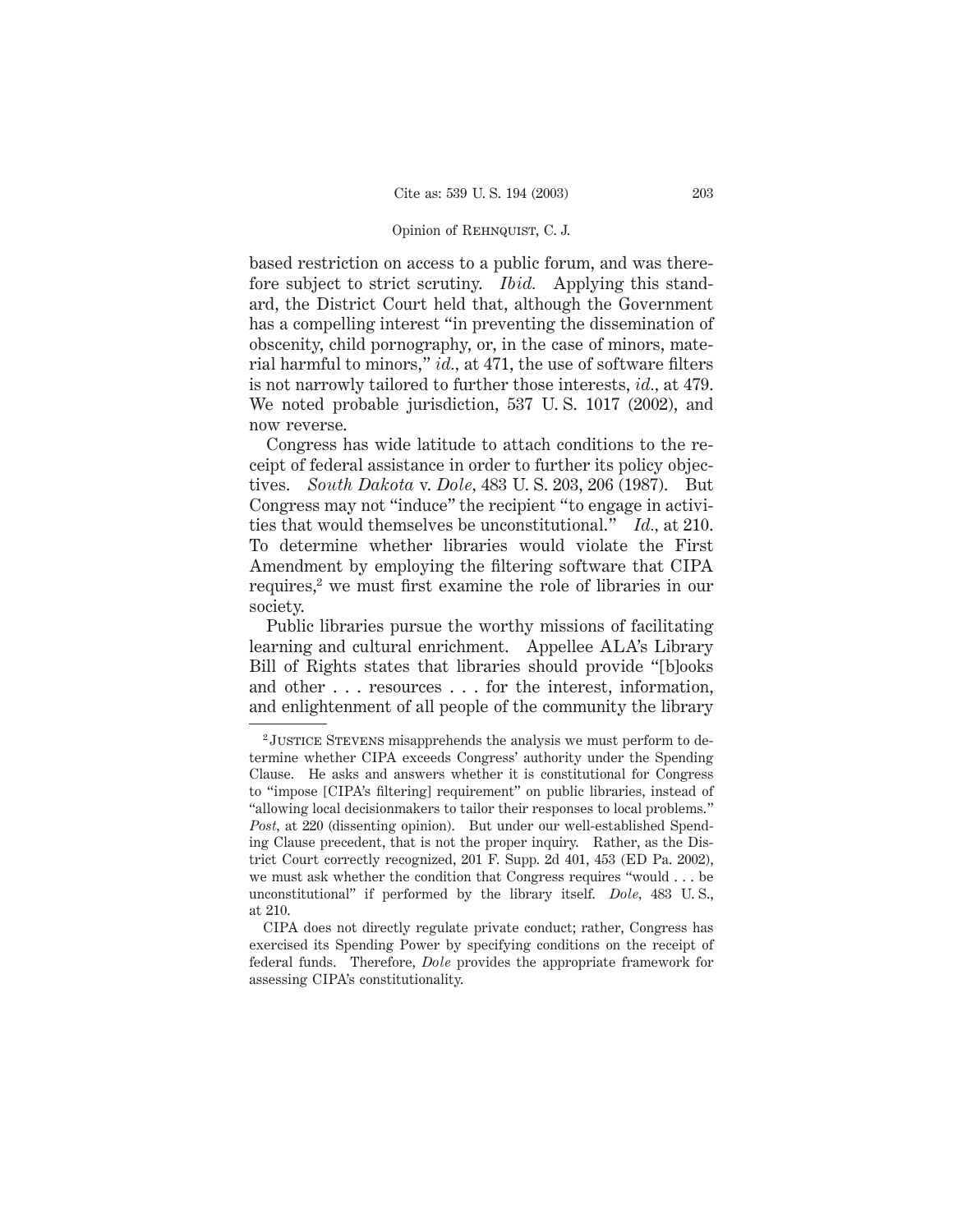serves." 201 F. Supp. 2d, at 420 (internal quotation marks omitted). To fulfill their traditional missions, public libraries must have broad discretion to decide what material to provide to their patrons. Although they seek to provide a wide array of information, their goal has never been to provide "universal coverage." *Id.,* at 421. Instead, public libraries seek to provide materials "that would be of the greatest direct benefit or interest to the community." *Ibid.* To this end, libraries collect only those materials deemed to have "requisite and appropriate quality." *Ibid.* See W. Katz, Collection Development: The Selection of Materials for Libraries 6 (1980) ("The librarian's responsibility . . . is to separate out the gold from the garbage, not to preserve everything"); F. Drury, Book Selection xi (1930) ("[I]t is the aim of the selector to give the public, not everything it wants, but the best that it will read or use to advantage"); App. 636 (Rebuttal Expert Report of Donald G. Davis, Jr.) ("A hypothetical collection of everything that has been produced is not only of dubious value, but actually detrimental to users trying to find what they want to find and really need").

We have held in two analogous contexts that the government has broad discretion to make content-based judgments in deciding what private speech to make available to the public. In *Arkansas Ed. Television Comm'n* v. *Forbes,* 523 U. S. 666, 672–673 (1998), we held that public forum principles do not generally apply to a public television station's editorial judgments regarding the private speech it presents to its viewers. "[B]road rights of access for outside speakers would be antithetical, as a general rule, to the discretion that stations and their editorial staff must exercise to fulfill their journalistic purpose and statutory obligations." *Id.,* at 673. Recognizing a broad right of public access "would [also] risk implicating the courts in judgments that should be left to the exercise of journalistic discretion." *Id.,* at 674.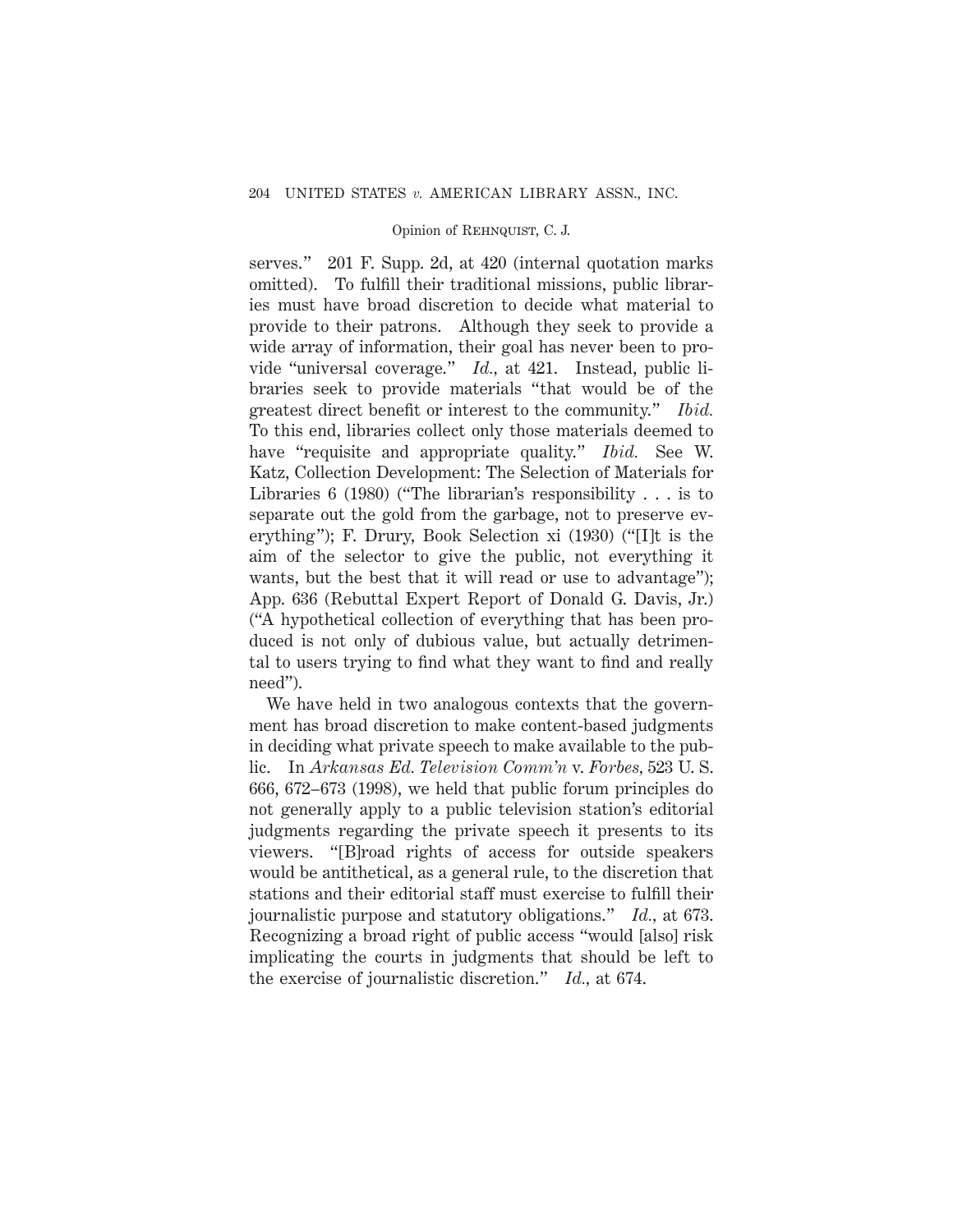Similarly, in *National Endowment for Arts* v. *Finley,* 524 U. S. 569 (1998), we upheld an art funding program that required the National Endowment for the Arts (NEA) to use content-based criteria in making funding decisions. We explained that "[a]ny content-based considerations that may be taken into account in the grant-making process are a consequence of the nature of arts funding." *Id.,* at 585. In particular, "[t]he very assumption of the NEA is that grants will be awarded according to the 'artistic worth of competing applicants,' and absolute neutrality is simply inconceivable." *Ibid.* (some internal quotation marks omitted). We expressly declined to apply forum analysis, reasoning that it would conflict with "NEA's mandate . . . to make esthetic judgments, and the inherently content-based 'excellence' threshold for NEA support." *Id.,* at 586.

The principles underlying *Forbes* and *Finley* also apply to a public library's exercise of judgment in selecting the material it provides to its patrons. Just as forum analysis and heightened judicial scrutiny are incompatible with the role of public television stations and the role of the NEA, they are also incompatible with the discretion that public libraries must have to fulfill their traditional missions. Public library staffs necessarily consider content in making collection decisions and enjoy broad discretion in making them.

The public forum principles on which the District Court relied, 201 F. Supp. 2d, at 457–470, are out of place in the context of this case. Internet access in public libraries is neither a "traditional" nor a "designated" public forum. See *Cornelius* v. *NAACP Legal Defense & Ed. Fund, Inc.,* 473 U. S. 788, 802 (1985) (describing types of forums). First, this resource—which did not exist until quite recently—has not "immemorially been held in trust for the use of the public and, time out of mind,... been used for purposes of assembly, communication of thoughts between citizens, and discussing public questions." *International Soc. for Krishna Consciousness, Inc.* v. *Lee,* 505 U. S. 672, 679 (1992) (internal quo-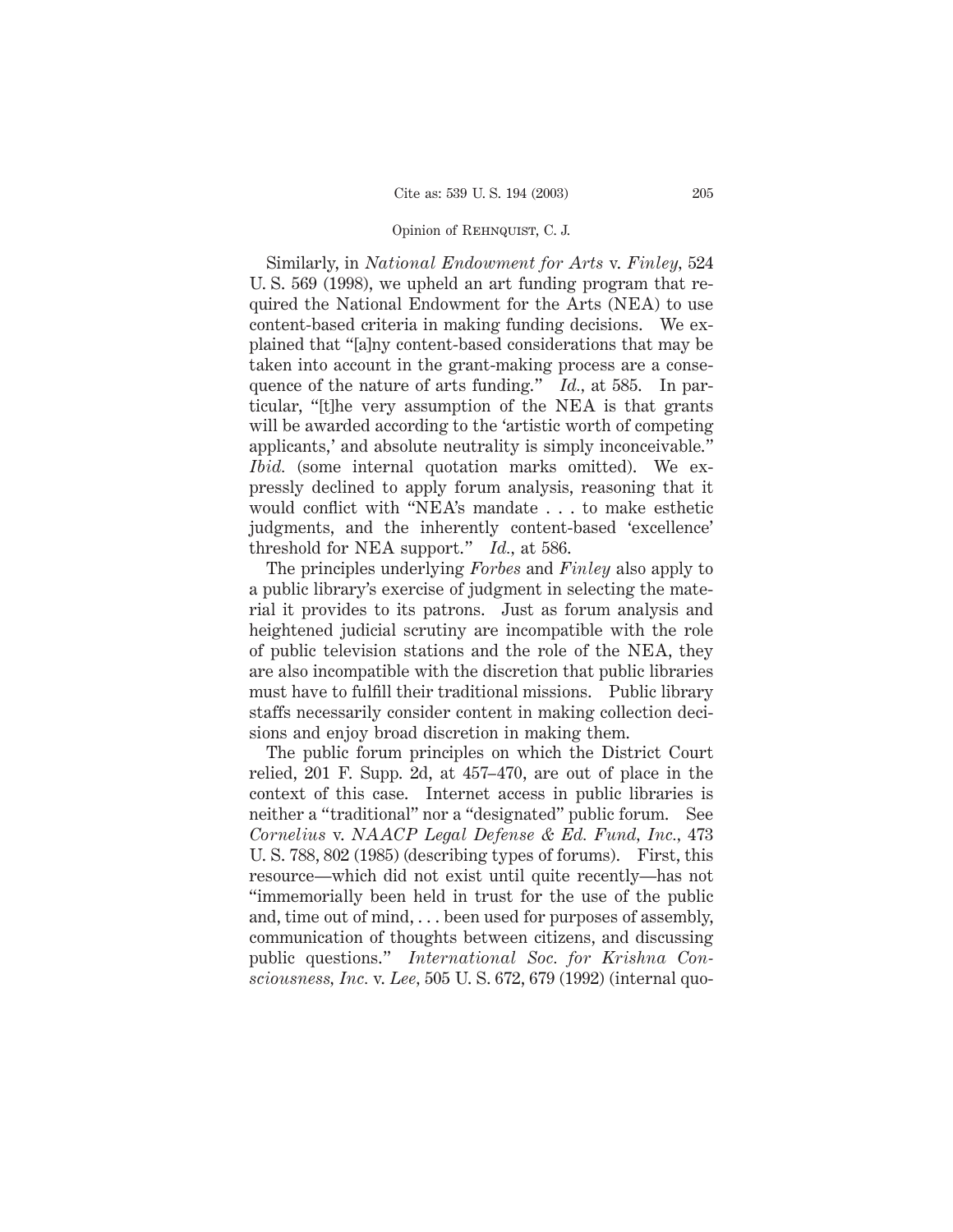tation marks omitted). We have "rejected the view that traditional public forum status extends beyond its historic confines." *Forbes, supra,* at 678. The doctrines surrounding traditional public forums may not be extended to situations where such history is lacking.

Nor does Internet access in a public library satisfy our definition of a "designated public forum." To create such a forum, the government must make an affirmative choice to open up its property for use as a public forum. *Cornelius, supra,* at 802–803; *Perry Ed. Assn.* v. *Perry Local Educators' Assn.,* 460 U. S. 37, 45 (1983). "The government does not create a public forum by inaction or by permitting limited discourse, but only by intentionally opening a nontraditional forum for public discourse." *Cornelius, supra,* at 802. The District Court likened public libraries' Internet terminals to the forum at issue in *Rosenberger* v. *Rector and Visitors of Univ. of Va.,* 515 U. S. 819 (1995). 201 F. Supp. 2d, at 465. In *Rosenberger,* we considered the "Student Activity Fund" established by the University of Virginia that subsidized all manner of student publications except those based on religion. We held that the fund had created a limited public forum by giving public money to student groups who wished to publish, and therefore could not discriminate on the basis of viewpoint.

The situation here is very different. A public library does not acquire Internet terminals in order to create a public forum for Web publishers to express themselves, any more than it collects books in order to provide a public forum for the authors of books to speak. It provides Internet access, not to "encourage a diversity of views from private speakers," *Rosenberger, supra,* at 834, but for the same reasons it offers other library resources: to facilitate research, learning, and recreational pursuits by furnishing materials of requisite and appropriate quality. See *Cornelius, supra,* at 805 (noting, in upholding limits on participation in the Combined Federal Campaign (CFC), that "[t]he Government did not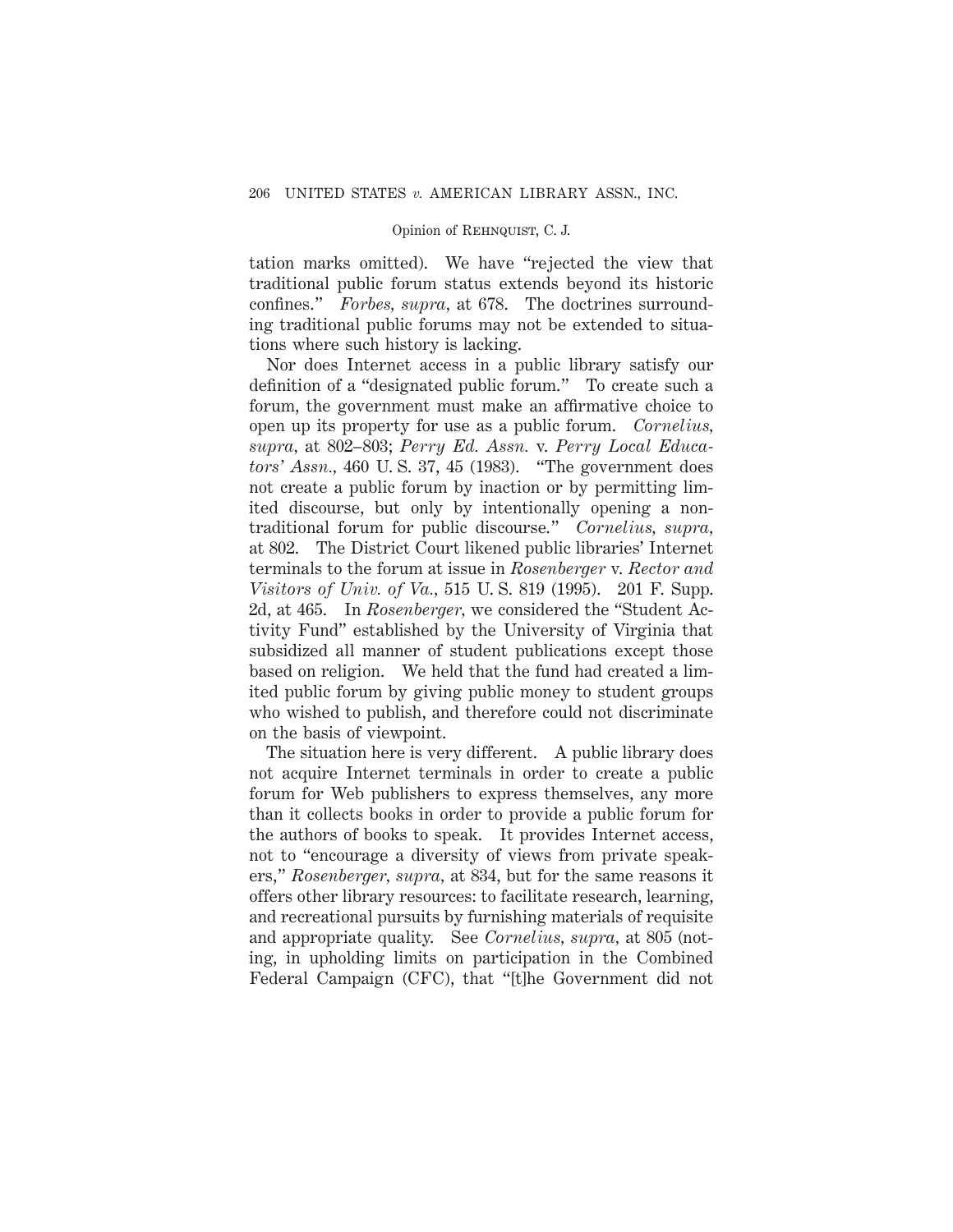create the CFC for purposes of providing a forum for expressive activity"). As Congress recognized, "[t]he Internet is simply another method for making information available in a school or library." S. Rep. No. 106–141, p. 7 (1999). It is "no more than a technological extension of the book stack." *Ibid.*<sup>3</sup>

The District Court disagreed because, whereas a library reviews and affirmatively chooses to acquire every book in its collection, it does not review every Web site that it makes available. 201 F. Supp. 2d, at 462–463. Based on this distinction, the court reasoned that a public library enjoys less discretion in deciding which Internet materials to make

<sup>3</sup> Even if appellees had proffered more persuasive evidence that public libraries intended to create a forum for speech by connecting to the Internet, we would hesitate to import "the public forum doctrine... wholesale into" the context of the Internet. *Denver Area Ed. Telecommunications Consortium, Inc.* v. *FCC,* 518 U. S. 727, 749 (1996) (opinion of BREYER, J.). "[W]e are wary of the notion that a partial analogy in one context, for which we have developed doctrines, can compel a full range of decisions in such a new and changing area." *Ibid.*

The dissents agree with the District Court that less restrictive alternatives to filtering software would suffice to meet Congress' goals. *Post,* at 223 (opinion of Stevens, J.) (quoting 201 F. Supp. 2d, at 410); *post,* at 234 (opinion of SOUTER, J.) (quoting 201 F. Supp. 2d, at  $422-427$ ). But we require the Government to employ the least restrictive means only when the forum is a public one and strict scrutiny applies. For the reasons stated above, see *supra,* at 205–208, such is not the case here. In deciding not to collect pornographic material from the Internet, a public library need not satisfy a court that it has pursued the least restrictive means of implementing that decision.

In any case, the suggested alternatives have their own drawbacks. Close monitoring of computer users would be far more intrusive than the use of filtering software, and would risk transforming the role of a librarian from a professional to whom patrons turn for assistance into a compliance officer whom many patrons might wish to avoid. Moving terminals to places where their displays cannot easily be seen by other patrons, or installing privacy screens or recessed monitors, would not address a library's interest in preventing patrons from deliberately using its computers to view online pornography. To the contrary, these alternatives would make it *easier* for patrons to do so.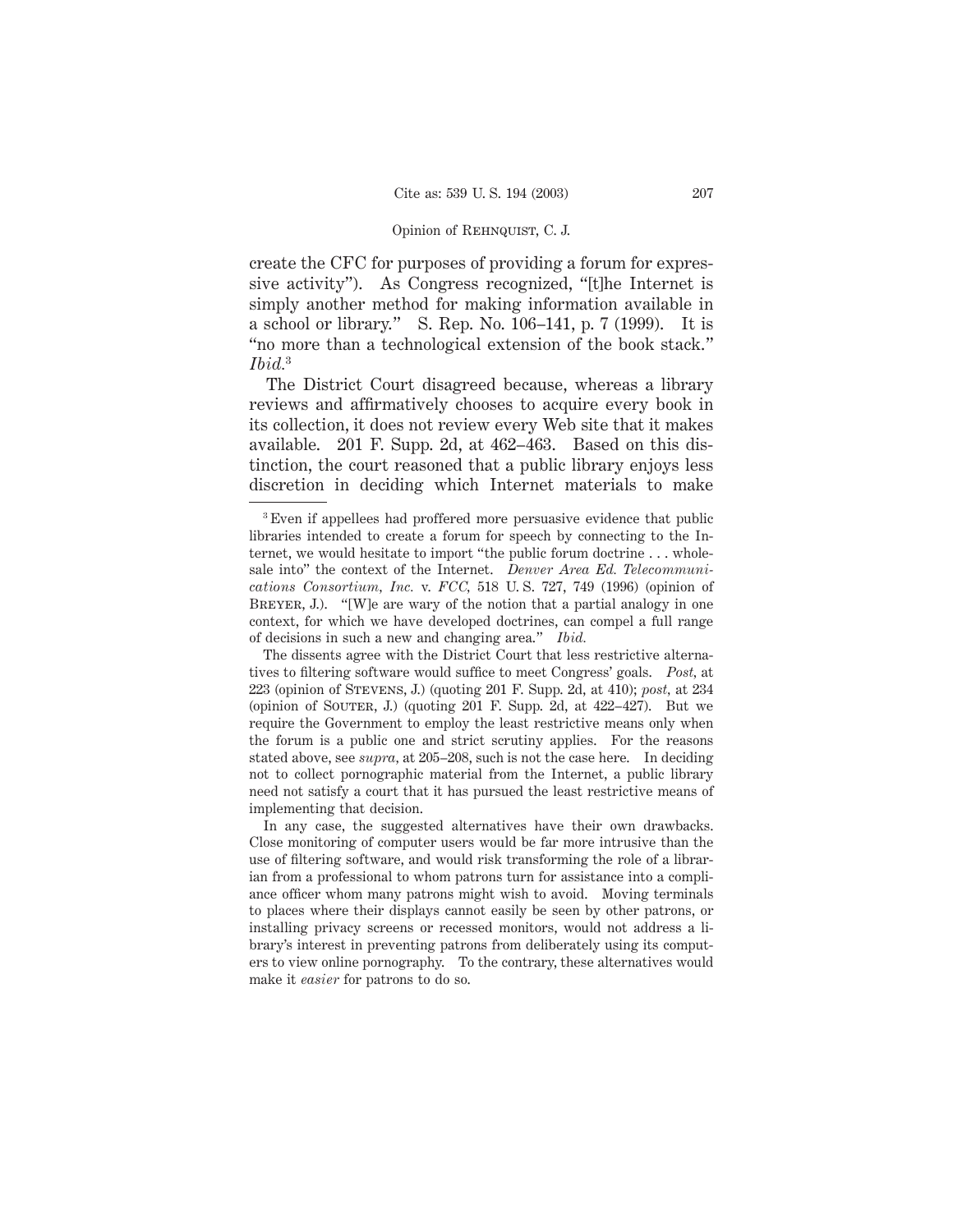available than in making book selections. *Ibid.* We do not find this distinction constitutionally relevant. A library's failure to make quality-based judgments about all the material it furnishes from the Web does not somehow taint the judgments it does make. A library's need to exercise judgment in making collection decisions depends on its traditional role in identifying suitable and worthwhile material; it is no less entitled to play that role when it collects material from the Internet than when it collects material from any other source. Most libraries already exclude pornography from their print collections because they deem it inappropriate for inclusion. We do not subject these decisions to heightened scrutiny; it would make little sense to treat libraries' judgments to block online pornography any differently, when these judgments are made for just the same reason.

Moreover, because of the vast quantity of material on the Internet and the rapid pace at which it changes, libraries cannot possibly segregate, item by item, all the Internet material that is appropriate for inclusion from all that is not. While a library could limit its Internet collection to just those sites it found worthwhile, it could do so only at the cost of excluding an enormous amount of valuable information that it lacks the capacity to review. Given that tradeoff, it is entirely reasonable for public libraries to reject that approach and instead exclude certain categories of content, without making individualized judgments that everything they do make available has requisite and appropriate quality.

Like the District Court, the dissents fault the tendency of filtering software to "overblock"—that is, to erroneously block access to constitutionally protected speech that falls outside the categories that software users intend to block. See *post,* at 221–222 (opinion of Stevens, J.); *post,* at 233–234 (opinion of SOUTER, J.). Due to the software's limitations, "[m]any erroneously blocked [Web] pages contain content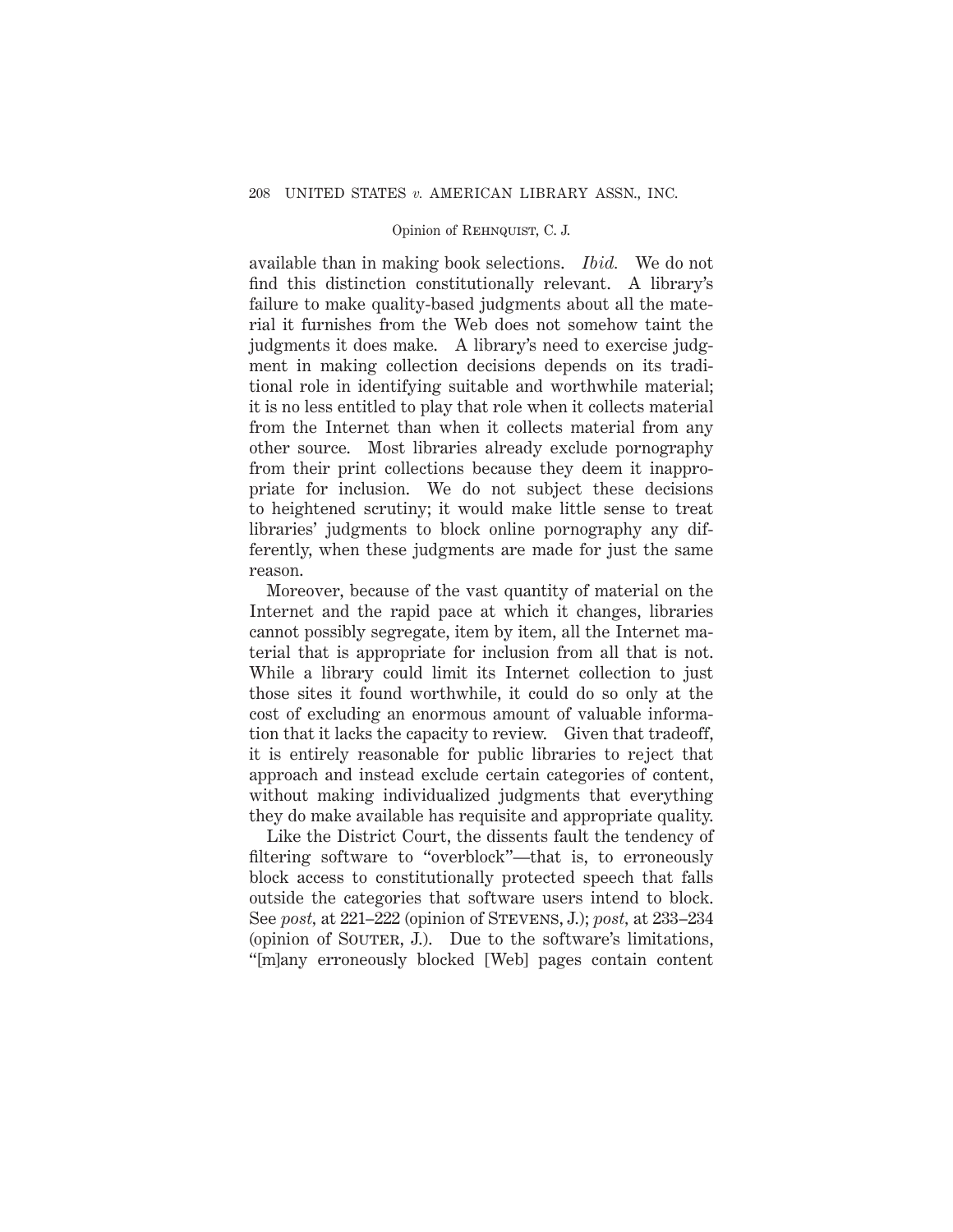that is completely innocuous for both adults and minors, and that no rational person could conclude matches the filtering companies' category definitions, such as 'pornography' or 'sex.'" 201 F. Supp. 2d, at 449. Assuming that such erroneous blocking presents constitutional difficulties, any such concerns are dispelled by the ease with which patrons may have the filtering software disabled. When a patron encounters a blocked site, he need only ask a librarian to unblock it or (at least in the case of adults) disable the filter. As the District Court found, libraries have the capacity to permanently unblock any erroneously blocked site, *id.,* at 429, and the Solicitor General stated at oral argument that a "library may . . . eliminate the filtering with respect to specific sites . . . at the request of a patron," Tr. of Oral Arg. 4. With respect to adults, CIPA also expressly authorizes library officials to "disable" a filter altogether "to enable access for bona fide research or other lawful purposes." 20 U. S. C. § 9134(f)(3) (disabling permitted for both adults and minors); 47 U.S.C.  $$254(h)(6)(D)$  (disabling permitted for adults). The Solicitor General confirmed that a "librarian can, in response to a request from a patron, unblock the filtering mechanism altogether," Tr. of Oral Arg. 11, and further explained that a patron would not "have to explain . . . why he was asking a site to be unblocked or the filtering to be disabled," *id.,* at 4. The District Court viewed unblocking and disabling as inadequate because some patrons may be too embarrassed to request them. 201 F. Supp. 2d, at 411. But the Constitution does not guarantee the right to acquire information at a public library without any risk of embarrassment.4

<sup>4</sup> The dissents argue that overblocking will " 'reduce the adult population ... to reading only what is fit for children.'" *Post*, at 222, n. 2 (opinion of Stevens, J.) (quoting *Butler* v. *Michigan,* 352 U. S. 380, 383 (1957)). See also *post,* at 222, and n. 2 (citing *Ashcroft* v. *Free Speech Coalition,* 535 U. S. 234, 252 (2002); *United States* v. *Playboy Entertainment Group,*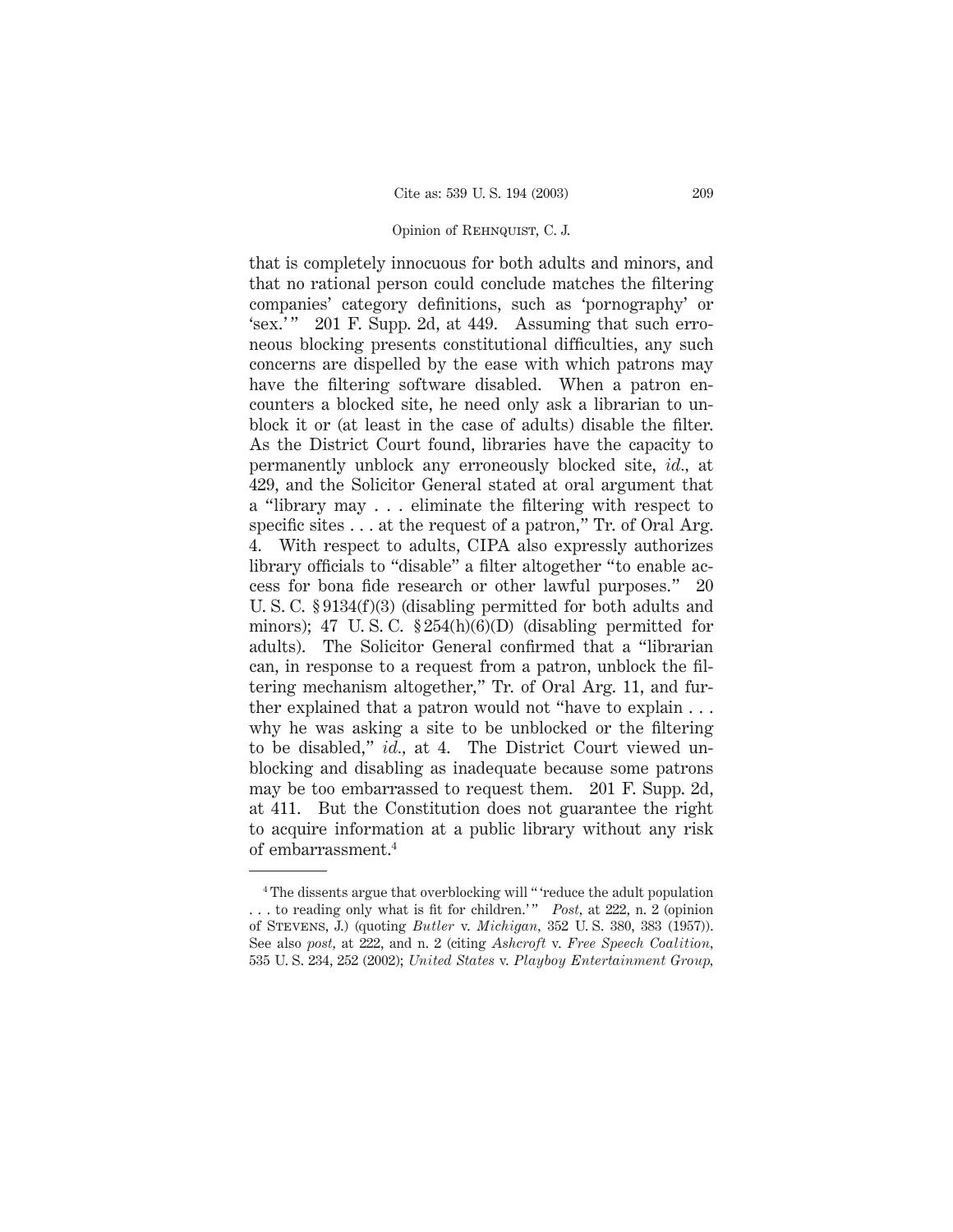Appellees urge us to affirm the District Court's judgment on the alternative ground that CIPA imposes an unconstitutional condition on the receipt of federal assistance. Under this doctrine, "the government 'may not deny a benefit to a person on a basis that infringes his constitutionally protected . . . freedom of speech' even if he has no entitlement to that benefit." *Board of Comm'rs, Wabaunsee Cty.* v. *Umbehr,* 518 U. S. 668, 674 (1996) (quoting *Perry* v. *Sindermann,* 408 U. S. 593, 597 (1972)). Appellees argue that CIPA imposes an unconstitutional condition on libraries that receive E-rate and LSTA subsidies by requiring them, as a condition on their receipt of federal funds, to surrender their First Amendment right to provide the public with access to constitutionally protected speech. The Government counters that this claim fails because Government entities do not have First Amendment rights. See *Columbia Broadcasting System, Inc.* v. *Democratic National Committee,* 412 U. S. 94,

*Inc.,* 529 U. S. 803, 814 (2000); and *Reno* v. *American Civil Liberties Union,* 521 U.S. 844, 875 (1997)); see *post*, at 237-238 (opinion of SOUTER, J.). But these cases are inapposite because they addressed Congress' direct regulation of private conduct, not exercises of its Spending Power.

The dissents also argue that because some library patrons would not make specific unblocking requests, the interest of authors of blocked Internet material "in reaching the widest possible audience would be abridged." *Post,* at 225 (opinion of Stevens, J.); see *post,* at 242–243, n. 8 (opinion of SOUTER, J.). But this mistakes a public library's purpose for acquiring Internet terminals: A library does so to provide its patrons with materials of requisite and appropriate quality, not to create a public forum for Web publishers to express themselves. See *supra,* at 206–208.

Justice Stevens further argues that, because some libraries' procedures will make it difficult for patrons to have blocked material unblocked, CIPA "will create a significant prior restraint on adult access to protected speech." *Post,* at 225. But this argument, which the District Court did not address, mistakenly extends prior restraint doctrine to the context of public libraries' collection decisions. A library's decision to use filtering software is a collection decision, not a restraint on private speech. Contrary to Justice Stevens' belief, a public library does not have an obligation to add material to its collection simply because the material is constitutionally protected.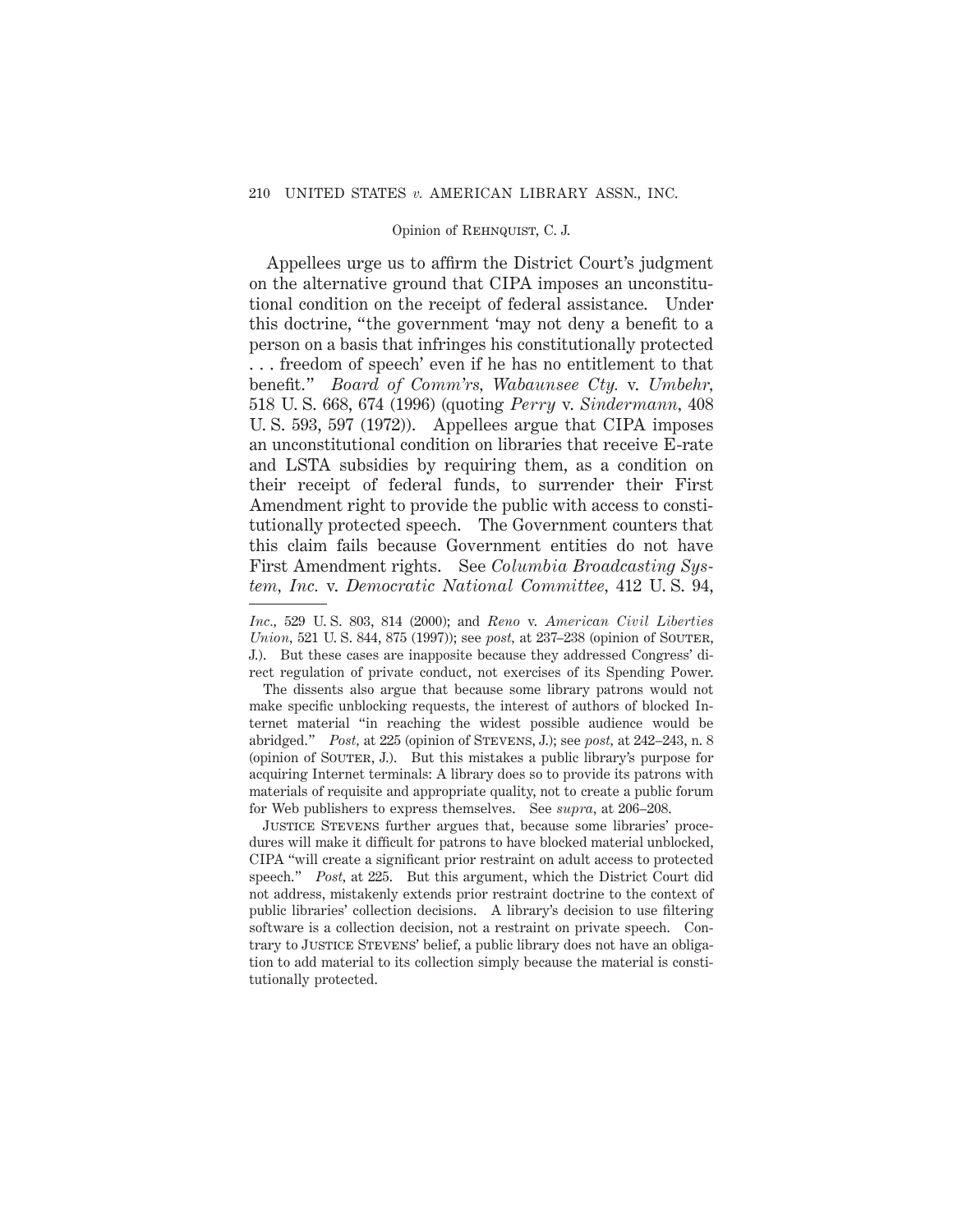139 (1973) (Stewart, J., concurring) ("The First Amendment protects the press *from* governmental interference; it confers no analogous protection *on* the government"); *id.,* at 139, n. 7 (" 'The purpose of the First Amendment is to protect private expression'" (quoting T. Emerson, The System of Freedom of Expression 700 (1970))). See also *Warner Cable Communications, Inc.,* v. *Niceville,* 911 F. 2d 634, 638 (CA11 1990); *Student Govt. Assn.* v. *Board of Trustees of the Univ. of Mass.,* 868 F. 2d 473, 481 (CA1 1989); *Estiverne* v. *Louisiana State Bar Assn.,* 863 F. 2d 371, 379 (CA5 1989).

We need not decide this question because, even assuming that appellees may assert an "unconstitutional conditions" claim, this claim would fail on the merits. Within broad limits, "when the Government appropriates public funds to establish a program it is entitled to define the limits of that program." *Rust* v. *Sullivan,* 500 U. S. 173, 194 (1991). In *Rust,* Congress had appropriated federal funding for family planning services and forbidden the use of such funds in programs that provided abortion counseling. *Id.,* at 178. Recipients of these funds challenged this restriction, arguing that it impermissibly conditioned the receipt of a benefit on the relinquishment of their constitutional right to engage in abortion counseling. *Id.,* at 196. We rejected that claim, recognizing that "the Government [was] not denying a benefit to anyone, but [was] instead simply insisting that public funds be spent for the purposes for which they were authorized." *Ibid.*

The same is true here. The E-rate and LSTA programs were intended to help public libraries fulfill their traditional role of obtaining material of requisite and appropriate quality for educational and informational purposes.<sup>5</sup> Congress

<sup>5</sup> See 20 U. S. C. § 9121 ("It is the purpose of [LSTA] (2) to stimulate excellence and promote access to learning and information resources in all types of libraries for individuals of all ages"); S. Conf. Rep. No. 104–230, p. 132 (1996) (The E-rate program "will help open new worlds of knowledge, learning and education to all Americans . . . . [It is] intended, for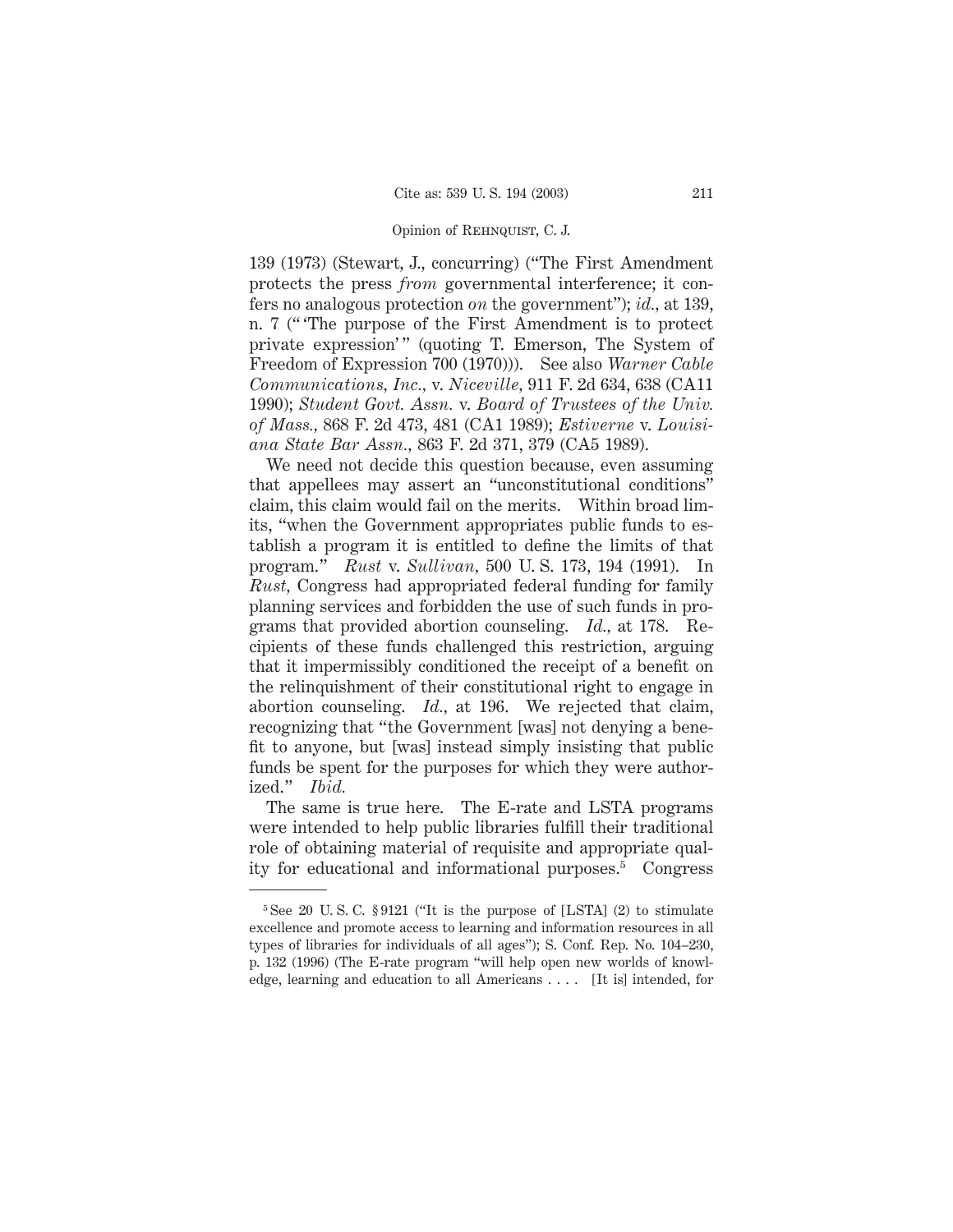may certainly insist that these "public funds be spent for the purposes for which they were authorized." *Ibid.* Especially because public libraries have traditionally excluded pornographic material from their other collections, Congress could reasonably impose a parallel limitation on its Internet assistance programs. As the use of filtering software helps to carry out these programs, it is a permissible condition under *Rust.*

Justice Stevens asserts the premise that "[a] federal statute penalizing a library for failing to install filtering software on every one of its Internet-accessible computers would unquestionably violate [the First] Amendment." *Post,* at 226. See also *post,* at 230–231. But—assuming again that public libraries have First Amendment rights—CIPA does not "penalize" libraries that choose not to install such software, or deny them the right to provide their patrons with unfiltered Internet access. Rather, CIPA simply reflects Congress' decision not to subsidize their doing so. To the extent that libraries wish to offer unfiltered access, they are free to do so without federal assistance. " 'A refusal to fund protected activity, without more, cannot be equated with the imposition of a "penalty" on that activity.'" *Rust, supra,* at 193 (quoting *Harris* v. *McRae,* 448 U. S. 297, 317, n. 19 (1980)). " '[A] legislature's decision not to subsidize the exercise of a fundamental right does not infringe the right.'" *Rust, supra,* at 193 (quoting *Regan* v. *Taxation With Representation of Wash.,* 461 U. S. 540, 549 (1983)).6

example, to provide the ability to browse library collections, review the collections of museums, or find new information on the treatment of an illness, to Americans everywhere via...libraries").

<sup>&</sup>lt;sup>6</sup> These holdings, which JUSTICE STEVENS ignores, also make clear that his reliance on *Rutan* v. *Republican Party of Ill.,* 497 U. S. 62 (1990), *Elrod* v. *Burns,* 427 U. S. 347 (1976), and *Wieman* v. *Updegraff,* 344 U. S. 183 (1952), is misplaced. See *post,* at 227. The invalidated state action in those cases involved true penalties, such as denial of a promotion or outright discharge from employment, not nonsubsidies.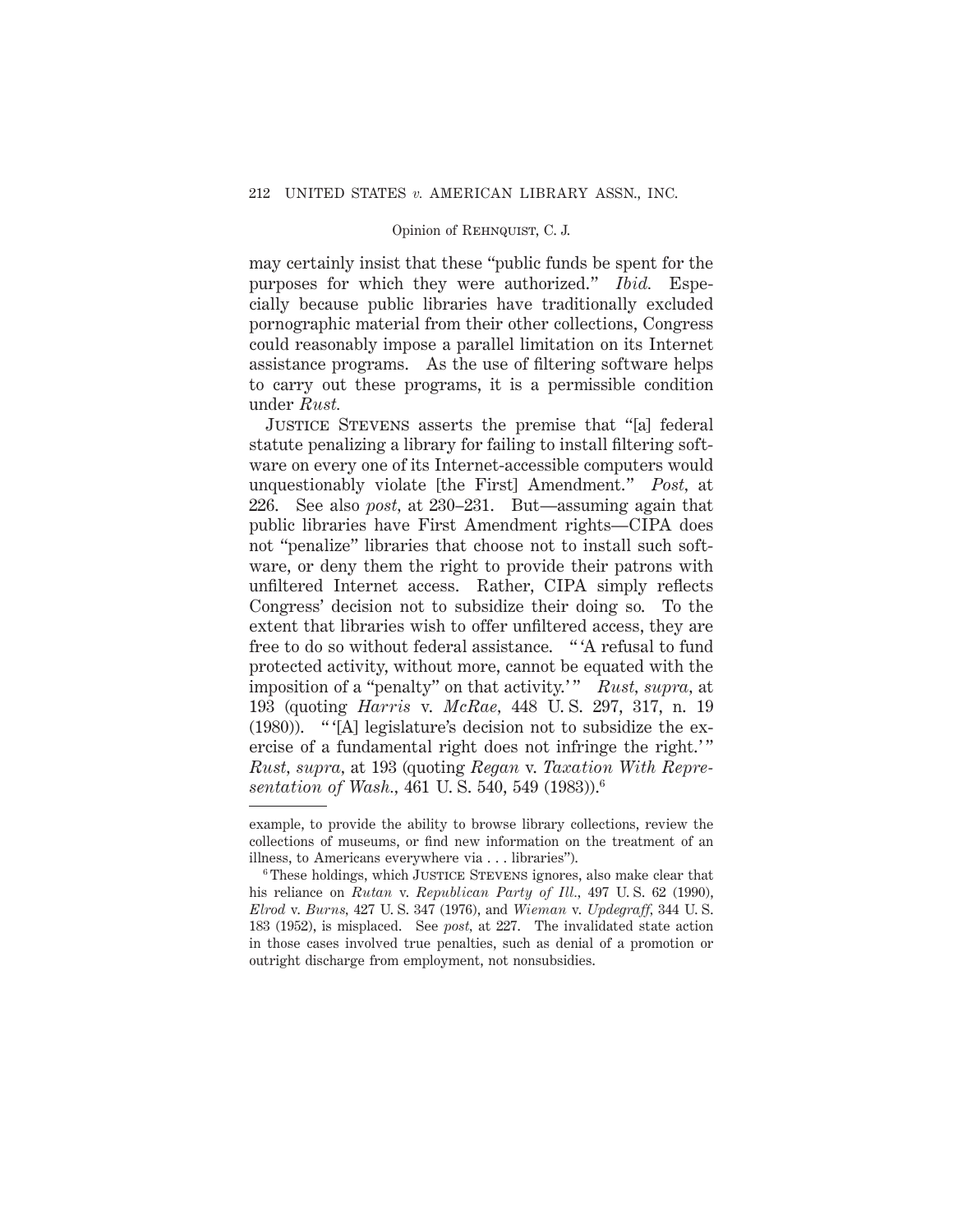Appellees mistakenly contend, in reliance on *Legal Services Corporation* v. *Velazquez,* 531 U. S. 533 (2001), that CIPA's filtering conditions "[d]istor[t] the [u]sual [f]unctioning of [p]ublic [l]ibraries." Brief for Appellees ALA et al. 40 (citing *Velazquez, supra,* at 543); Brief for Appellees Multnomah et al. 47–48 (same). In *Velazquez,* the Court concluded that a Government program of furnishing legal aid to the indigent differed from the program in *Rust* "[i]n th[e] vital respect" that the role of lawyers who represent clients in welfare disputes is to advocate *against* the Government, and there was thus an assumption that counsel would be free of state control. 531 U. S., at 542–543. The Court concluded that the restriction on advocacy in such welfare disputes would distort the usual functioning of the legal profession and the federal and state courts before which the lawyers appeared. Public libraries, by contrast, have no comparable role that pits them against the Government, and there is no comparable assumption that they must be free of any conditions that their benefactors might attach to the use of donated funds or other assistance.7

<sup>7</sup> Relying on *Velazquez,* Justice Stevens argues mistakenly that *Rust* is inapposite because that case "only involved, and only applies to, . . . situations in which the government seeks to communicate a specific message," *post,* at 228, and unlike the Title X program in *Rust,* the E-rate and LSTA programs "are not designed to foster or transmit any particular governmental message." *Post,* at 229. But he misreads our cases discussing *Rust,* and again misapprehends the purpose of providing Internet terminals in public libraries. *Velazquez* held only that viewpointbased restrictions are improper " 'when the [government] does not itself speak or subsidize transmittal of a message it favors *but instead expends funds to encourage a diversity of views from private speakers.*' " 531 U. S., at 542 (quoting *Rosenberger* v. *Rector and Visitors of Univ. of Va.,* 515 U. S. 819, 834 (1995) (emphasis added)). See also 531 U. S., at 542 ("[T]he salient point is that, like the program in *Rosenberger,* the LSC [Legal Services Corporation] program was designed *to facilitate private speech* . . ." (emphasis added)); *Board of Regents of Univ. of Wis. System* v. *Southworth,* 529 U. S. 217, 229 (2000) ("The University of Wisconsin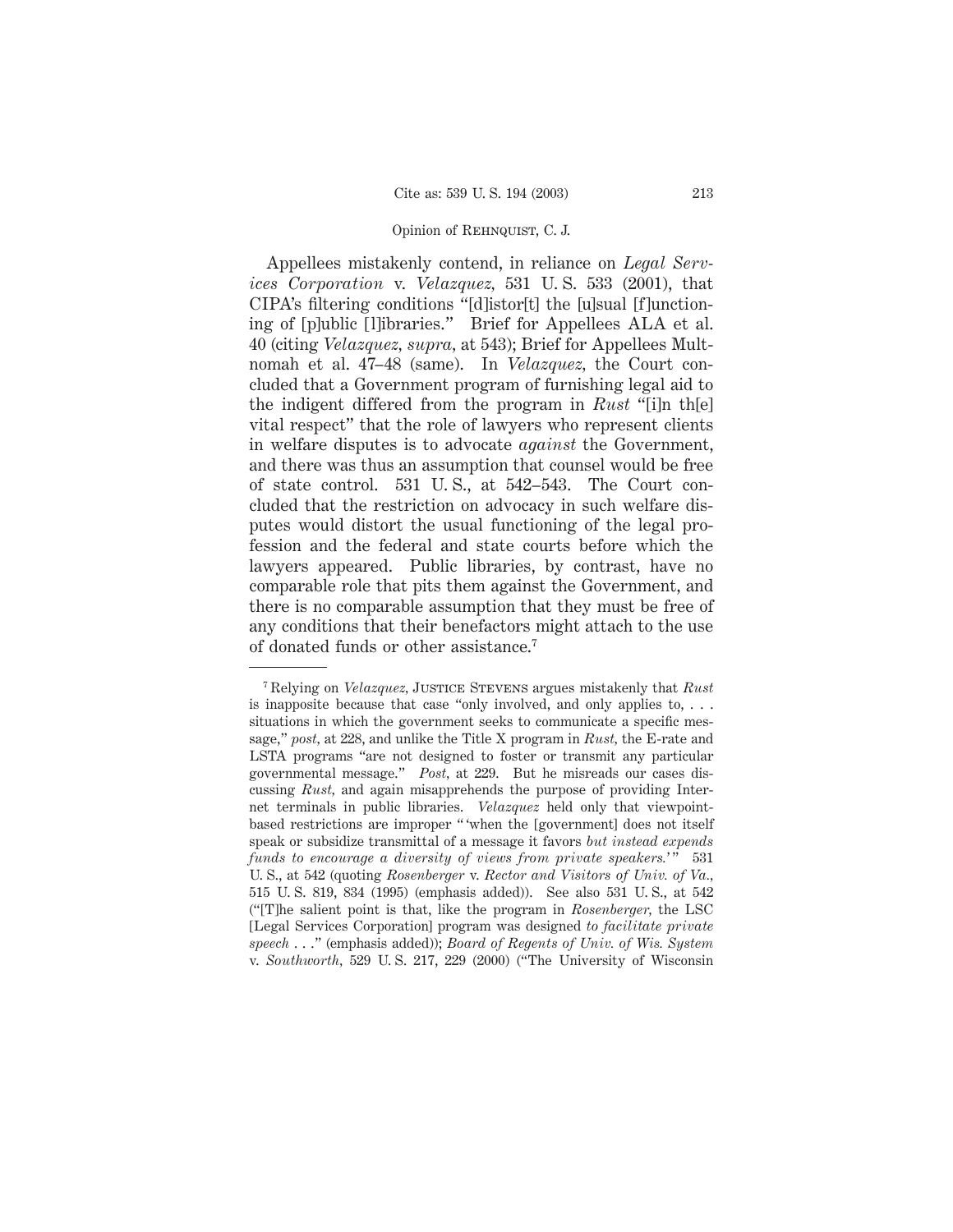### KENNEDY, J., concurring in judgment

Because public libraries' use of Internet filtering software does not violate their patrons' First Amendment rights, CIPA does not induce libraries to violate the Constitution, and is a valid exercise of Congress' spending power. Nor does CIPA impose an unconstitutional condition on public libraries. Therefore, the judgment of the District Court for the Eastern District of Pennsylvania is

### *Reversed.*

# JUSTICE KENNEDY, concurring in the judgment.

If, on the request of an adult user, a librarian will unblock filtered material or disable the Internet software filter without significant delay, there is little to this case. The Government represents this is indeed the fact. Tr. of Oral Arg. 11; *ante,* at 209 (plurality opinion).

The District Court, in its "Preliminary Statement," did say that "the unblocking may take days, and may be unavailable, especially in branch libraries, which are often less well staffed than main libraries." 201 F. Supp. 2d 401, 411 (ED Pa. 2002). See also *post,* at 232–233 (Souter, J., dissenting). That statement, however, does not appear to be a specific finding. It was not the basis for the District Court's decision in any event, as the court assumed that "the disabling provisions permit public libraries to allow a patron access to any speech that is constitutionally protected with respect to that patron." 201 F. Supp. 2d, at 485–486.

exacts the fee at issue for the sole purpose of facilitating the free and open exchange of ideas"); *Rosenberger, supra,* at 830, 834 ("The [Student Activities Fund] is a forum"; "[T]he University . . . expends funds to encourage a diversity of views from private speakers"). Indeed, this very distinction led us to state in *Southworth* that that case did not implicate our unconstitutional conditions jurisprudence. 529 U. S., at 229 ("The case we decide here . . . does not raise the issue of the government's right . . . to use its own funds to advance a particular message"). As we have stated above, *supra,* at 206–208, public libraries do not install Internet terminals to provide a forum for Web publishers to express themselves, but rather to provide patrons with online material of requisite and appropriate quality.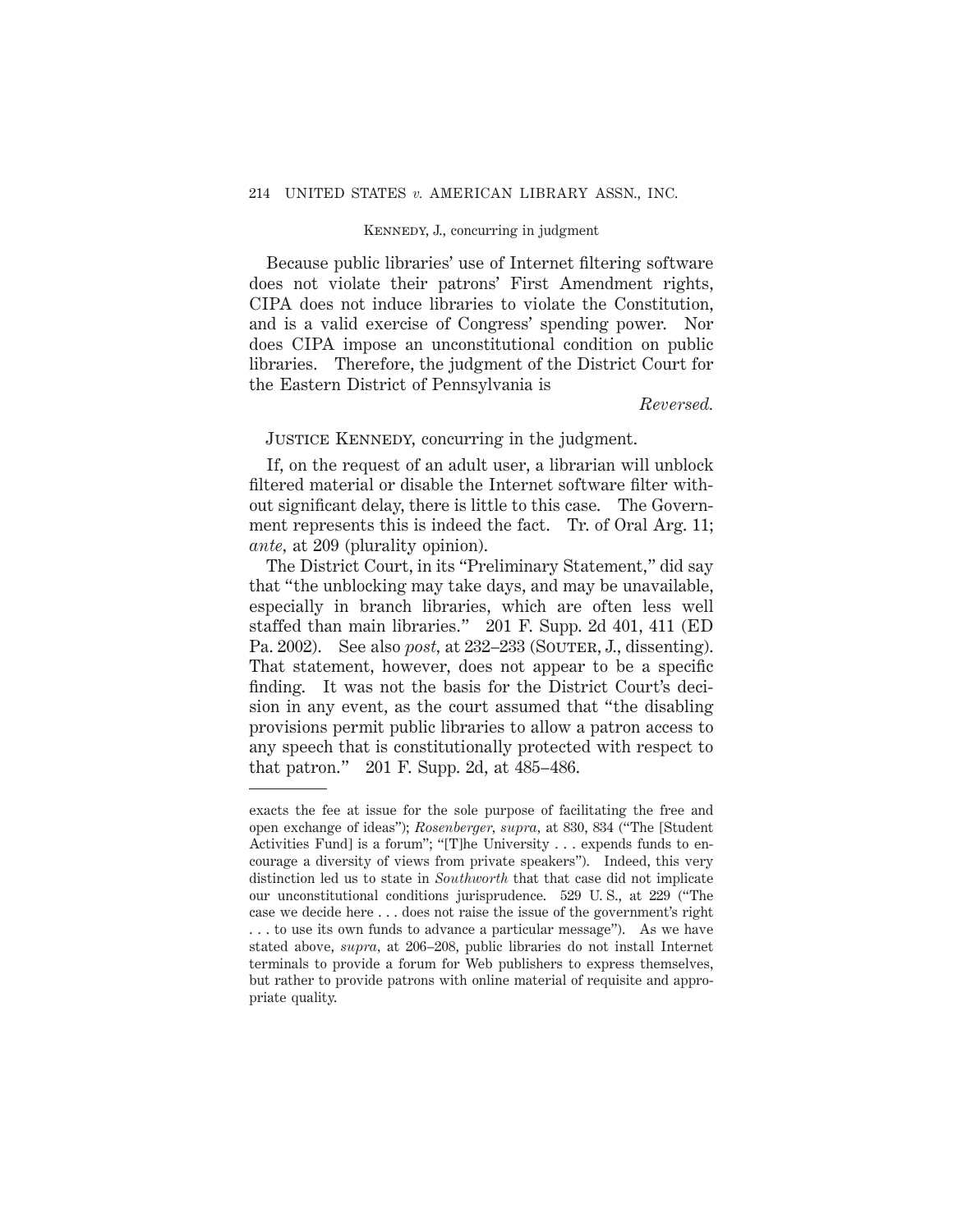If some libraries do not have the capacity to unblock specific Web sites or to disable the filter or if it is shown that an adult user's election to view constitutionally protected Internet material is burdened in some other substantial way, that would be the subject for an as-applied challenge, not the facial challenge made in this case. See *post,* at 219–220 (Breyer, J., concurring in judgment).

There are, of course, substantial Government interests at stake here. The interest in protecting young library users from material inappropriate for minors is legitimate, and even compelling, as all Members of the Court appear to agree. Given this interest, and the failure to show that the ability of adult library users to have access to the material is burdened in any significant degree, the statute is not unconstitutional on its face. For these reasons, I concur in the judgment of the Court.

# JUSTICE BREYER, concurring in the judgment.

The Children's Internet Protection Act (Act) sets conditions for the receipt of certain Government subsidies by public libraries. Those conditions require the libraries to install on their Internet-accessible computers technology, say, filtering software, that will help prevent computer users from gaining Internet access to child pornography, obscenity, or material comparably harmful to minors. 20 U. S. C.  $\S § 9134(f)(1)(A)(i)$  and (B)(i); 47 U.S.C.  $\S § 254(h)(6)(B)(i)$  and (C)(i). The technology, in its current form, does not function perfectly, for to some extent it also screens out constitutionally protected materials that fall outside the scope of the statute (*i. e.,* "overblocks") and fails to prevent access to some materials that the statute deems harmful (*i. e.,* "underblocks"). See 201 F. Supp. 2d 401, 448–449 (ED Pa. 2002); *ante,* at 208–209 (plurality opinion). In determining whether the statute's conditions consequently violate the First Amendment, the plurality first finds the "public forum" doctrine inapplicable, *ante,* at 205–208, and then holds that the statutory provisions are constitutional. I agree with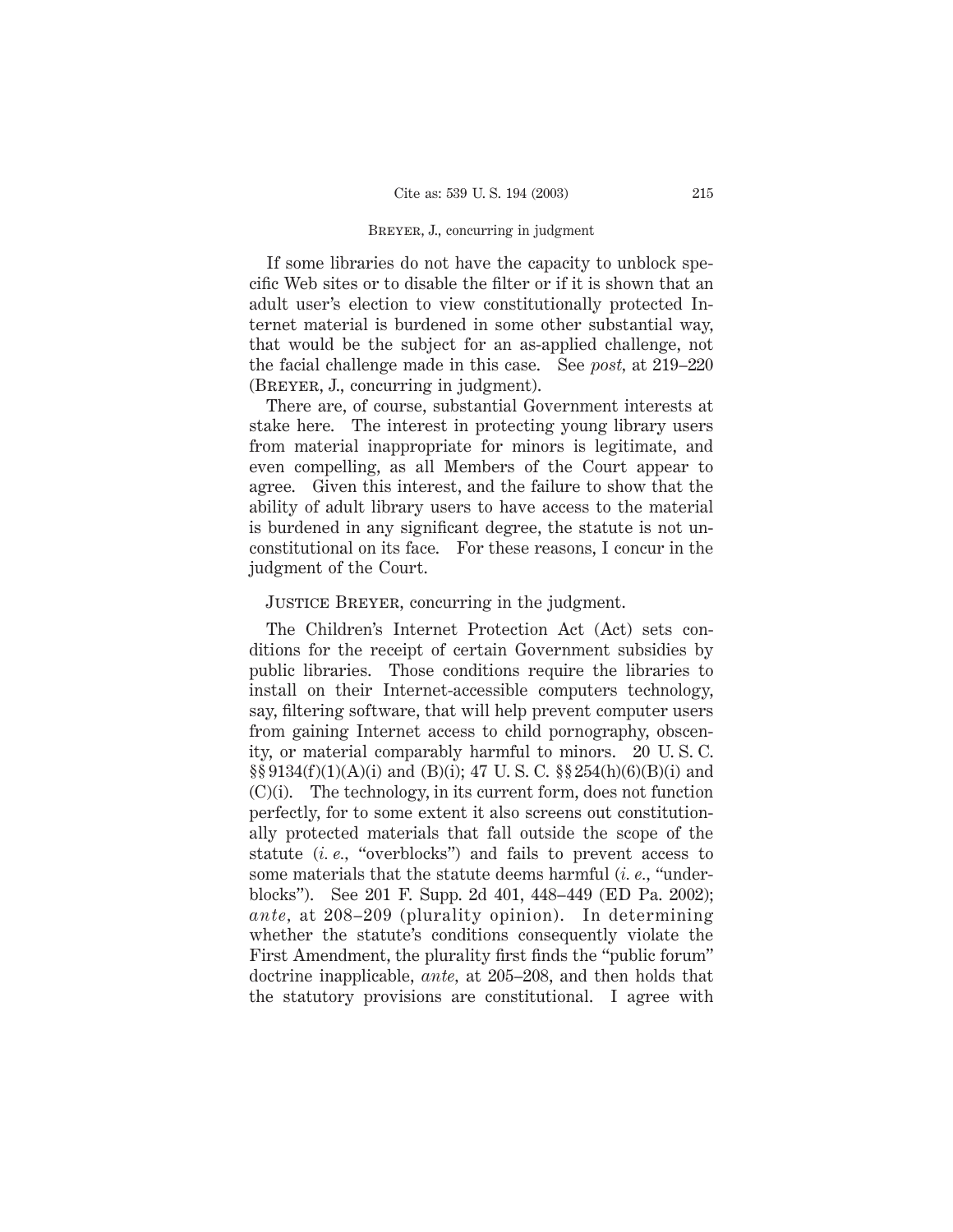both determinations. But I reach the plurality's ultimate conclusion in a different way.

In ascertaining whether the statutory provisions are constitutional, I would apply a form of heightened scrutiny, examining the statutory requirements in question with special care. The Act directly restricts the public's receipt of information. See *Stanley* v. *Georgia,* 394 U. S. 557, 564 (1969) ("[T]he Constitution protects the right to receive information and ideas"); *Reno* v. *American Civil Liberties Union,* 521 U. S. 844, 874 (1997). And it does so through limitations imposed by outside bodies (here Congress) upon two critically important sources of information—the Internet as accessed via public libraries. See *ante,* at 200, 203–204 (plurality opinion); *post*, at 225–226 (STEVENS, J., dissenting); *Board of Ed., Island Trees Union Free School Dist. No. 26* v. *Pico,* 457 U. S. 853, 915 (1982) (Rehnquist, J., dissenting) (describing public libraries as places "designed for freewheeling inquiry"). See also *Reno, supra,* at 853, 868 (describing the Internet as a "vast democratic" medium and the World Wide Web, in part, as "comparable, from the readers' viewpoint, to . . . a vast library"); *Ashcroft* v. *American Civil Liberties Union,* 535 U. S. 564, 566 (2002). For that reason, we should not examine the statute's constitutionality as if it raised no special First Amendment concern—as if, like tax or economic regulation, the First Amendment demanded only a "rational basis" for imposing a restriction. Nor should we accept the Government's suggestion that a presumption in favor of the statute's constitutionality applies. See, *e. g.,* 201 F. Supp. 2d, at 409; Brief for United States 21–24.

At the same time, in my view, the First Amendment does not here demand application of the most limiting constitutional approach—that of "strict scrutiny." The statutory restriction in question is, in essence, a kind of "selection" restriction (a kind of editing). It affects the kinds and amount of materials that the library can present to its pa-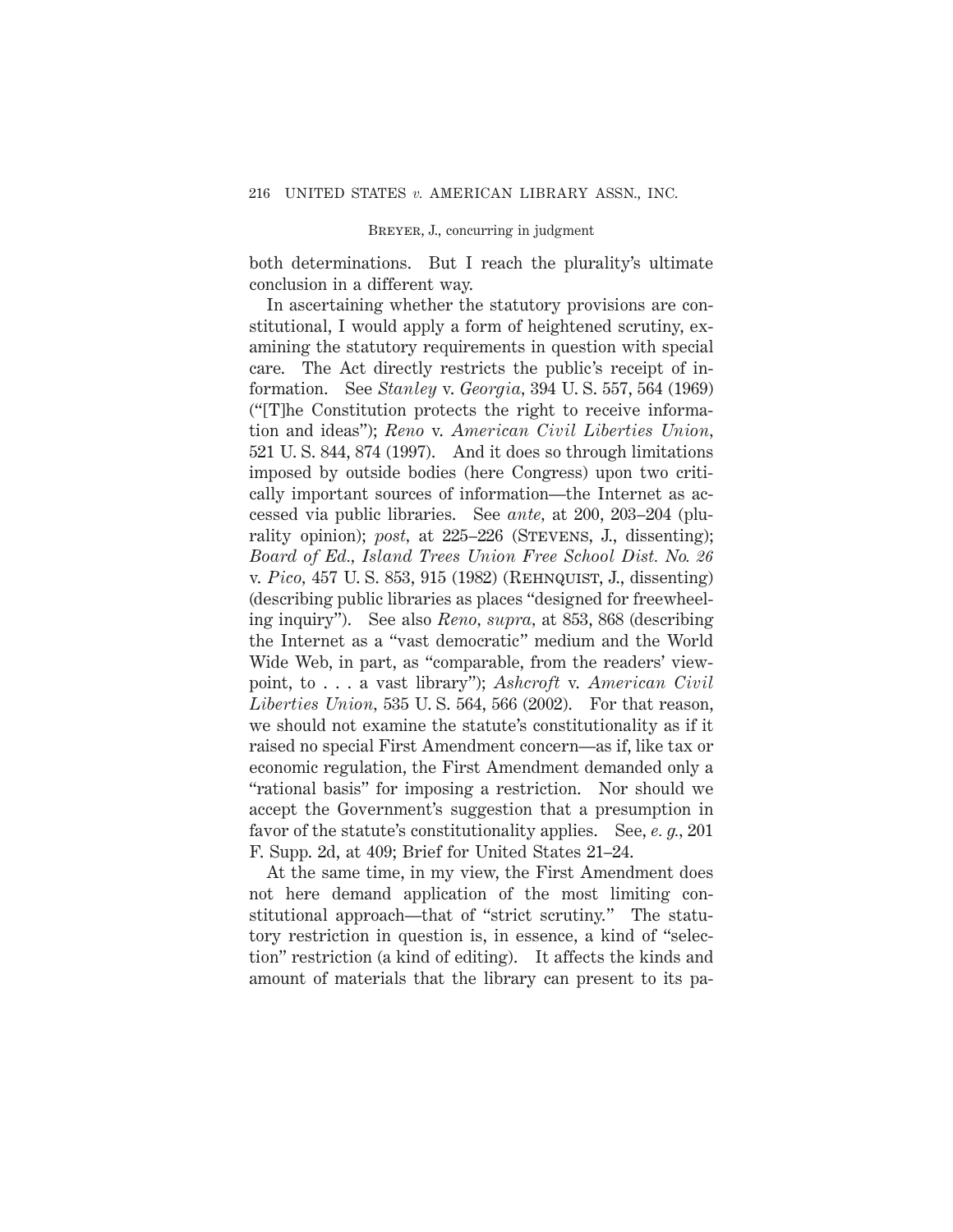trons. See *ante,* at 204, 207–208 (plurality opinion). And libraries often properly engage in the selection of materials, either as a matter of necessity (*i. e.,* due to the scarcity of resources) or by design (*i. e.,* in accordance with collection development policies). See, *e. g.,* 201 F. Supp. 2d, at 408–409, 421, 462; *ante,* at 204, 208 (plurality opinion). To apply "strict scrutiny" to the "selection" of a library's collection (whether carried out by public libraries themselves or by other community bodies with a traditional legal right to engage in that function) would unreasonably interfere with the discretion necessary to create, maintain, or select a library's "collection" (broadly defined to include all the information the library makes available). Cf. *Miami Herald Publishing Co.* v. *Tornillo,* 418 U. S. 241, 256–258 (1974) (protecting newspaper's exercise of editorial control and judgment). That is to say, "strict scrutiny" implies too limiting and rigid a test for me to believe that the First Amendment requires it in this context.

Instead, I would examine the constitutionality of the Act's restrictions here as the Court has examined speech-related restrictions in other contexts where circumstances call for heightened, but not "strict," scrutiny—where, for example, complex, competing constitutional interests are potentially at issue or speech-related harm is potentially justified by unusually strong governmental interests. Typically the key question in such instances is one of proper fit. See, *e. g., Board of Trustees of State Univ. of N. Y.* v. *Fox,* 492 U. S. 469 (1989); *Denver Area Ed. Telecommunications Consortium, Inc.* v. *FCC,* 518 U. S. 727, 740–747 (1996) (plurality opinion); *Turner Broadcasting System, Inc.* v. *FCC,* 520 U. S. 180, 227 (1997) (Breyer, J., concurring in part); *Red Lion Broadcasting Co.* v. *FCC,* 395 U. S. 367, 389–390 (1969).

In such cases the Court has asked whether the harm to speech-related interests is disproportionate in light of both the justifications and the potential alternatives. It has considered the legitimacy of the statute's objective, the extent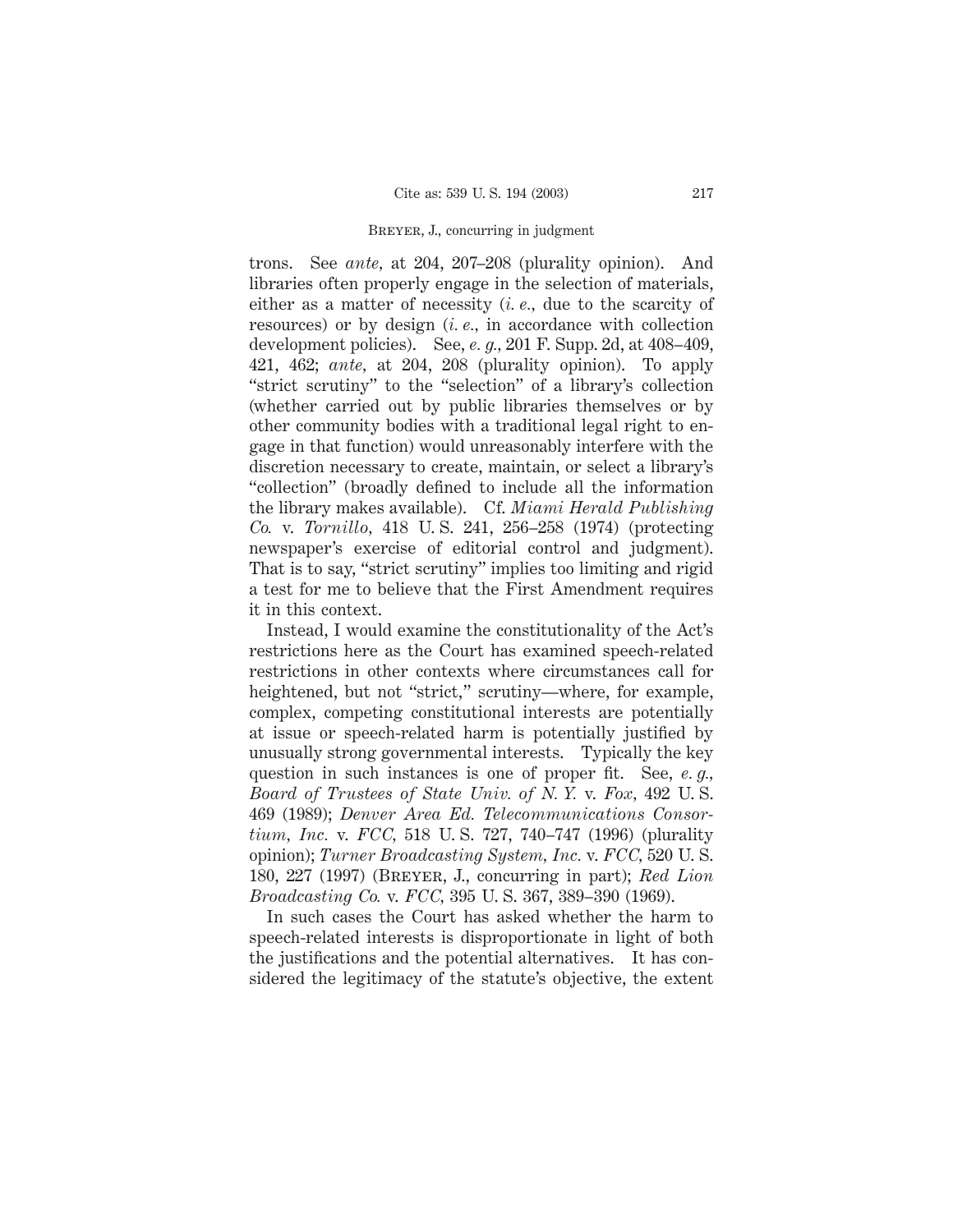to which the statute will tend to achieve that objective, whether there are other, less restrictive ways of achieving that objective, and ultimately whether the statute works speech-related harm that, in relation to that objective, is out of proportion. In *Fox, supra,* at 480, for example, the Court stated:

"What our decisions require is a 'fit' between the legislature's ends and the means chosen to accomplish those ends—a fit that is not necessarily perfect, but reasonable; that represents not necessarily the single best disposition but one whose scope is in proportion to the interest served; that employs not necessarily the least restrictive means but, as we have put it in the other contexts . . . , a means narrowly tailored to achieve the desired objective." (Internal quotation marks and citations omitted.)

Cf., *e. g., Central Hudson Gas & Elec. Corp.* v. *Public Serv. Comm'n of N. Y.,* 447 U. S. 557, 564 (1980); *United States* v. *O'Brien,* 391 U. S. 367, 377 (1968); *Clark* v. *Community for Creative Non-Violence,* 468 U. S. 288, 293 (1984). This approach does not substitute a form of "balancing" for less flexible, though more speech-protective, forms of "strict scrutiny." Rather, it *supplements* the latter with an approach that is more flexible but nonetheless provides the legislature with less than ordinary leeway in light of the fact that constitutionally protected expression is at issue. Cf. *Fox, supra,* at 480–481; *Virginia Bd. of Pharmacy* v. *Virginia Citizens Consumer Council, Inc.,* 425 U. S. 748, 769– 773 (1976).

The Act's restrictions satisfy these constitutional demands. The Act seeks to restrict access to obscenity, child pornography, and, in respect to access by minors, material that is comparably harmful. These objectives are "legitimate," and indeed often "compelling." See, *e. g., Miller* v. *California,* 413 U. S. 15, 18 (1973) (interest in prohibiting access to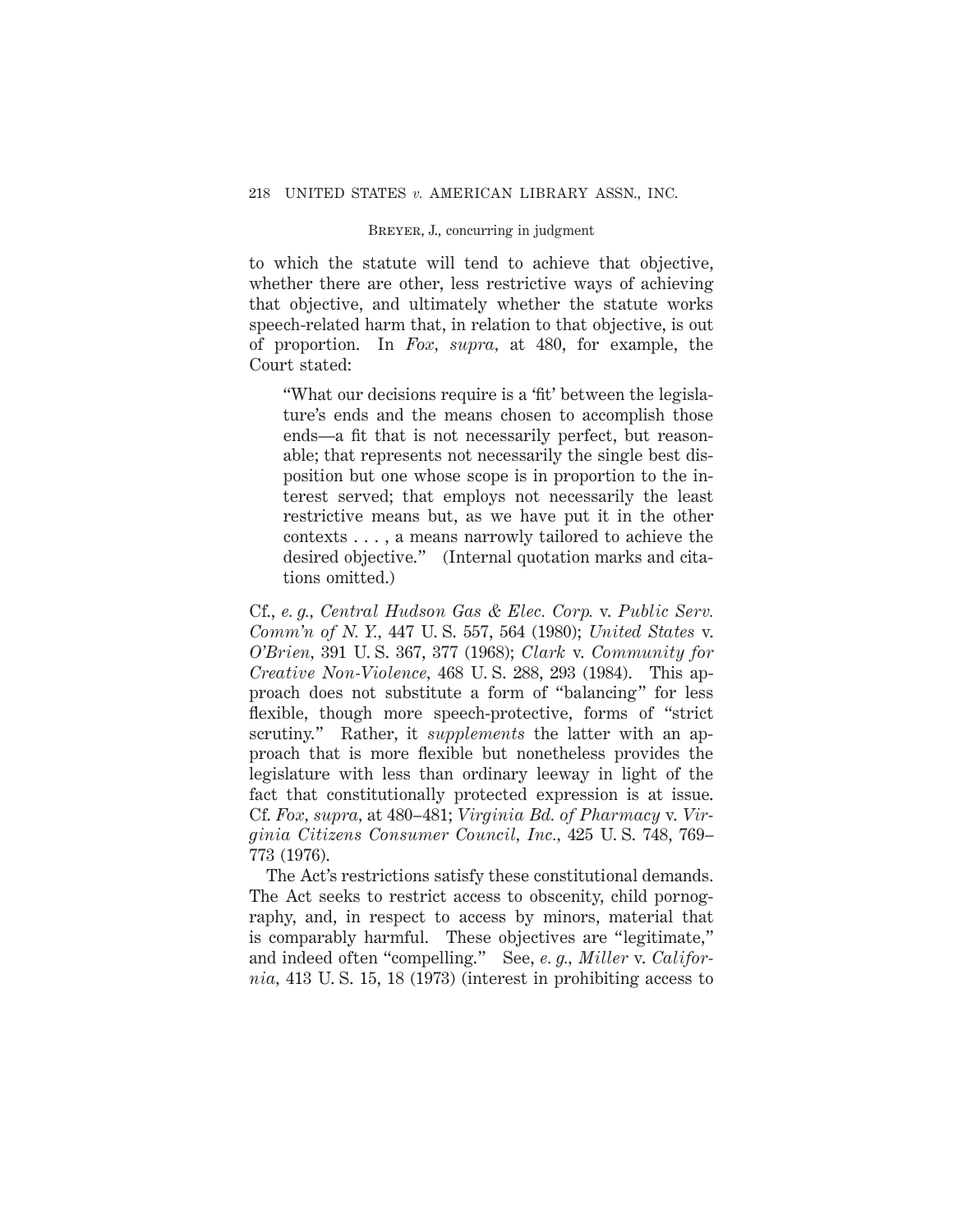obscene material is "legitimate"); *Reno,* 521 U. S., at 869–870 (interest in "shielding" minors from exposure to indecent material is " 'compelling' "); *New York* v. *Ferber,* 458 U. S. 747, 756–757 (1982) (same). As the District Court found, software filters "provide a relatively cheap and effective" means of furthering these goals. 201 F. Supp. 2d, at 448. Due to present technological limitations, however, the software filters both "overblock," screening out some perfectly legitimate material, and "underblock," allowing some obscene material to escape detection by the filter. *Id.,* at 448– 449. See *ante,* at 208–209 (plurality opinion). But no one has presented any clearly superior or better fitting alternatives. See *ante,* at 207, n. 3 (plurality opinion).

At the same time, the Act contains an important exception that limits the speech-related harm that "overblocking" might cause. As the plurality points out, the Act allows libraries to permit any adult patron access to an "overblocked" Web site; the adult patron need only ask a librarian to unblock the specific Web site or, alternatively, ask the librarian, "Please disable the entire filter." See *ante,* at 209; 20 U. S. C. § 9134(f)(3) (permitting library officials to "disable a technology protection measure . . . to enable access for bona fide research or other lawful purposes"); 47 U. S. C.  $§254(h)(6)(D)$  (same).

The Act does impose upon the patron the burden of making this request. But it is difficult to see how that burden (or any delay associated with compliance) could prove more onerous than traditional library practices associated with segregating library materials in, say, closed stacks, or with interlibrary lending practices that require patrons to make requests that are not anonymous and to wait while the librarian obtains the desired materials from elsewhere. Perhaps local library rules or practices could further restrict the ability of patrons to obtain "overblocked" Internet material. See, *e. g., In re Federal-State Joint Board on Universal Service: Children's Internet Protection Act,* 16 FCC Rcd.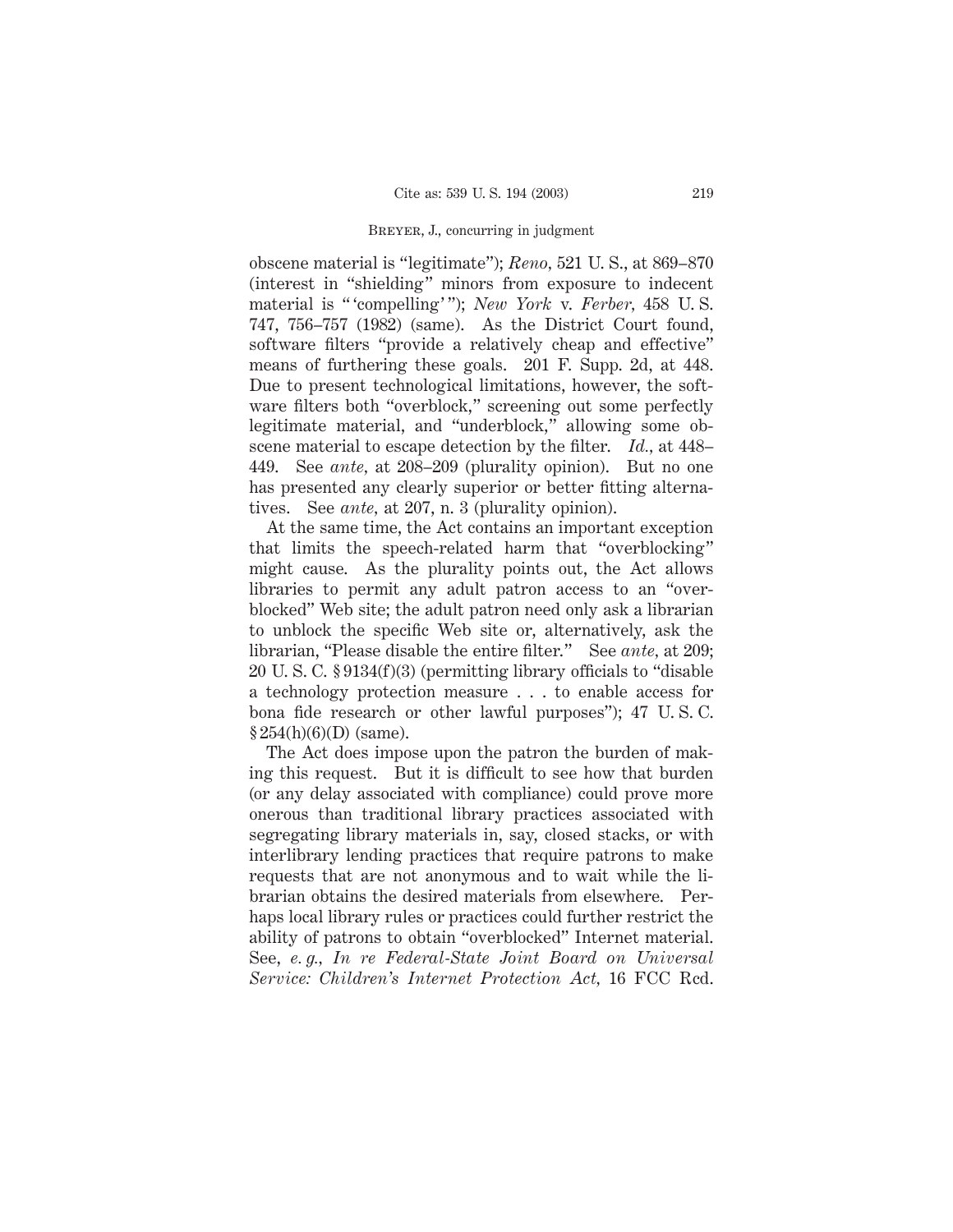8182, 8183, ¶ 2, 8204, ¶ 53 (2001) (leaving determinations regarding the appropriateness of compliant Internet safety policies and their disabling to local communities). But we are not now considering any such local practices. We here consider only a facial challenge to the Act itself.

Given the comparatively small burden that the Act imposes upon the library patron seeking legitimate Internet materials, I cannot say that any speech-related harm that the Act may cause is disproportionate when considered in relation to the Act's legitimate objectives. I therefore agree with the plurality that the statute does not violate the First Amendment, and I concur in the judgment.

# JUSTICE STEVENS, dissenting.

"To fulfill their traditional missions, public libraries must have broad discretion to decide what material to provide their patrons." *Ante,* at 204. Accordingly, I agree with the plurality that it is neither inappropriate nor unconstitutional for a local library to experiment with filtering software as a means of curtailing children's access to Internet Web sites displaying sexually explicit images. I also agree with the plurality that the 7% of public libraries that decided to use such software on *all* of their Internet terminals in 2000 did not act unlawfully. *Ante,* at 200. Whether it is constitutional for the Congress of the United States to impose that requirement on the other 93%, however, raises a vastly different question. Rather than allowing local decisionmakers to tailor their responses to local problems, the Children's Internet Protection Act (CIPA) operates as a blunt nationwide restraint on adult access to "an enormous amount of valuable information" that individual librarians cannot possibly review. *Ante,* at 208. Most of that information is constitutionally protected speech. In my view, this restraint is unconstitutional.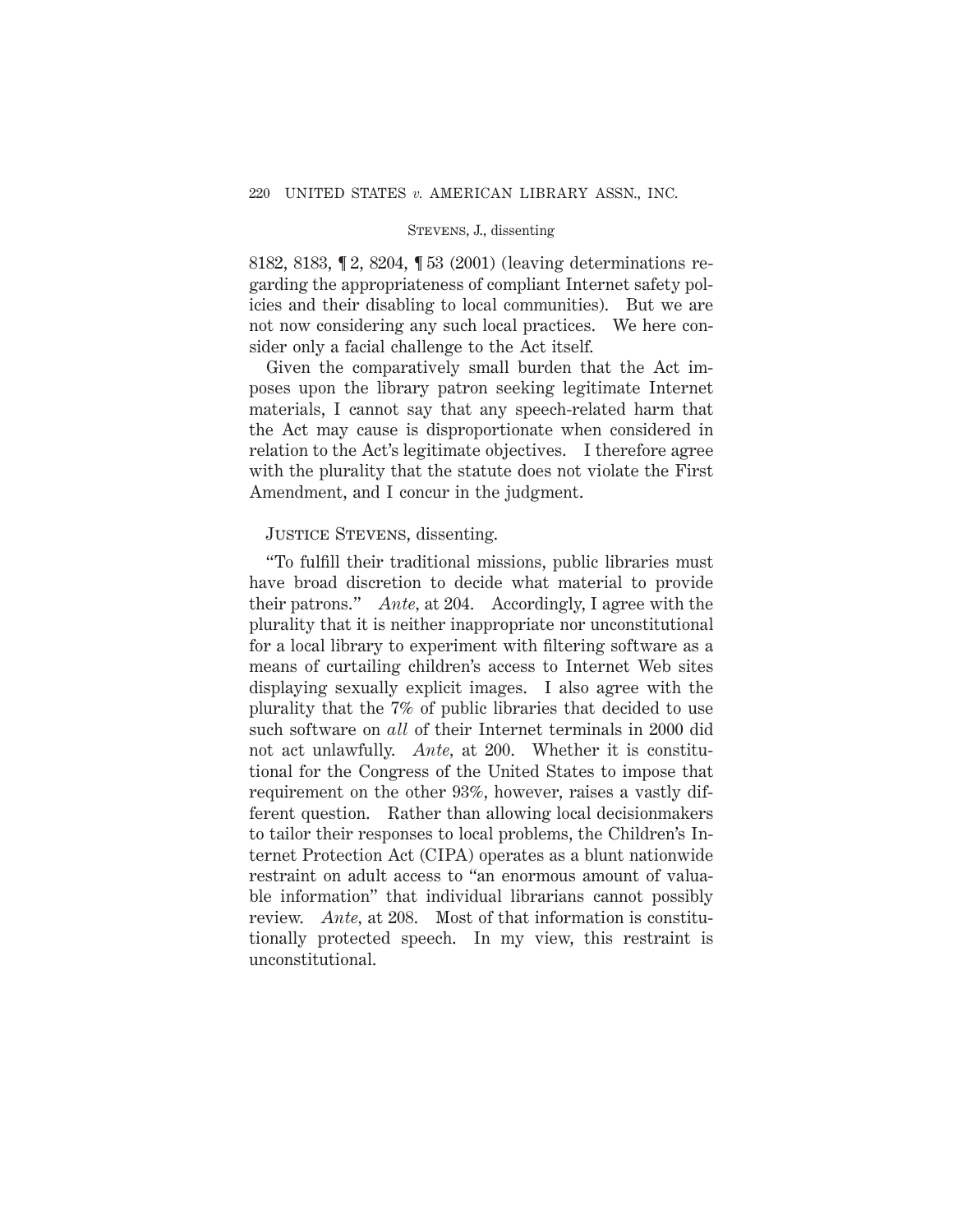I

The unchallenged findings of fact made by the District Court reveal fundamental defects in the filtering software that is now available or that will be available in the foreseeable future. Because the software relies on key words or phrases to block undesirable sites, it does not have the capacity to exclude a precisely defined category of images. As the District Court explained:

"[T]he search engines that software companies use for harvesting are able to search text only, not images. This is of critical importance, because CIPA, by its own terms, covers only 'visual depictions.' 20 U. S. C.  $§ 9134(f)(1)(A)(i); 47 U.S. C. § 254(h)(5)(B)(i).$  Image recognition technology is immature, ineffective, and unlikely to improve substantially in the near future. None of the filtering software companies deposed in this case employs image recognition technology when harvesting or categorizing URLs. Due to the reliance on automated text analysis and the absence of image recognition technology, a Web page with sexually explicit images and no text cannot be harvested using a search engine. This problem is complicated by the fact that Web site publishers may use image files rather than text to represent words, i. e., they may use a file that computers understand to be a picture, like a photograph of a printed word, rather than regular text, making automated review of their textual content impossible. For example, if the Playboy Web site displays its name using a logo rather than regular text, a search engine would not see or recognize the Playboy name in that logo." 201 F. Supp. 2d 401, 431–432 (ED Pa. 2002).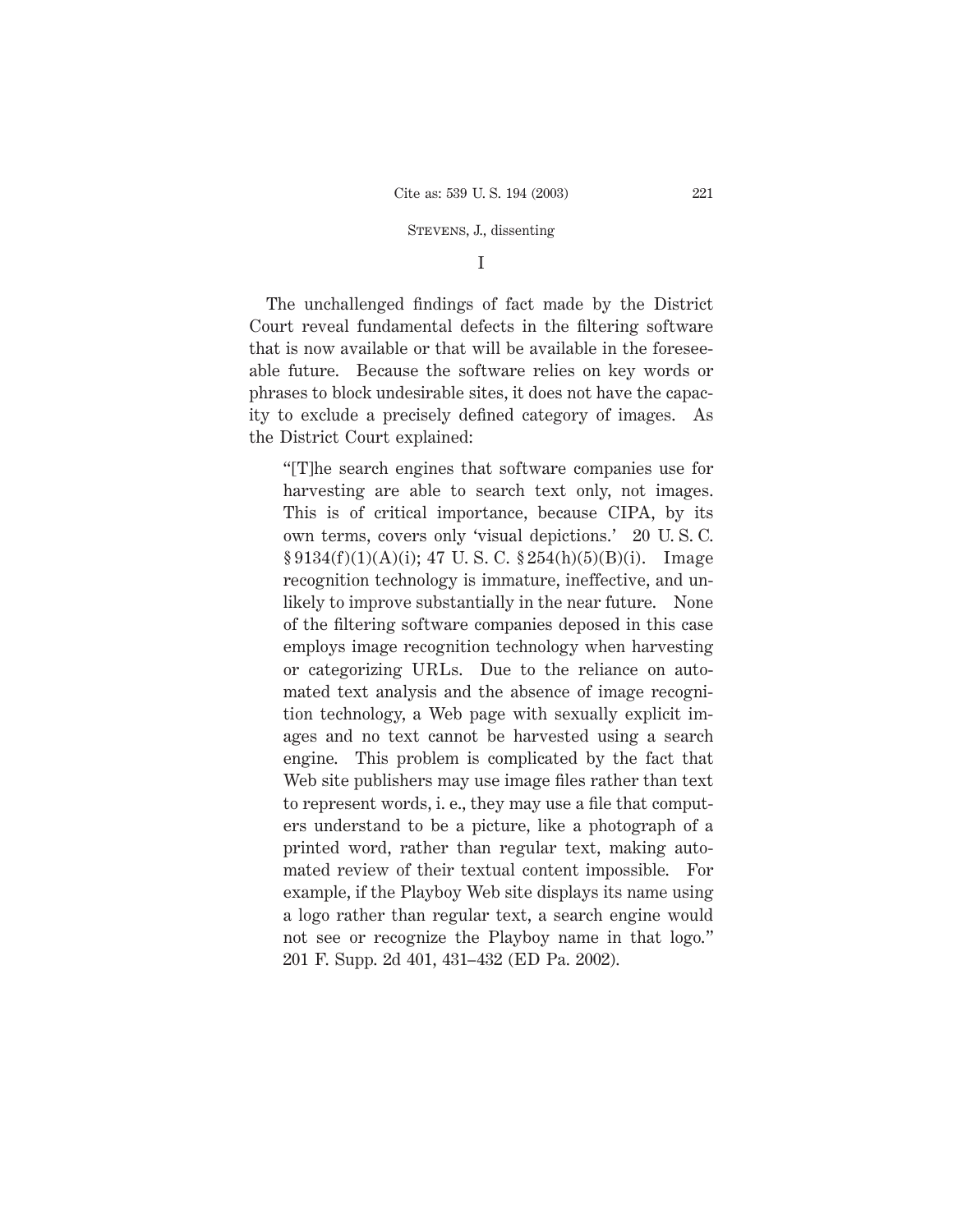Given the quantity and ever-changing character of Web sites offering free sexually explicit material, $\mathbf{I}$  it is inevitable that a substantial amount of such material will never be blocked. Because of this "underblocking," the statute will provide parents with a false sense of security without really solving the problem that motivated its enactment. Conversely, the software's reliance on words to identify undesirable sites necessarily results in the blocking of thousands of pages that "contain content that is completely innocuous for both adults and minors, and that no rational person could conclude matches the filtering companies' category definitions, such as 'pornography' or 'sex.'" *Id.*, at 449. In my judgment, a statutory blunderbuss that mandates this vast amount of "overblocking" abridges the freedom of speech protected by the First Amendment.

The effect of the overblocking is the functional equivalent of a host of individual decisions excluding hundreds of thousands of individual constitutionally protected messages from Internet terminals located in public libraries throughout the Nation. Neither the interest in suppressing unlawful speech nor the interest in protecting children from access to harmful materials justifies this overly broad restriction on adult access to protected speech. "The Government may not suppress lawful speech as the means to suppress unlawful speech." *Ashcroft* v. *Free Speech Coalition,* 535 U. S. 234, 255 (2002).2

<sup>&</sup>lt;sup>1</sup> "The percentage of Web pages on the indexed Web containing sexually explicit content is relatively small. Recent estimates indicate that no more than 1–2% of the content on the Web is pornographic or sexually explicit. However, the absolute number of Web sites offering free sexually explicit material is extremely large, approximately 100,000 sites." 201 F. Supp. 2d 401, 419 (ED Pa. 2002).

<sup>2</sup> We have repeatedly reaffirmed the holding in *Butler* v. *Michigan,* 352 U. S. 380, 383 (1957), that the State may not "reduce the adult population . . . to reading only what is fit for children." See *Ashcroft* v. *Free Speech Coalition,* 535 U. S., at 252; *United States* v. *Playboy Entertainment Group, Inc.,* 529 U. S. 803, 814 (2000) ("[T]he objective of shielding chil-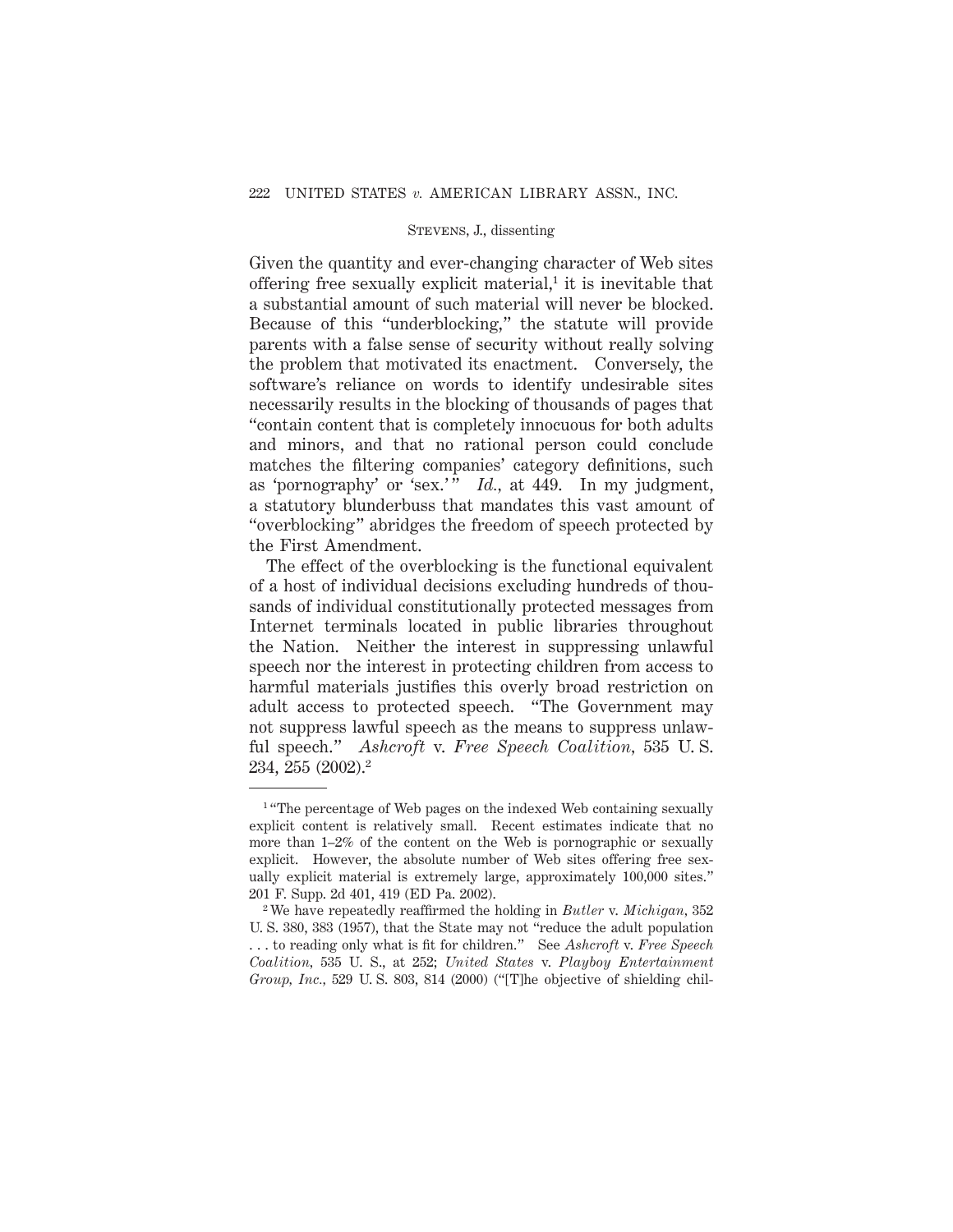Although CIPA does not permit any experimentation, the District Court expressly found that a variety of alternatives less restrictive are available at the local level:

"[L]ess restrictive alternatives exist that further the government's legitimate interest in preventing the dissemination of obscenity, child pornography, and material harmful to minors, and in preventing patrons from being unwillingly exposed to patently offensive, sexually explicit content. To prevent patrons from accessing visual depictions that are obscene and child pornography, public libraries may enforce Internet use policies that make clear to patrons that the library's Internet terminals may not be used to access illegal speech. Libraries may then impose penalties on patrons who violate these policies, ranging from a warning to notification of law enforcement, in the appropriate case. Less restrictive alternatives to filtering that further libraries' interest in preventing minors from exposure to visual depictions that are harmful to minors include requiring parental consent to or presence during unfiltered access, or restricting minors' unfiltered access to terminals within view of library staff. Finally, optional filtering, privacy screens, recessed monitors, and placement of unfiltered Internet terminals outside of sight-lines provide less restrictive alternatives for libraries to prevent patrons from being unwillingly exposed to sexually explicit content on the Internet." 201 F. Supp. 2d, at 410.

Those findings are consistent with scholarly comment on the issue arguing that local decisions tailored to local circumstances are more appropriate than a mandate from Con-

dren does not suffice to support a blanket ban if the protection can be accomplished by a less restrictive alternative"); *Reno* v. *American Civil Liberties Union,* 521 U. S. 844, 875 (1997) ("[T]he governmental interest in protecting children from harmful materials... does not justify an unnecessarily broad suppression of speech addressed to adults").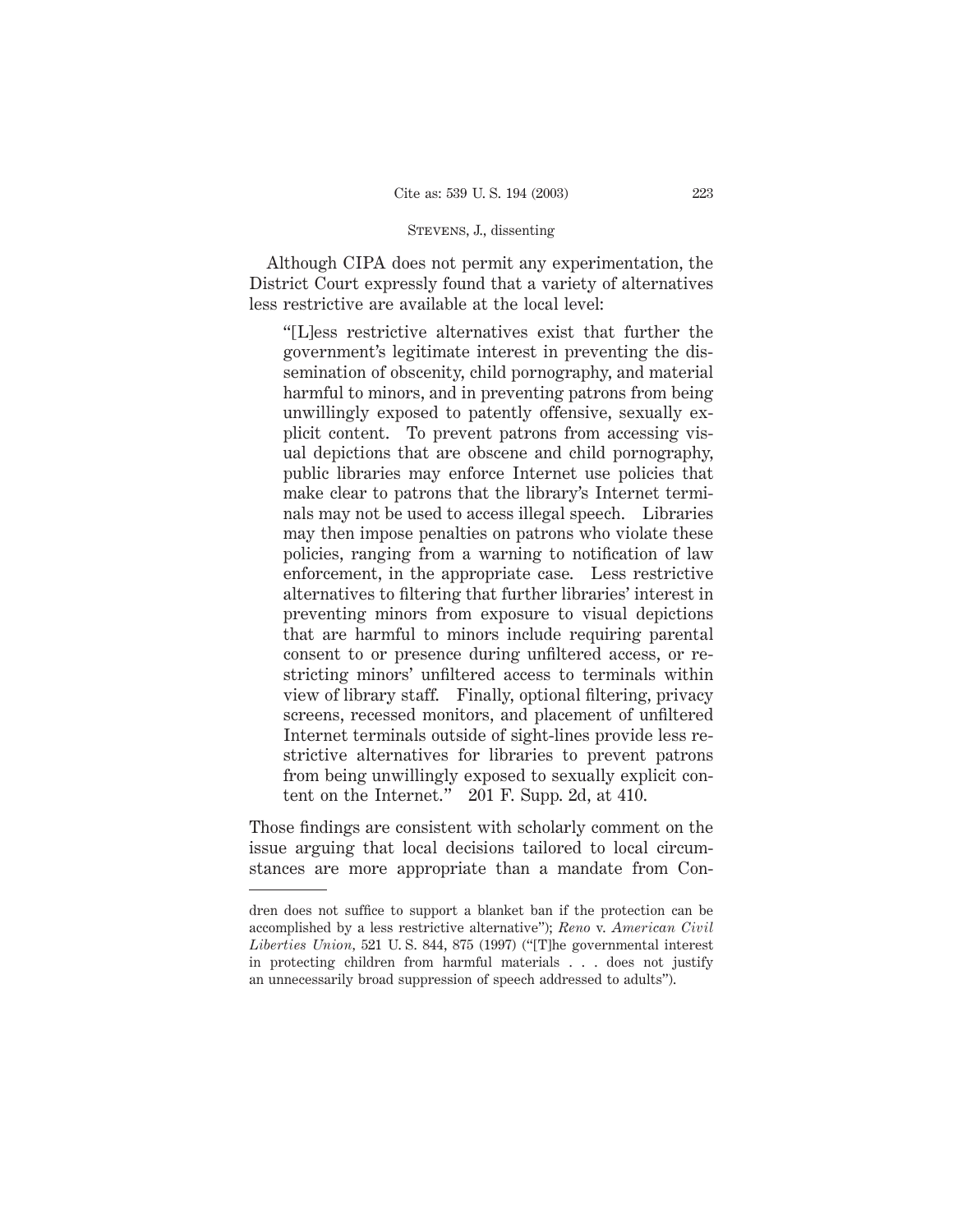gress.3 The plurality does not reject any of those findings. Instead, "[a]ssuming that such erroneous blocking presents constitutional difficulties," it relies on the Solicitor General's assurance that the statute permits individual librarians to disable filtering mechanisms whenever a patron so requests. *Ante,* at 209. In my judgment, that assurance does not cure the constitutional infirmity in the statute.

Until a blocked site or group of sites is unblocked, a patron is unlikely to know what is being hidden and therefore whether there is any point in asking for the filter to be removed. It is as though the statute required a significant part of every library's reading materials to be kept in unmarked, locked rooms or cabinets, which could be opened only in response to specific requests. Some curious readers would in time obtain access to the hidden materials, but

<sup>&</sup>lt;sup>3</sup> "Indeed, federal or state mandates in this area are unnecessary and unwise. Locally designed solutions are likely to best meet local circumstances. Local decision makers and library boards, responding to local concerns and the prevalence of the problem in their own libraries, should decide if minors' Internet access requires filters. They are the persons in the best position to judge local community standards for what is and is not obscene, as required by the *Miller* [v. *California,* 413 U. S. 15 (1973)] test. Indeed, one nationwide solution is not needed, as the problems are local and, to some extent, uniquely so. Libraries in rural communities, for instance, have reported much less of a problem than libraries in urban areas. A library in a rural community with only one or two computers with Internet access may find that even the limited filtering advocated here provides little or no additional benefit. Further, by allowing the nation's public libraries to develop their own approaches, they may be able to develop a better understanding of what methods work well and what methods add little or nothing, or are even counter-productive. Imposing a mandatory nationwide solution may well impede developing truly effective approaches that do not violate the First Amendment. The federal and state governments can best assist this effort by providing libraries with sufficient funding to experiment with a variety of constitutionally permissible approaches." Laughlin, Sex, Lies, and Library Cards: The First Amendment Implications of the Use of Software Filters to Control Access to Internet Pornography in Public Libraries, 51 Drake L. Rev. 213, 279 (2003).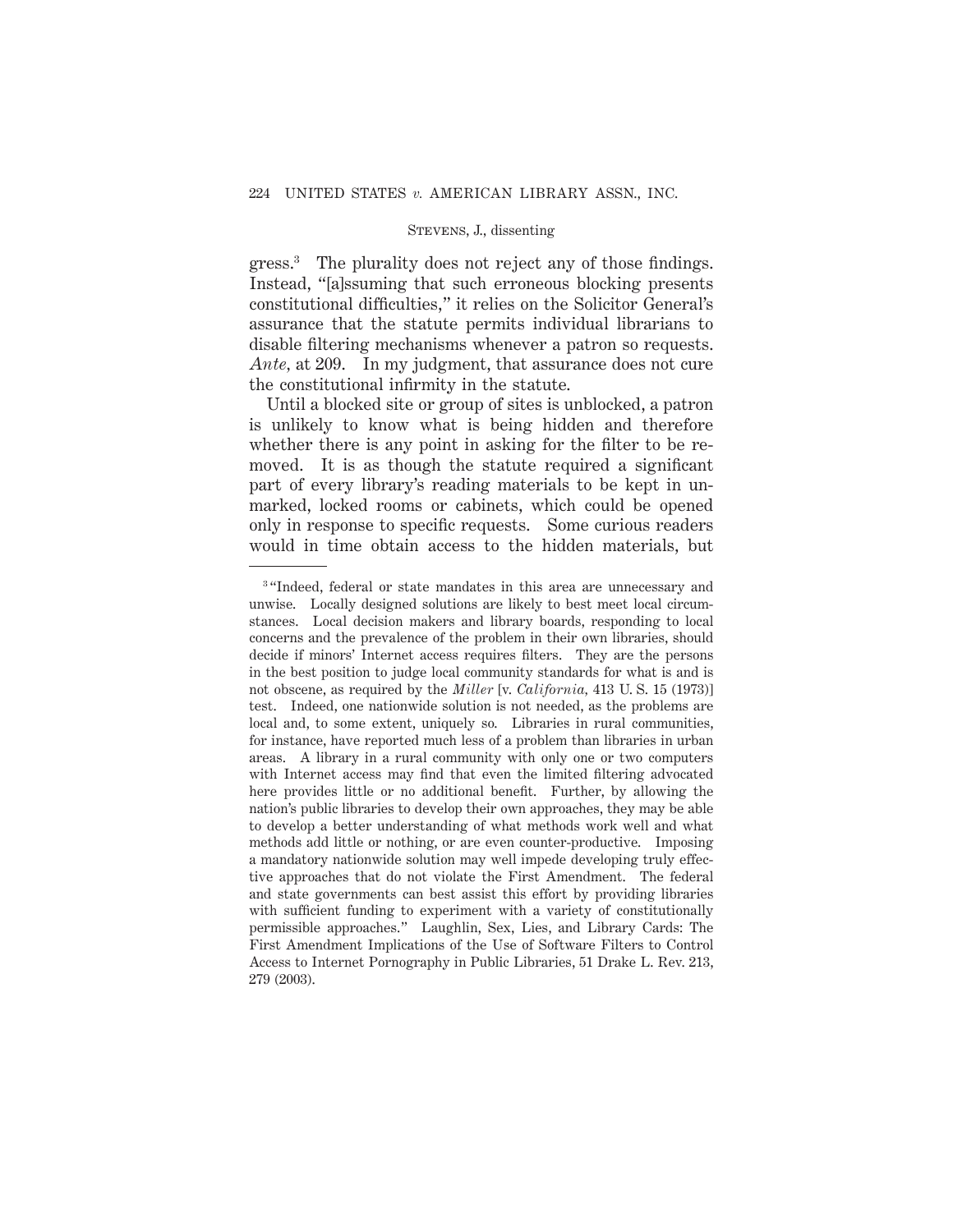many would not. Inevitably, the interest of the authors of those works in reaching the widest possible audience would be abridged. Moreover, because the procedures that different libraries are likely to adopt to respond to unblocking requests will no doubt vary, it is impossible to measure the aggregate effect of the statute on patrons' access to blocked sites. Unless we assume that the statute is a mere symbolic gesture, we must conclude that it will create a significant prior restraint on adult access to protected speech. A law that prohibits reading without official consent, like a law that prohibits speaking without consent, "constitutes a dramatic departure from our national heritage and constitutional tradition." *Watchtower Bible & Tract Soc. of N. Y., Inc.* v. *Village of Stratton,* 536 U. S. 150, 166 (2002).

### II

The plurality incorrectly argues that the statute does not impose "an unconstitutional condition on public libraries." *Ante,* at 214. On the contrary, it impermissibly conditions the receipt of Government funding on the restriction of significant First Amendment rights.

The plurality explains the "worthy missions" of the public library in facilitating "learning and cultural enrichment." *Ante,* at 203. It then asserts that in order to fulfill these missions, "libraries must have broad discretion to decide what material to provide to their patrons." *Ante,* at 204. Thus the selection decision is the province of the librarians, a province into which we have hesitated to enter:

"A library's need to exercise judgment in making collection decisions depends on its traditional role in identifying suitable and worthwhile material; it is no less entitled to play that role when it collects material from the Internet than when it collects material from any other source. Most libraries already exclude pornography from their print collections because they deem it inappropriate for inclusion. We do not subject these deci-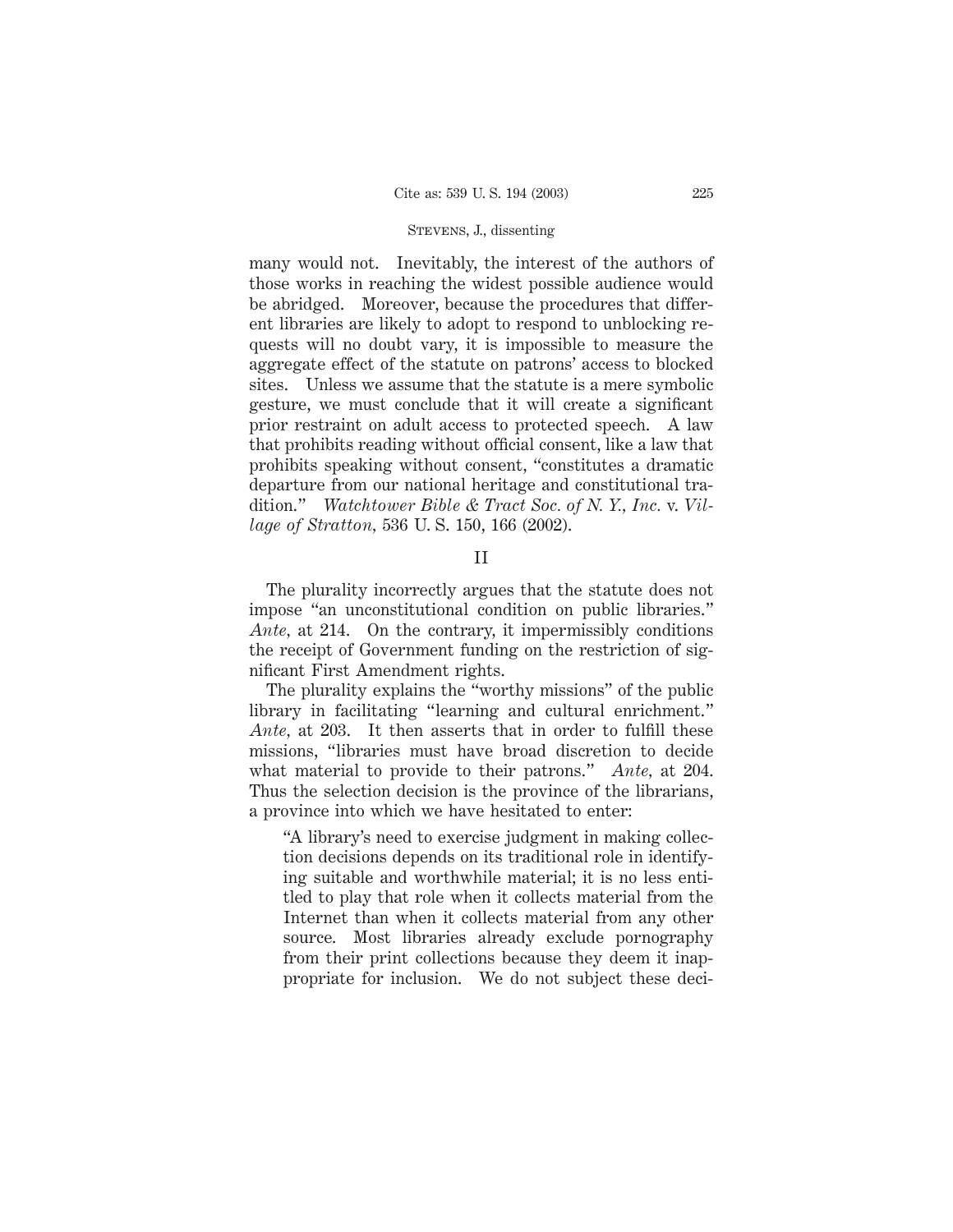sions to heightened scrutiny; it would make little sense to treat libraries' judgments to block online pornography any differently, when these judgments are made for just the same reason." *Ante,* at 208.

As the plurality recognizes, we have always assumed that libraries have discretion when making decisions regarding what to include in, and exclude from, their collections. That discretion is comparable to the "'business of a university... to determine for itself on academic grounds who may teach, what may be taught, how it shall be taught, and who may be admitted to study.'" *Sweezy* v. *New Hampshire*, 354 U.S. 234, 263 (1957) (Frankfurter, J., concurring in result) (citation omitted).4 As the District Court found, one of the central purposes of a library is to provide information for educational purposes: " 'Books and other library resources should be provided for the interest, information, and enlightenment of all people of the community the library serves.'" 201 F. Supp. 2d, at 420 (quoting the American Library Association's Library Bill of Rights). Given our Nation's deep commitment "to safeguarding academic freedom" and to the "robust exchange of ideas," *Keyishian* v. *Board of Regents of Univ. of State of N. Y.,* 385 U. S. 589, 603 (1967), a library's exercise of judgment with respect to its collection is entitled to First Amendment protection.

A federal statute penalizing a library for failing to install filtering software on every one of its Internet-accessible computers would unquestionably violate that Amendment. Cf. *Reno* v. *American Civil Liberties Union,* 521 U. S. 844 (1997). I think it equally clear that the First Amendment protects libraries from being denied funds for refusing to

<sup>4</sup> See also J. Boyer, Academic Freedom and the Modern University: The Experience of the University of Chicago 95 (2002) ("The right to speak, to write, and to teach freely is a precious right, one that the American research universities over the course of the twentieth century have slowly but surely made central to the very identity of the university in the modern world").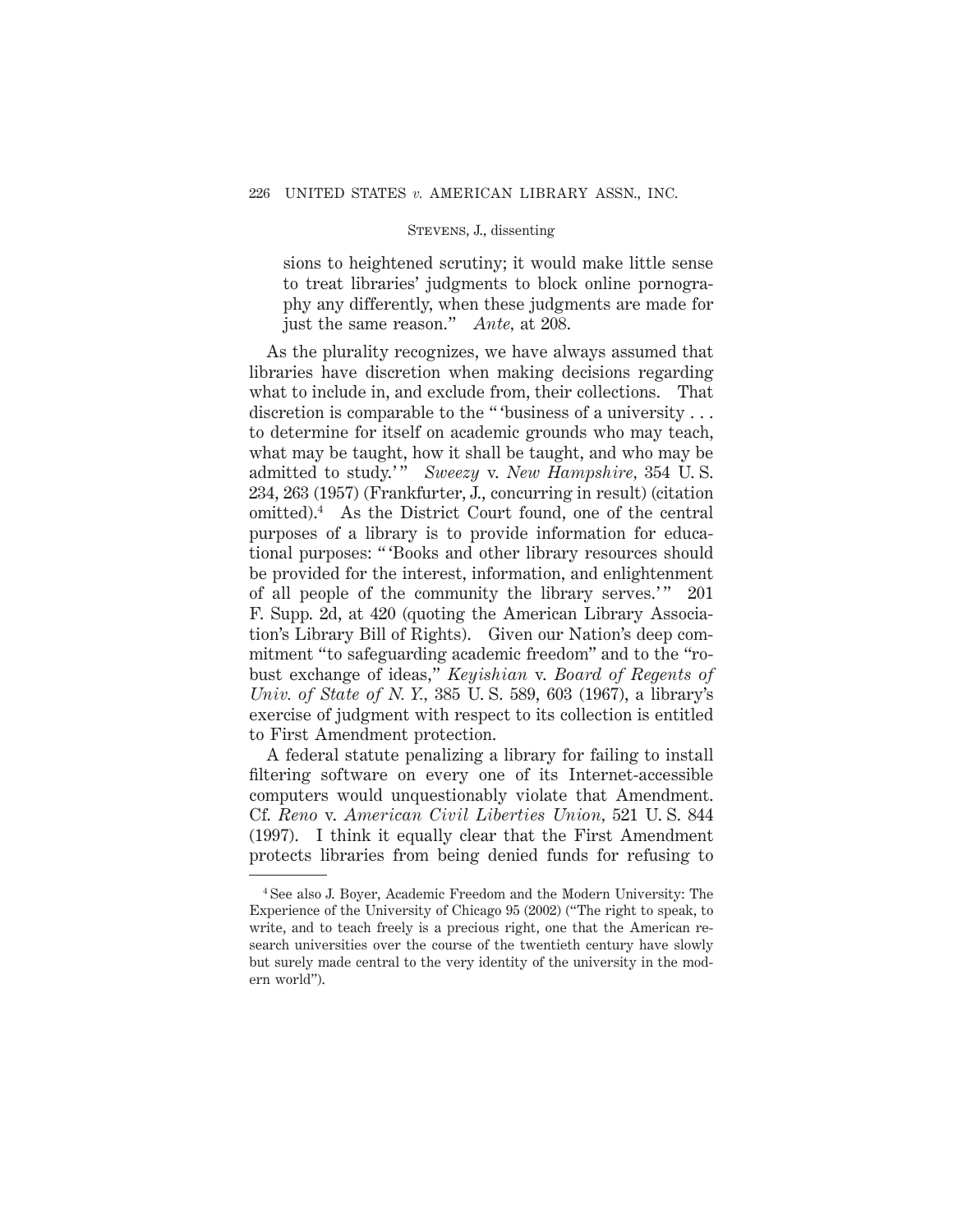comply with an identical rule. An abridgment of speech by means of a threatened denial of benefits can be just as pernicious as an abridgment by means of a threatened penalty.

Our cases holding that government employment may not be conditioned on the surrender of rights protected by the First Amendment illustrate the point. It has long been settled that "Congress could not 'enact a regulation providing that no Republican, Jew or Negro shall be appointed to federal office, or that no federal employee shall attend Mass or take any active part in missionary work.'" Wieman v. *Updegraff,* 344 U. S. 183, 191–192 (1952). Neither discharges, as in *Elrod* v. *Burns,* 427 U. S. 347, 350–351 (1976), nor refusals to hire or promote, as in *Rutan* v. *Republican Party of Ill.,* 497 U. S. 62, 66–67 (1990), are immune from First Amendment scrutiny. Our precedents firmly rejecting "Justice Holmes' famous dictum, that a policeman 'may have a constitutional right to talk politics, but he has no constitutional right to be a policeman,'" *Board of Comm'rs, Wabaunsee Cty.* v. *Umbehr,* 518 U. S. 668, 674 (1996), draw no distinction between the penalty of discharge from one's job and the withholding of the benefit of a new job. The abridgment of First Amendment rights is equally unconstitutional in either context. See *Sherbert* v. *Verner,* 374 U. S. 398, 404 (1963) ("Governmental imposition of such a choice puts the same kind of burden upon the free exercise of religion as would a fine  $\dots$  It is too late in the day to doubt that the liberties of religion and expression may be infringed by the denial of or placing of conditions upon a benefit or privilege").

The issue in this case does not involve governmental attempts to control the speech or views of its employees. It involves the use of its treasury to impose controls on an important medium of expression. In an analogous situation, we specifically held that when "the Government seeks to use an existing medium of expression and to control it, in a class of cases, in ways which distort its usual functioning," the distorting restriction must be struck down under the First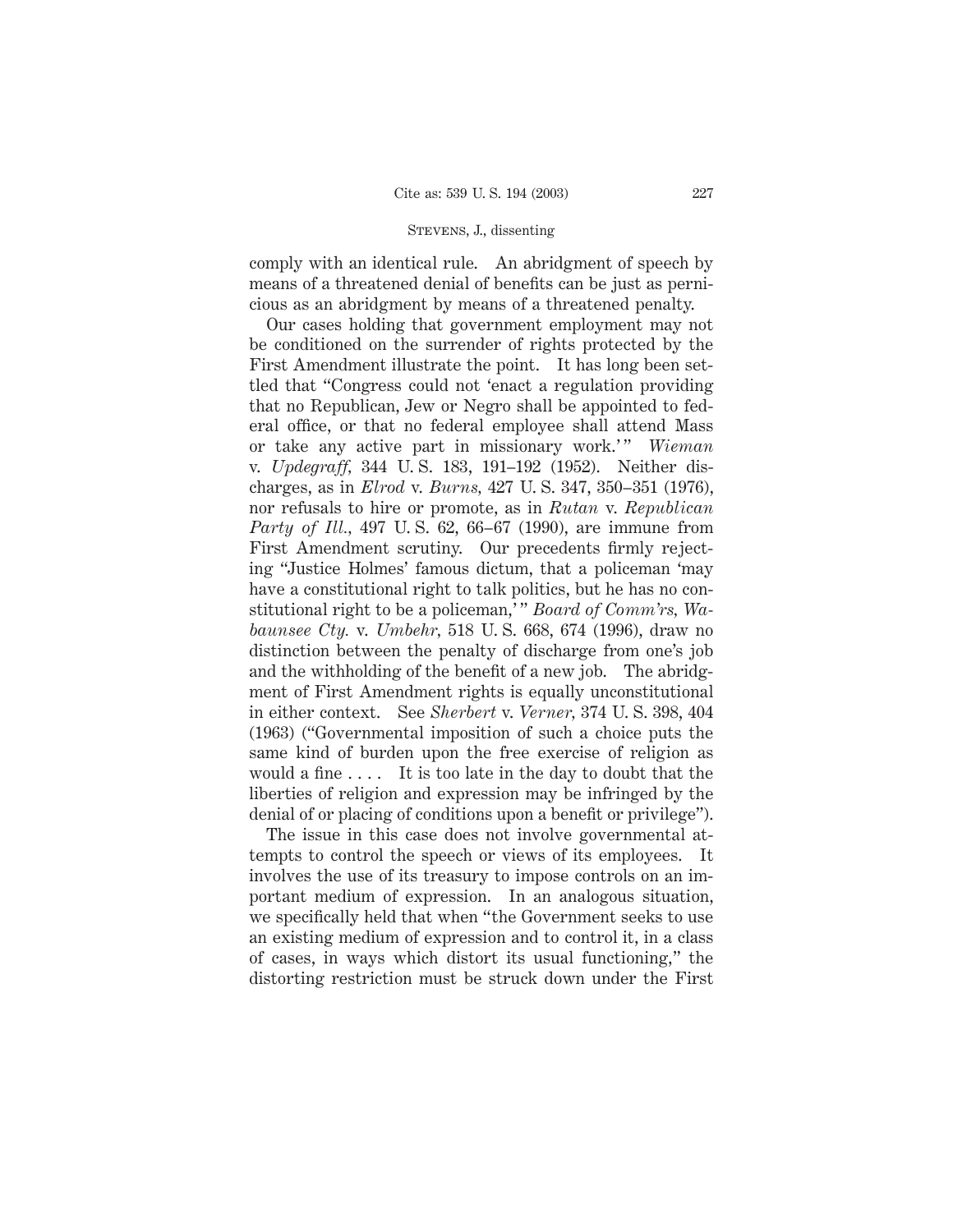Amendment. *Legal Services Corporation* v. *Velazquez,* 531 U. S. 533, 543  $(2001)^5$  The question, then, is whether requiring the filtering software on all Internet-accessible computers distorts that medium. As I have discussed above, the over- and underblocking of the software does just that.

The plurality argues that the controversial decision in *Rust* v. *Sullivan,* 500 U. S. 173 (1991), requires rejection of appellees' unconstitutional conditions claim. See *ante,* at 211–212. But, as subsequent cases have explained, *Rust* only involved, and only applies to, instances of governmental speech—that is, situations in which the government seeks to communicate a specific message.6 The discounts under the E-rate program and funding under the Library Services and Technology Act (LSTA) program involved in this case do not subsidize any message favored by the Government. As Congress made clear, these programs were designed "[t]o help public libraries provide their patrons with Internet access," which in turn "provide[s] patrons with a vast amount of valuable information." *Ante,* at 199, 200. These programs thus are designed to provide access, particularly for individuals in low-income communities, see 47 U. S. C.  $§254(h)(1)$ , to a vast amount and wide variety of private

<sup>5</sup> Contrary to the plurality's narrow reading, *Velazquez* is not limited to instances in which the recipient of Government funds might be "pit[ted]" against the Government. See *ante,* at 213. To the contrary, we assessed the issue in *Velazquez* by turning to, and harmonizing it with, our prior unconstitutional condition cases in the First Amendment context. See 531 U. S., at 543–544.

<sup>6</sup> See *id.,* at 541 (distinguishing *Rust* on the ground that "the counseling activities of the doctors . . . amounted to governmental speech"); *Board of Regents of Univ. of Wis. System* v. *Southworth,* 529 U. S. 217, 229 (2000) (unlike *Rust,* "the issue of the government's right . . . to use its own funds to advance a particular message" was not presented); *Rosenberger* v. *Rector and Visitors of Univ. of Va.,* 515 U. S. 819, 834 (1995) (*Rust* is inapplicable where the government "does not itself speak or subsidize transmittal of a message it favors but instead expends funds to encourage a diversity of views from private speakers").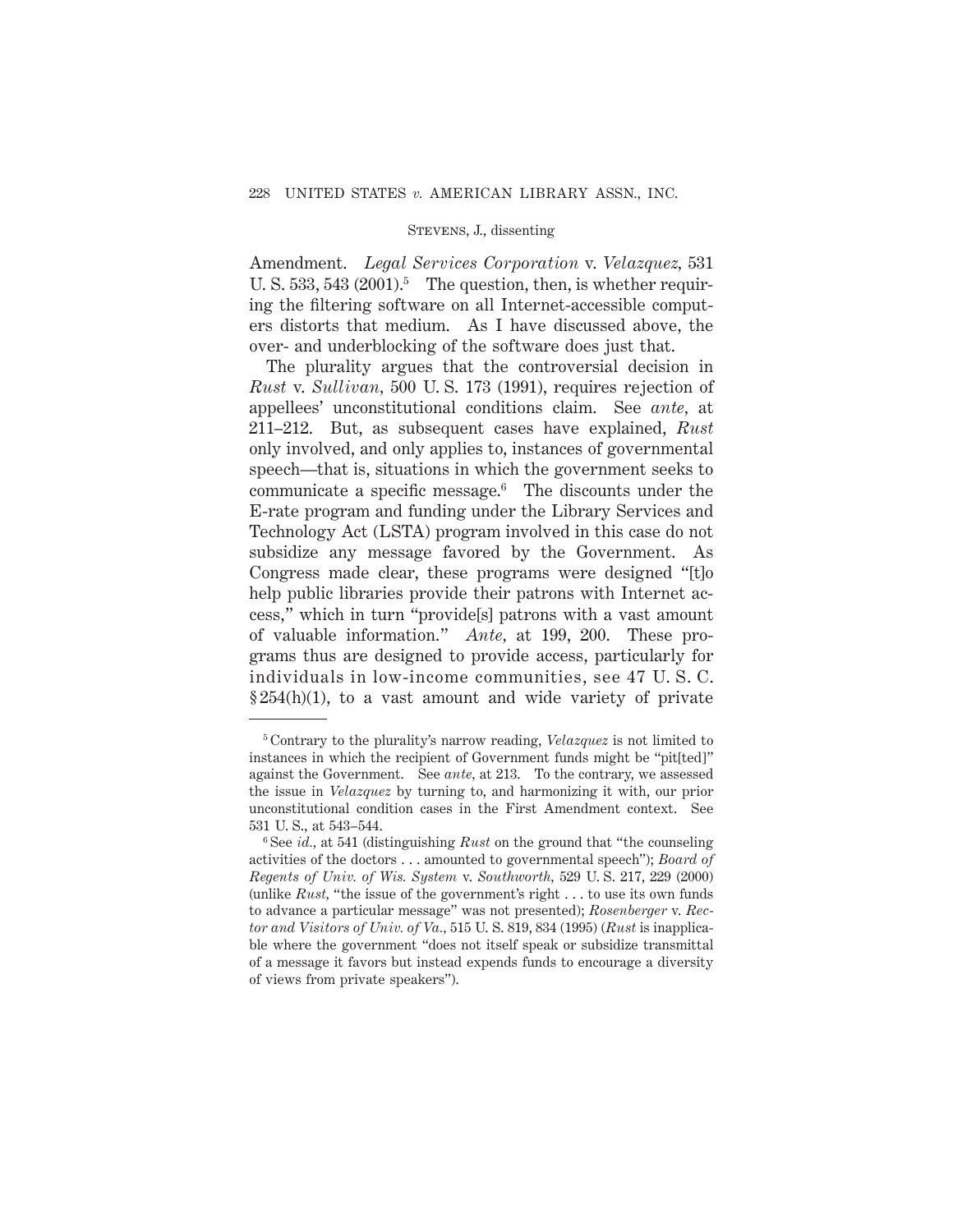speech. They are not designed to foster or transmit any particular governmental message.

Even if we were to construe the passage of CIPA as modifying the E-rate and LSTA programs such that they now convey a governmental message that no " 'visual depictions' that are 'obscene,' 'child pornography,' or in the case of minors, 'harmful to minors,' " 201 F. Supp. 2d, at 407, should be expressed or viewed, the use of filtering software does not promote that message. As described above, all filtering software erroneously blocks access to a substantial number of Web sites that contain constitutionally protected speech on a wide variety of topics. See *id.,* at 446–447 (describing erroneous blocking of speech on churches and religious groups, on politics and government, on health issues, on education and careers, on sports, and on travel). Moreover, there are "frequent instances of underblocking," *id.,* at 448, that is, instances in which filtering software did not prevent access to Web sites with depictions that fall within what CIPA seeks to block access to. In short, the message conveyed by the use of filtering software is not that all speech except that which is prohibited by CIPA is supported by the Government, but rather that all speech that gets through the software is supported by the Government. And the items that get through the software include some visual depictions that are obscene, some that are child pornography, and some that are harmful to minors, while at the same time the software blocks an enormous amount of speech that is not sexually explicit and certainly does not meet CIPA's definitions of prohibited content. As such, since the message conveyed is far from the message the Government purports to promote—indeed, the material permitted past the filtering software does not seem to have any coherent message—*Rust* is inapposite.

The plurality's reliance on *National Endowment for Arts* v. *Finley,* 524 U. S. 569 (1998), is also misplaced. That case involved a challenge to a statute setting forth the criteria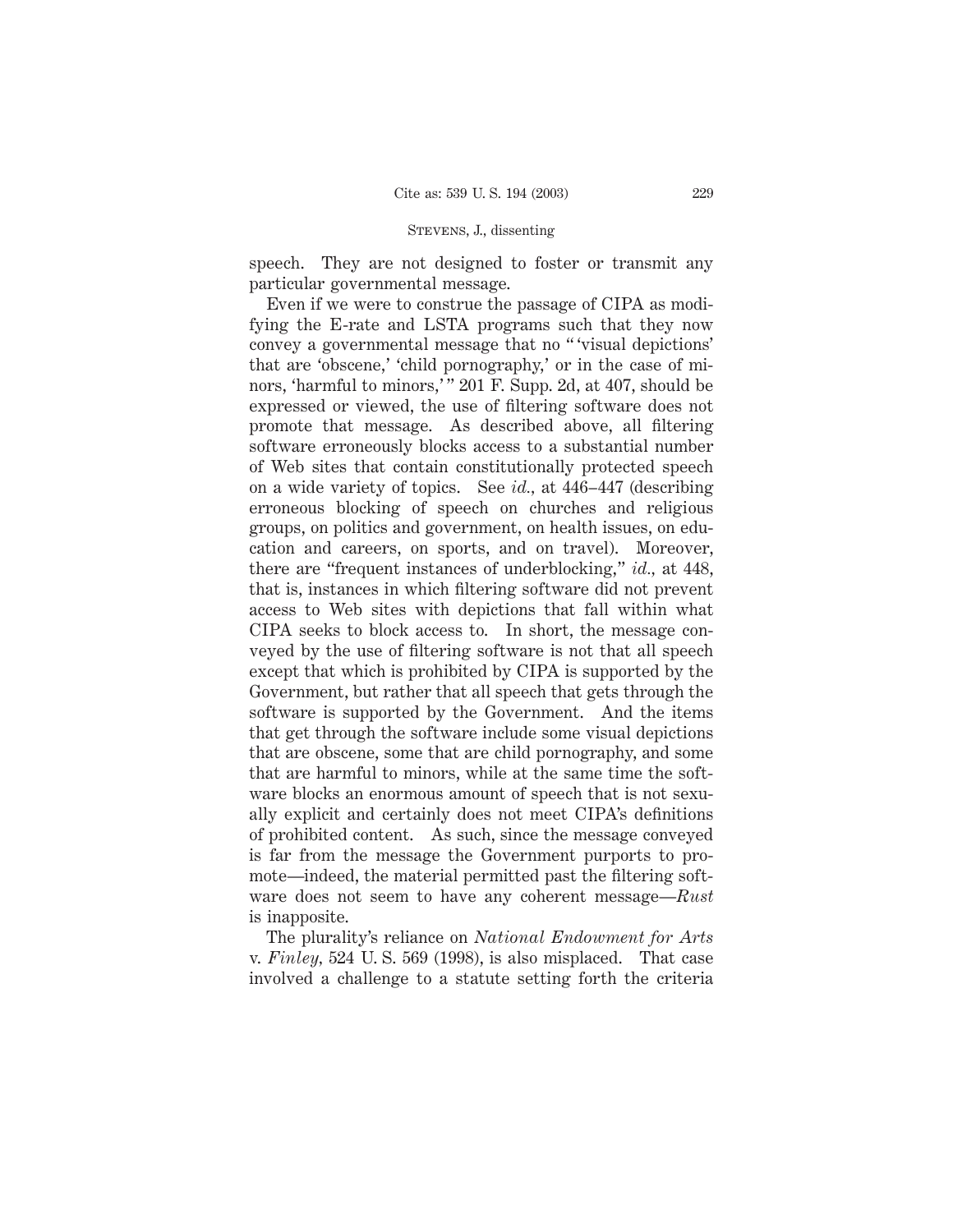used by a federal panel of experts administering a federal grant program. Unlike this case, the Federal Government was not seeking to impose restrictions on the administration of a nonfederal program. As explained *supra,* at 228, *Rust* would appear to permit restrictions on a federal program such as the National Endowment for the Arts (NEA) arts grant program at issue in *Finley.*

Further, like a library, the NEA experts in *Finley* had a great deal of discretion to make judgments as to what projects to fund. But unlike this case, *Finley* did not involve a challenge by the NEA to a governmental restriction on its ability to award grants. Instead, the respondents were performance artists who had applied for NEA grants but were denied funding. See 524 U. S., at 577. If this were a case in which library patrons had challenged a library's decision to install and use filtering software, it would be in the same posture as *Finley.* Because it is not, *Finley* does not control this case.

Also unlike *Finley,* the Government does not merely seek to control a library's discretion with respect to computers purchased with Government funds or those computers with Government-discounted Internet access. CIPA requires libraries to install filtering software on *every* computer with Internet access if the library receives *any* discount from the E-rate program or *any* funds from the LSTA program.7 See 20 U. S. C. § 9134(f)(1); 47 U. S. C. §§ 254(h)(6)(B) and (C). If a library has 10 computers paid for by nonfederal funds and has Internet service for those computers also paid for by nonfederal funds, the library may choose not to put filtering software on any of those 10 computers. Or a library may decide to put filtering software on the 5 computers in its

<sup>7</sup> Thus, appellees are not merely challenging a "refusal to fund protected activity, without more," as in *Harris* v. *McRae,* 448 U. S. 297, 317, n. 19 (1980), or a "decision not to subsidize the exercise of a fundamental right," as in *Regan* v. *Taxation With Representation of Wash.,* 461 U. S. 540, 549 (1983). They are challenging a restriction that applies to property that they acquired without federal assistance.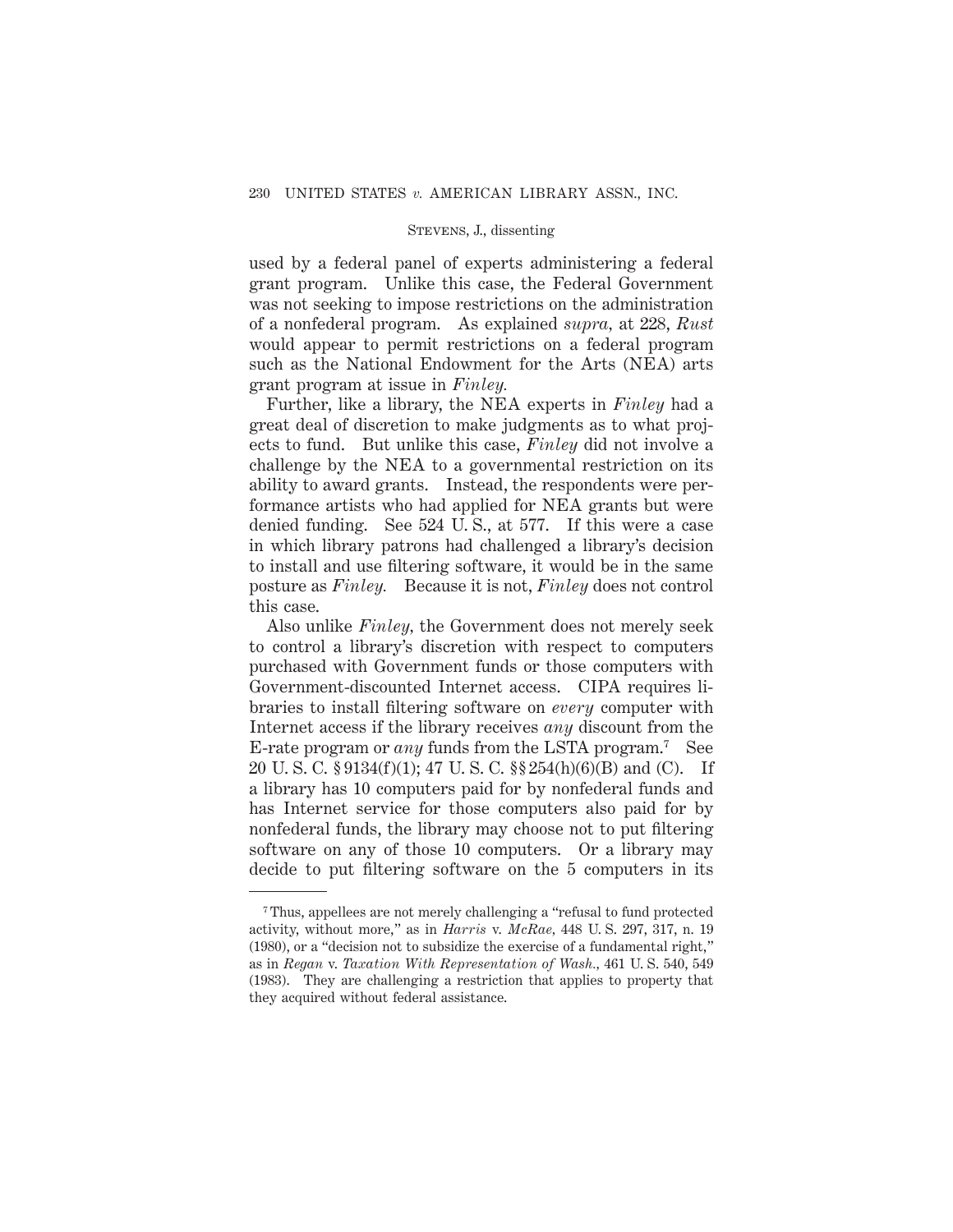children's section. Or a library in an elementary school might choose to put filters on every single one of its 10 computers. But under this statute, if a library attempts to provide Internet service for even *one* computer through an Erate discount, that library must put filtering software on *all* of its computers with Internet access, not just the one computer with E-rate discount.

This Court should not permit federal funds to be used to enforce this kind of broad restriction of First Amendment rights, particularly when such a restriction is unnecessary to accomplish Congress' stated goal. See *supra,* at 223 (discussing less restrictive alternatives). The abridgment of speech is equally obnoxious whether a rule like this one is enforced by a threat of penalties or by a threat to withhold a benefit.

I would affirm the judgment of the District Court.

Justice Souter, with whom Justice Ginsburg joins, dissenting.

I agree in the main with Justice Stevens, *ante,* at 225– 230 and this page (dissenting opinion), that the blocking requirements of the Children's Internet Protection Act, 20 U. S. C. §§ 9134(f)(1)(A)(i) and (B)(i); 47 U. S. C. §§ 254(h)  $(6)(B)(i)$  and  $(C)(i)$ , impose an unconstitutional condition on the Government's subsidies to local libraries for providing access to the Internet. I also agree with the library appellees on a further reason to hold the blocking rule invalid in the exercise of the spending power under Article I, § 8: the rule mandates action by recipient libraries that would violate the First Amendment's guarantee of free speech if the libraries took that action entirely on their own. I respectfully dissent on this further ground.

Like the other Members of the Court, I have no doubt about the legitimacy of governmental efforts to put a barrier between child patrons of public libraries and the raw offer-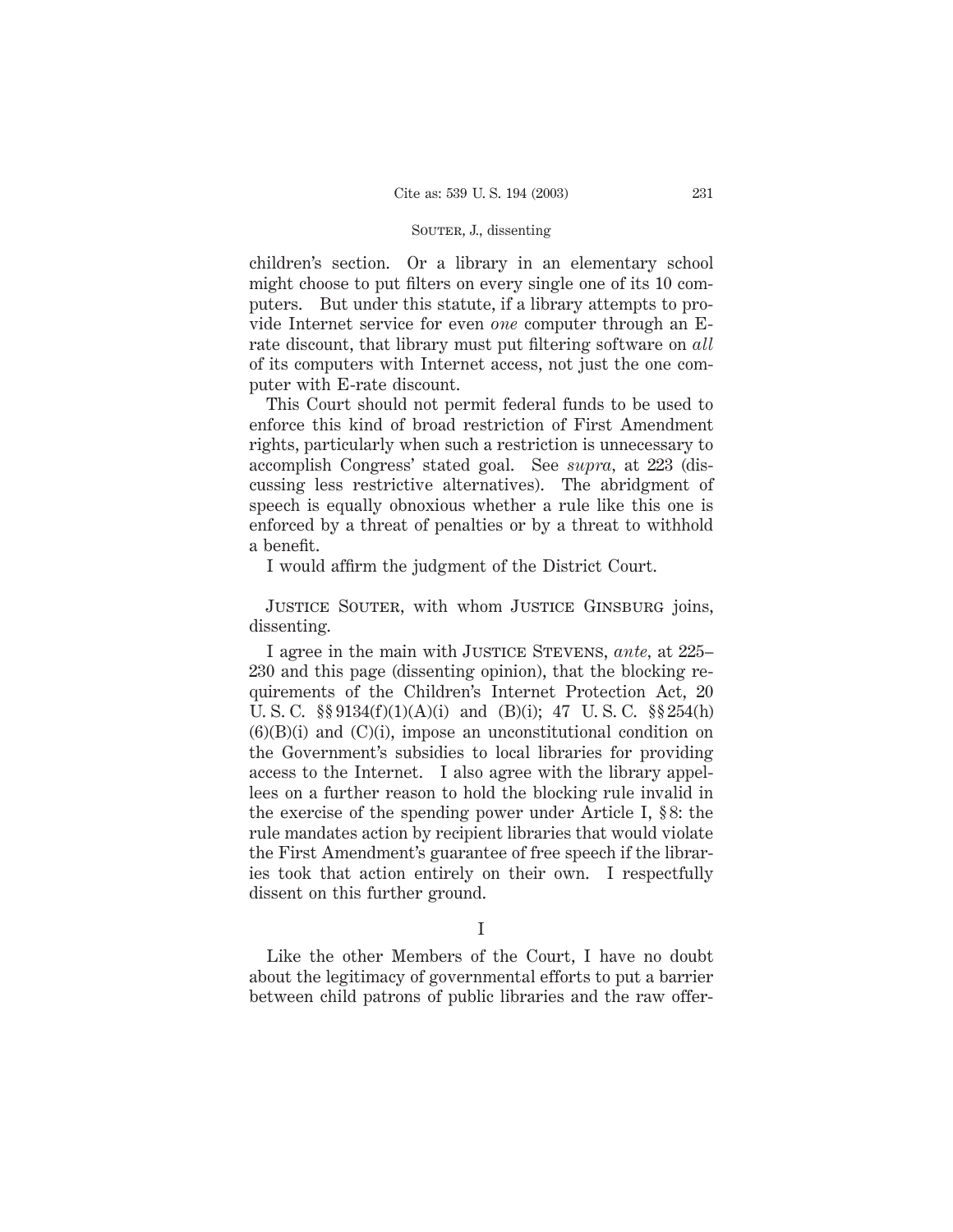ings on the Internet otherwise available to them there, and if the only First Amendment interests raised here were those of children, I would uphold application of the Act. We have said that the governmental interest in "shielding" children from exposure to indecent material is "compelling," *Reno* v. *American Civil Liberties Union,* 521 U. S. 844, 869– 870 (1997), and I do not think that the awkwardness a child might feel on asking for an unblocked terminal is any such burden as to affect constitutionality.

Nor would I dissent if I agreed with the majority of my colleagues, see *ante,* at 208–209 (plurality opinion); *ante,* at 219 (Breyer, J., concurring in judgment); *ante,* at 214 (Kennedy, J., concurring in judgment), that an adult library patron could, consistently with the Act, obtain an unblocked terminal simply for the asking. I realize the Solicitor General represented this to be the Government's policy, see Tr. of Oral Arg. 4–5, 11, and if that policy were communicated to every affected library as unequivocally as it was stated to us at argument, local librarians might be able to indulge the unblocking requests of adult patrons to the point of taking the curse off the statute for all practical purposes. But the Federal Communications Commission, in its order implementing the Act, pointedly declined to set a federal policy on when unblocking by local libraries would be appropriate under the statute. See *In re Federal-State Joint Board on Universal Service: Children's Internet Protection Act,* 16 FCC Rcd. 8182, 8204, ¶ 53 (2001) ("Federally-imposed rules directing school and library staff when to disable technology protection measures would likely be overbroad and imprecise, potentially chilling speech, or otherwise confusing schools and libraries about the requirements of the statute. We leave such determinations to the local communities, whom we believe to be most knowledgeable about the varying circumstances of schools or libraries within those communities"). Moreover, the District Court expressly found that "unblocking may take days, and may be unavailable, espe-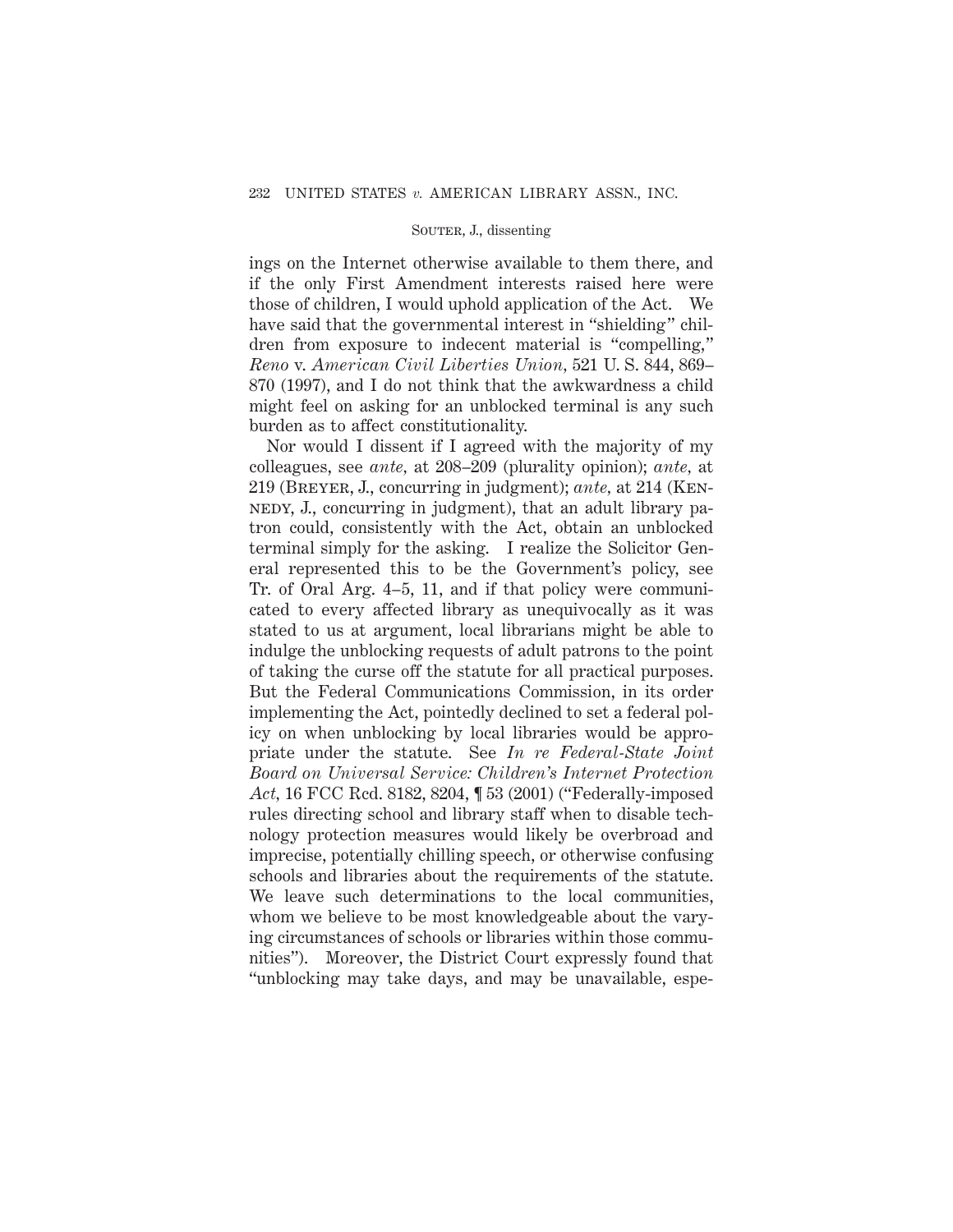cially in branch libraries, which are often less well staffed than main libraries." 201 F. Supp. 2d 401, 411 (ED Pa. 2002); see *id.,* at 487–488 (same).

In any event, we are here to review a statute, and the unblocking provisions simply cannot be construed, even for constitutional avoidance purposes, to say that a library must unblock upon adult request, no conditions imposed and no questions asked. First, the statute says only that a library "may" unblock, not that it must.  $20 \text{ U.S. C. }$  \$9134(f)(3); see 47 U. S. C. § 254(h)(6)(D). In addition, it allows unblocking only for "bona fide research or other lawful purposes," 20 U. S. C. § 9134(f)(3); see 47 U. S. C. § 254(h)(6)(D), and if the "lawful purposes" criterion means anything that would not subsume and render the "bona fide research" criterion superfluous, it must impose some limit on eligibility for unblocking, see, *e. g., Connecticut Nat. Bank* v. *Germain,* 503 U. S. 249, 253 (1992) ("[C]ourts should disfavor interpretations of statutes that render language superfluous"). There is therefore necessarily some restriction, which is surely made more onerous by the uncertainty of its terms and the generosity of its discretion to library staffs in deciding who gets complete Internet access and who does not. Cf. *Forsyth County* v. *Nationalist Movement,* 505 U. S. 123, 130 (1992) (noting that the First Amendment bars licensing schemes that grant unduly broad discretion to licensing officials, given the potential for such discretion to "becom[e] a means of suppressing a particular point of view" (internal quotation marks omitted)).1

We therefore have to take the statute on the understanding that adults will be denied access to a substantial amount of nonobscene material harmful to children but lawful for

<sup>&</sup>lt;sup>1</sup> If the Solicitor General's representation turns out to be honored in the breach by local libraries, it goes without saying that our decision today would not foreclose an as-applied challenge. See also *ante,* at 219–220 (Breyer, J., concurring in judgment); *ante,* at 215 (Kennedy, J., concurring in judgment).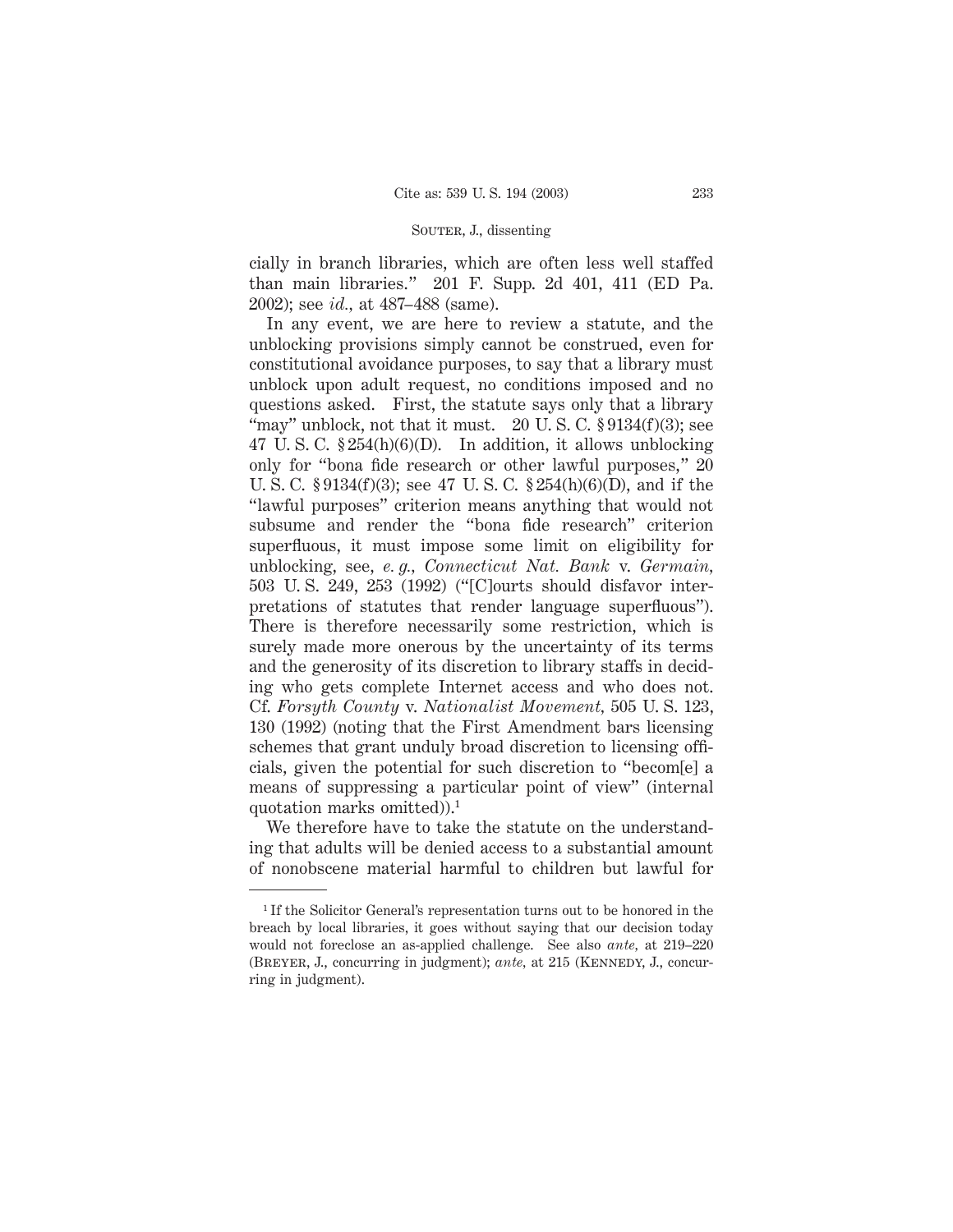adult examination, and a substantial quantity of text and pictures harmful to no one. As the plurality concedes, see *ante,* at 208–209, this is the inevitable consequence of the indiscriminate behavior of current filtering mechanisms, which screen out material to an extent known only by the manufacturers of the blocking software, see 201 F. Supp. 2d, at 408 ("The category lists maintained by the blocking programs are considered to be proprietary information, and hence are unavailable to customers or the general public for review, so that public libraries that select categories when implementing filtering software do not really know what they are blocking").

We likewise have to examine the statute on the understanding that the restrictions on adult Internet access have no justification in the object of protecting children. Children could be restricted to blocked terminals, leaving other unblocked terminals in areas restricted to adults and screened from casual glances. And, of course, the statute could simply have provided for unblocking at adult request, with no questions asked. The statute could, in other words, have protected children without blocking access for adults or subjecting adults to anything more than minimal inconvenience, just the way (the record shows) many librarians had been dealing with obscenity and indecency before imposition of the federal conditions. See *id.,* at 422–427. Instead, the Government's funding conditions engage in overkill to a degree illustrated by their refusal to trust even a library's staff with an unblocked terminal, one to which the adult public itself has no access. See *id.,* at 413 (quoting 16 FCC Rcd., at 8196, ¶ 30).

The question for me, then, is whether a local library could itself constitutionally impose these restrictions on the content otherwise available to an adult patron through an Internet connection, at a library terminal provided for public use. The answer is no. A library that chose to block an adult's Internet access to material harmful to children (and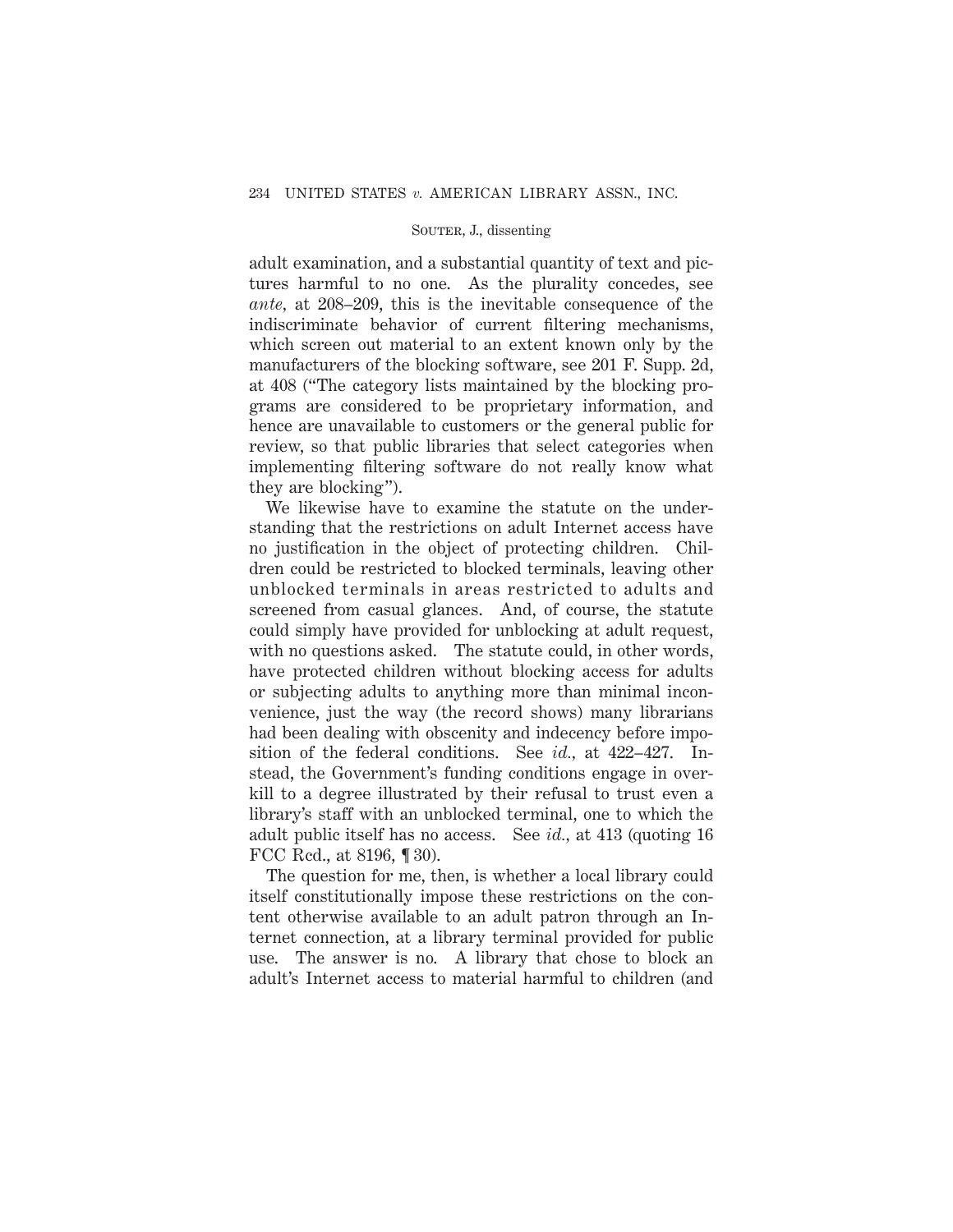whatever else the undiscriminating filter might interrupt) would be imposing a content-based restriction on communication of material in the library's control that an adult could otherwise lawfully see. This would simply be censorship. True, the censorship would not necessarily extend to every adult, for an intending Internet user might convince a librarian that he was a true researcher or had a "lawful purpose" to obtain everything the library's terminal could provide. But as to those who did not qualify for discretionary unblocking, the censorship would be complete and, like all censorship by an agency of the Government, presumptively invalid owing to strict scrutiny in implementing the Free Speech Clause of the First Amendment. "The policy of the First Amendment favors dissemination of information and opinion, and the guarantees of freedom of speech and press were not designed to prevent the censorship of the press merely, but any action of the government by means of which it might prevent such free and general discussion of public matters as seems absolutely essential." *Bigelow* v. *Virginia,* 421 U. S. 809, 829 (1975) (internal quotation marks and brackets omitted).

### II

The Court's plurality does not treat blocking affecting adults as censorship, but chooses to describe a library's act in filtering content as simply an instance of the kind of selection from available material that every library (save, perhaps, the Library of Congress) must perform. *Ante,* at 208 ("A library's need to exercise judgment in making collection decisions depends on its traditional role in identifying suitable and worthwhile material; it is no less entitled to play that role when it collects material from the Internet than when it collects material from any other source"). But this position does not hold up.2

<sup>2</sup> Among other things, the plurality's reasoning ignores the widespread utilization of interlibrary loan systems. See 201 F. Supp. 2d 401, 421 (ED Pa. 2002). With interlibrary loan, virtually any book, say, is effectively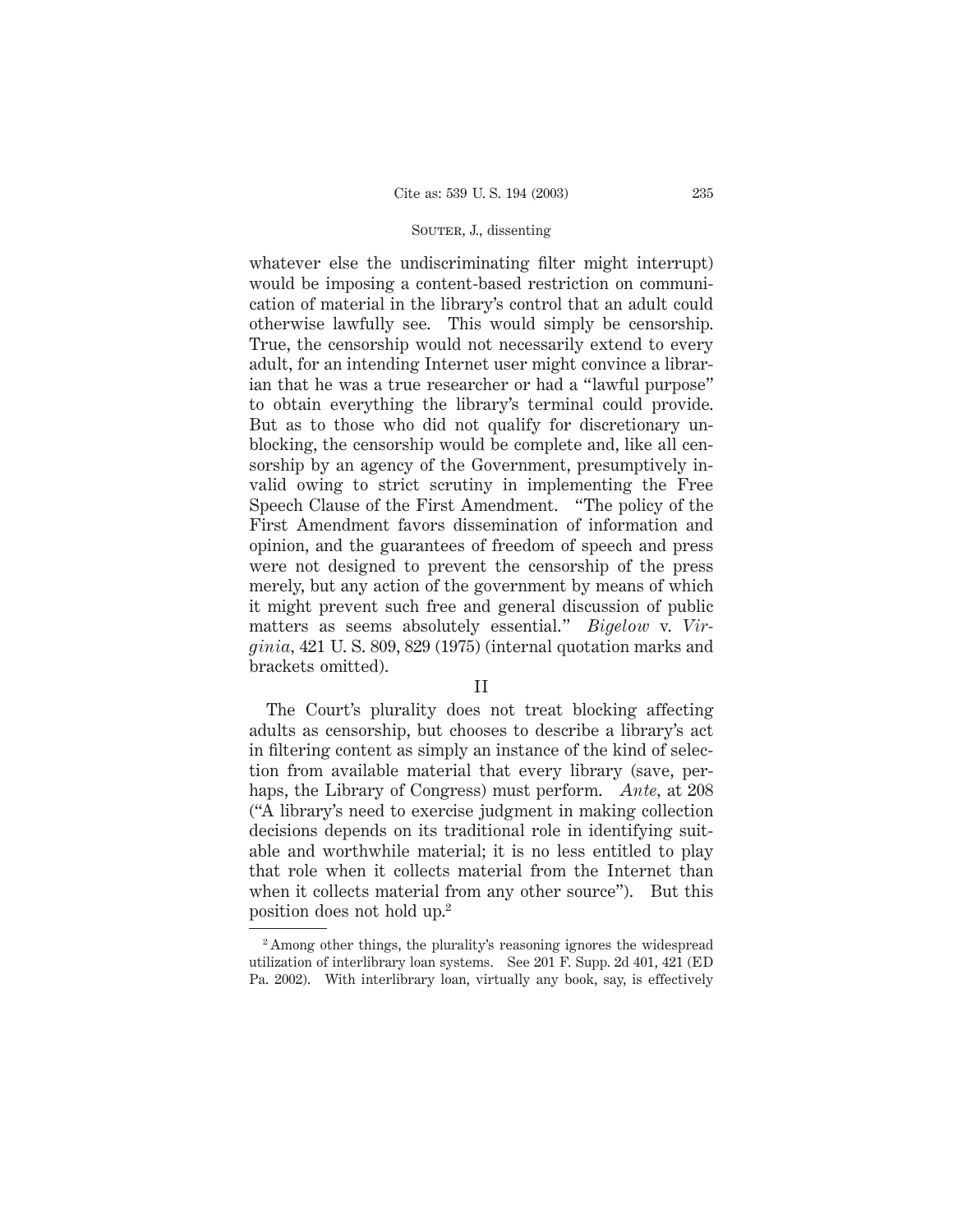### A

Public libraries are indeed selective in what they acquire to place in their stacks, as they must be. There is only so much money and so much shelf space, and the necessity to choose some material and reject the rest justifies the effort to be selective with an eye to demand, quality, and the object of maintaining the library as a place of civilized enquiry by widely different sorts of people. Selectivity is thus necessary and complex, and these two characteristics explain why review of a library's selection decisions must be limited: the decisions are made all the time, and only in extreme cases could one expect particular choices to reveal impermissible reasons (reasons even the plurality would consider to be illegitimate), like excluding books because their authors are Democrats or their critiques of organized Christianity are unsympathetic. See *Board of Ed., Island Trees Union Free School Dist. No. 26* v. *Pico,* 457 U. S. 853, 870–871 (1982) (plurality opinion). Review for rational basis is probably the most that any court could conduct, owing to the myriad particular selections that might be attacked by someone, and the difficulty of untangling the play of factors behind a particular decision.

At every significant point, however, the Internet blocking here defies comparison to the process of acquisition. Whereas traditional scarcity of money and space require a library to make choices about what to acquire, and the choice to be made is whether or not to spend the money to acquire something, blocking is the subject of a choice made after the money for Internet access has been spent or committed.

made available to a library's patrons. If, therefore, a librarian refused to get a book from interlibrary loan for an adult patron on the ground that the patron's "purpose" in seeking the book was not acceptable, the librarian could find no justification in the fact that libraries have traditionally "collect[ed] only those materials deemed to have 'requisite and appropriate quality.'" *Ante*, at 204. In any event, in the ensuing analysis, I assume for the sake of argument that we are in a world without interlibrary loan.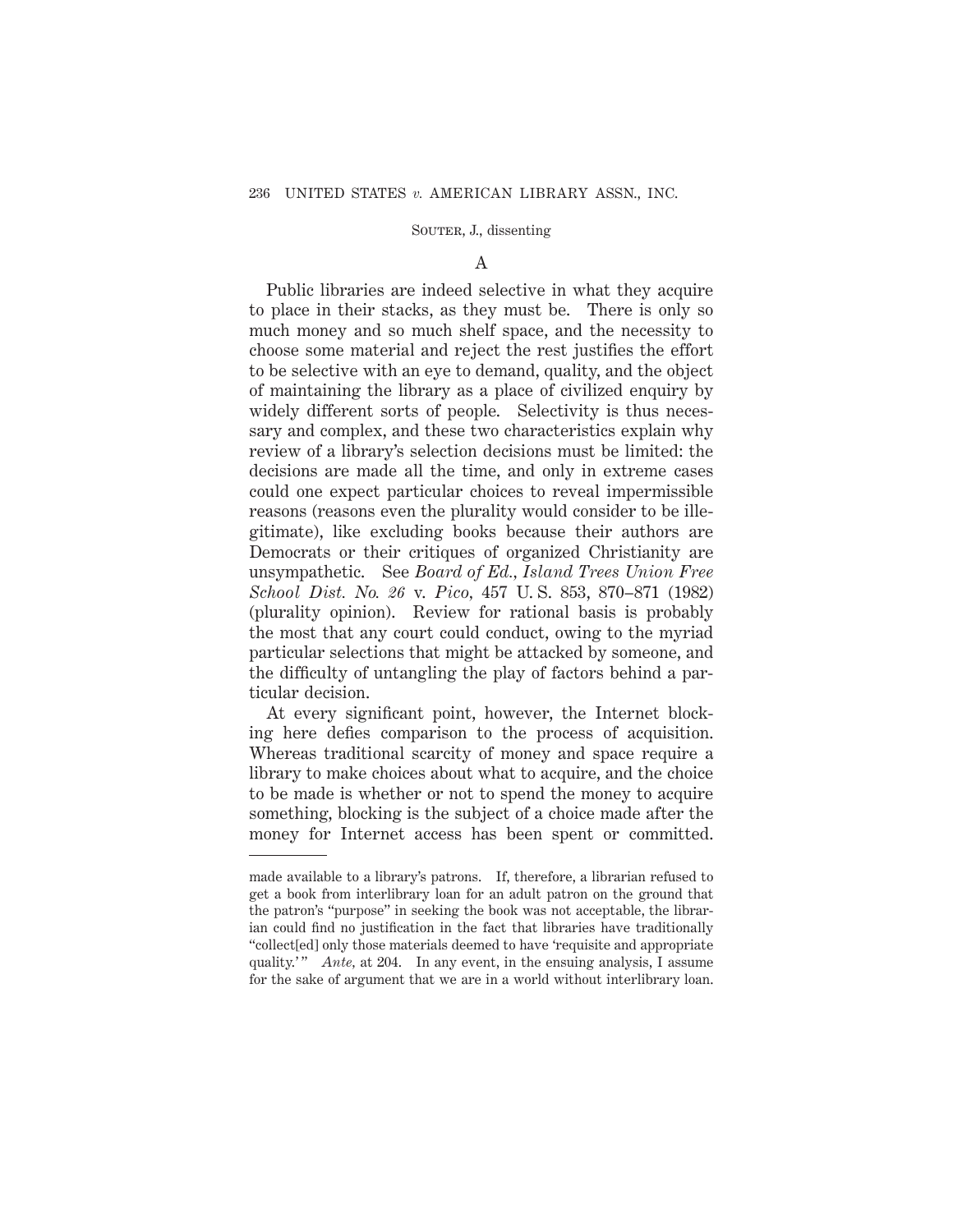Since it makes no difference to the cost of Internet access whether an adult calls up material harmful for children or the Articles of Confederation, blocking (on facts like these) is not necessitated by scarcity of either money or space.<sup>3</sup> In the instance of the Internet, what the library acquires is electronic access, and the choice to block is a choice to limit access that has already been acquired. Thus, deciding against buying a book means there is no book (unless a loan can be obtained), but blocking the Internet is merely blocking access purchased in its entirety and subject to unblocking if the librarian agrees. The proper analogy therefore is not to passing up a book that might have been bought; it is either to buying a book and then keeping it from adults lacking an acceptable "purpose," or to buying an encyclopedia and then cutting out pages with anything thought to be unsuitable for all adults.

The plurality claims to find support for its conclusions in the "traditional missio[n]" of the public library. *Ante,* at 205; see also *ante,* at 219 (Breyer, J., concurring in judgment) (considering "traditional library practices"). The plurality thus argues, in effect, that the traditional responsibility of public libraries has called for denying adult access to certain books, or bowdlerizing the content of what the libraries let adults see. But, in fact, the plurality's conception of a public library's mission has been rejected by the libraries themselves. And no library that chose to block adult access in the way mandated by the Act could claim that the history of public library practice in this country furnished an implicit

B

<sup>&</sup>lt;sup>3</sup> Of course, a library that allowed its patrons to use computers for any purposes might feel the need to purchase more computers to satisfy what would presumably be greater demand, see Brief for Appellants 23, but the answer to that problem would be to limit the number of unblocked terminals or the hours in which they could be used. In any event, the rationale for blocking has no reference whatever to scarcity.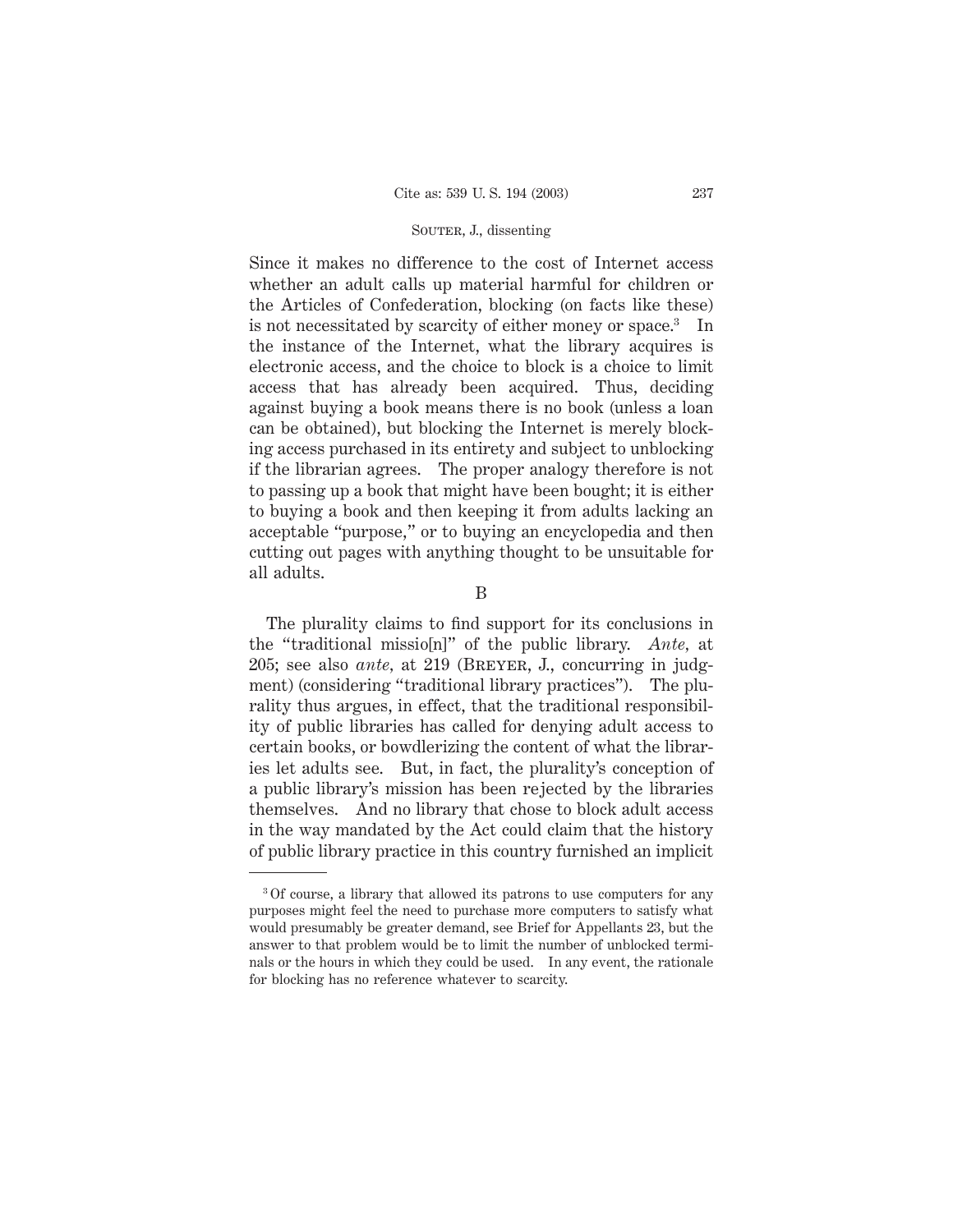gloss on First Amendment standards, allowing for blocking out anything unsuitable for adults.

Institutional history of public libraries in America discloses an evolution toward a general rule, now firmly rooted, that any adult entitled to use the library has access to any of its holdings.4 To be sure, this freedom of choice was apparently not within the inspiration for the mid-19th-century development of public libraries, see J. Shera, Foundations of the Public Library: The Origins of the Public Library Movement in New England, 1629–1855, p. 107 (1949), and in the infancy of their development a "[m]oral censorship" of reading material was assumed, E. Geller, Forbidden Books in American Public Libraries, 1876–1939, p. 12 (1984). But even in the early 20th century, the legitimacy of the librarian's authority as moral arbiter was coming into question. See, *e. g.,* Belden, President's Address: Looking Forward, 20 Bull. Am. Libr. Assn. 273, 274 (1926) ("The true public library must stand for the intellectual freedom of access to the printed word"). And the practices of European fascism fueled the reaction against library censorship. See M. Harris, History of Libraries in the Western World 248 (4th ed. 1995). The upshot was a growing understanding that a librarian's job was to guarantee that "all people had access to all ideas," Geller, *supra,* at 156, and by the end of the 1930s, librarians' "basic position in opposition to censorship [had] emerged," Krug & Harvey, ALA and Intellectual Freedom: A Historical Overview, in Intellectual Freedom Manual, pp. xi, xv (American Library Association 1974) (hereinafter Intellectual Freedom Manual); see also Darling, Access, Intellectual Freedom and Libraries, 27 Library Trends 315– 316 (1979).

<sup>4</sup> That is, libraries do not refuse materials to adult patrons on account of their content. Of course, libraries commonly limit access on contentneutral grounds to, say, rare or especially valuable materials. Such practices raise no First Amendment concerns, because they have nothing to do with suppressing ideas.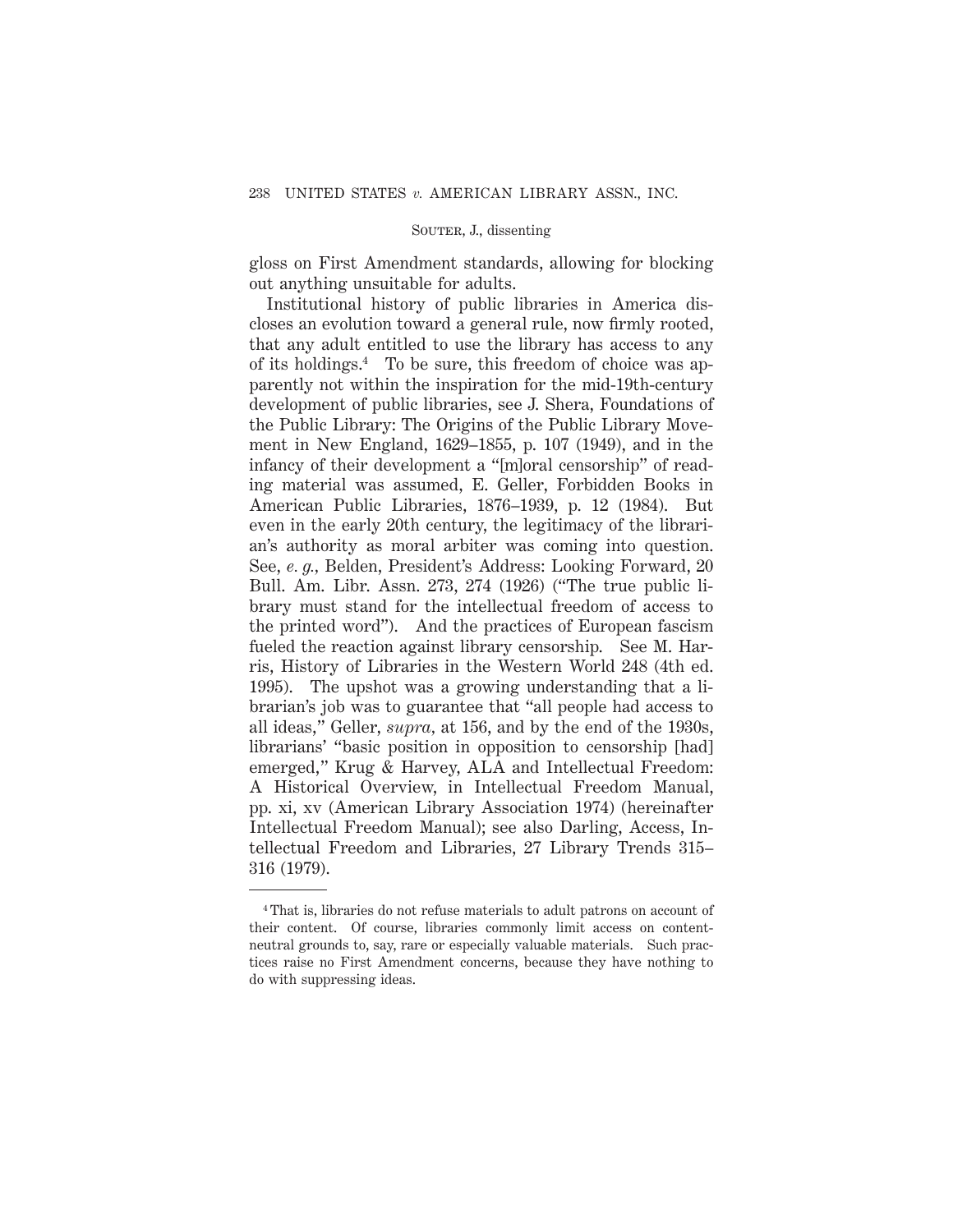By the time McCarthyism began its assaults, appellee American Library Association (ALA) had developed a Library Bill of Rights against censorship, Library Bill of Rights, in Intellectual Freedom Manual, pt. 1, p. 7, and an Intellectual Freedom Committee to maintain the position that beyond enforcing existing laws against obscenity, "there is no place in our society for extra-legal efforts to coerce the taste of others, to confine adults to the reading matter deemed suitable for adolescents, or to inhibit the efforts of writers to achieve artistic expression." Freedom to Read, in *id.,* pt. 2, at 8; see also Krug & Harvey, in *id.,* at xv. So far as I have been able to tell, this statement expressed the prevailing ideal in public library administration after World War II, and it seems fair to say as a general rule that libraries by then had ceased to deny requesting adults access to any materials in their collections. The adult might, indeed, have had to make a specific request, for the literature and published surveys from the period show a variety of restrictions on the circulation of library holdings, including placement of materials apart from open stacks, and availability only upon specific request.<sup>5</sup> But aside from the isolated suggestion, see, *e. g.,* Born, Public Libraries and Intellectual Freedom, in *id.,* pt. 3, at 4, 9, I have not been able to find from this period any record of a library barring access to materials in its collection on a basis other than a reader's age. It seems to have been out of the question for a library to refuse a book in its collection to a requesting adult patron, or to presume to evaluate the basis for a particular request.

This take on the postwar years is confirmed by evidence of the dog that did not bark. During the second half of the

<sup>&</sup>lt;sup>5</sup> See, *e. q.*, M. Fiske, Book Selection and Censorship: A Study of School and Public Libraries in California 69–73 (1959); Moon, "Problem" Fiction, in Book Selection and Censorship in the Sixties 56–58 (E. Moon ed. 1969); F. Jones, Defusing Censorship: The Librarian's Guide to Handling Censorship Conflicts 92–99 (1983); see also The Censorship of Books 173–182 (W. Daniels ed. 1954).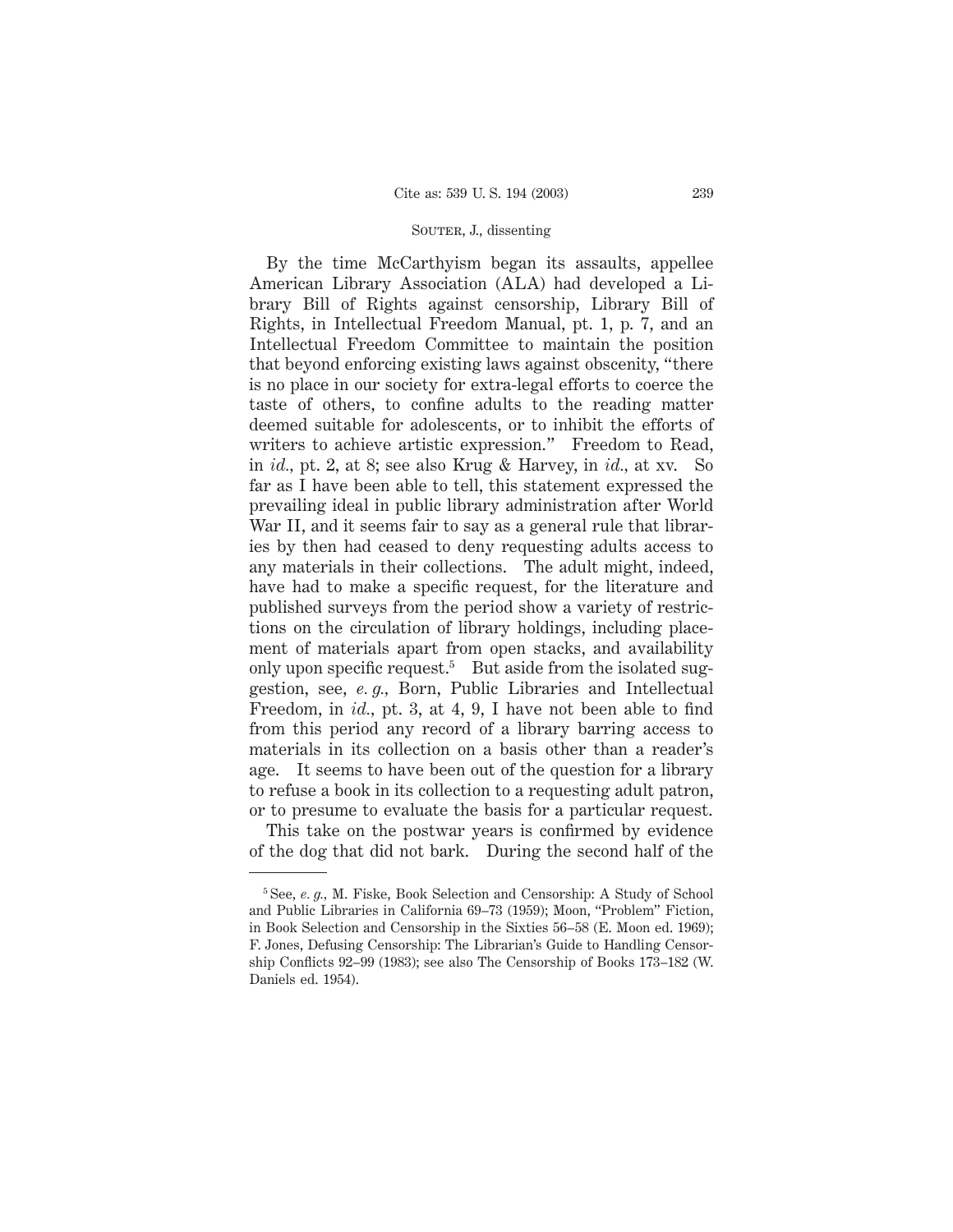20th century, the ALA issued a series of policy statements, since dubbed Interpretations of the Library Bill of Rights, see *id.,* pt. 1, at 13, commenting on library administration and pointing to particular practices the ALA opposed. Thus, for example, in response to pressure by the Sons of the American Revolution on New Jersey libraries to place labels on materials "advocat[ing] or favor[ing] communism," the ALA in 1957 adopted a "Statement on Labeling," opposing it as "a censor's tool." *Id.,* pt. 1, at 18–19. Again, 10 years later, the ALA even adopted a statement against any restriction on access to library materials by minors. It acknowledged that age restrictions were common across the Nation in "a variety of forms, including, among others, restricted reading rooms for adult use only, library cards limiting circulation of some materials to adults only, closed collections for adult use only, and interlibrary loan for adult use only." *Id.,* pt. 1, at 16. Nevertheless, the ALA opposed all such limitations, saying that "only the parent . . . may restrict his children and only *his* children—from access to library materials and services." *Id.,* pt. 1, at 17.

And in 1973, the ALA adopted a policy opposing the practice already mentioned, of keeping certain books off the open shelves, available only on specific request. See *id.,* pt. 1, at 42. The statement conceded that " 'closed shelf,' 'locked case,' 'adults only,' or 'restricted shelf' collections" were "common to many libraries in the United States." *Id.,* pt. 1, at 43. The ALA nonetheless came out against it, in these terms: "While the limitation differs from direct censorship activities, such as removal of library materials or refusal to purchase certain publications, it nonetheless constitutes censorship, albeit a subtle form." *Ibid.*<sup>6</sup>

Amidst these and other ALA statements from the latter half of the 20th century, however, one subject is missing.

<sup>6</sup> For a complete listing of the ALA's Interpretations, see R. Peck, Libraries, the First Amendment and Cyberspace: What You Need to Know 148–175 (2000).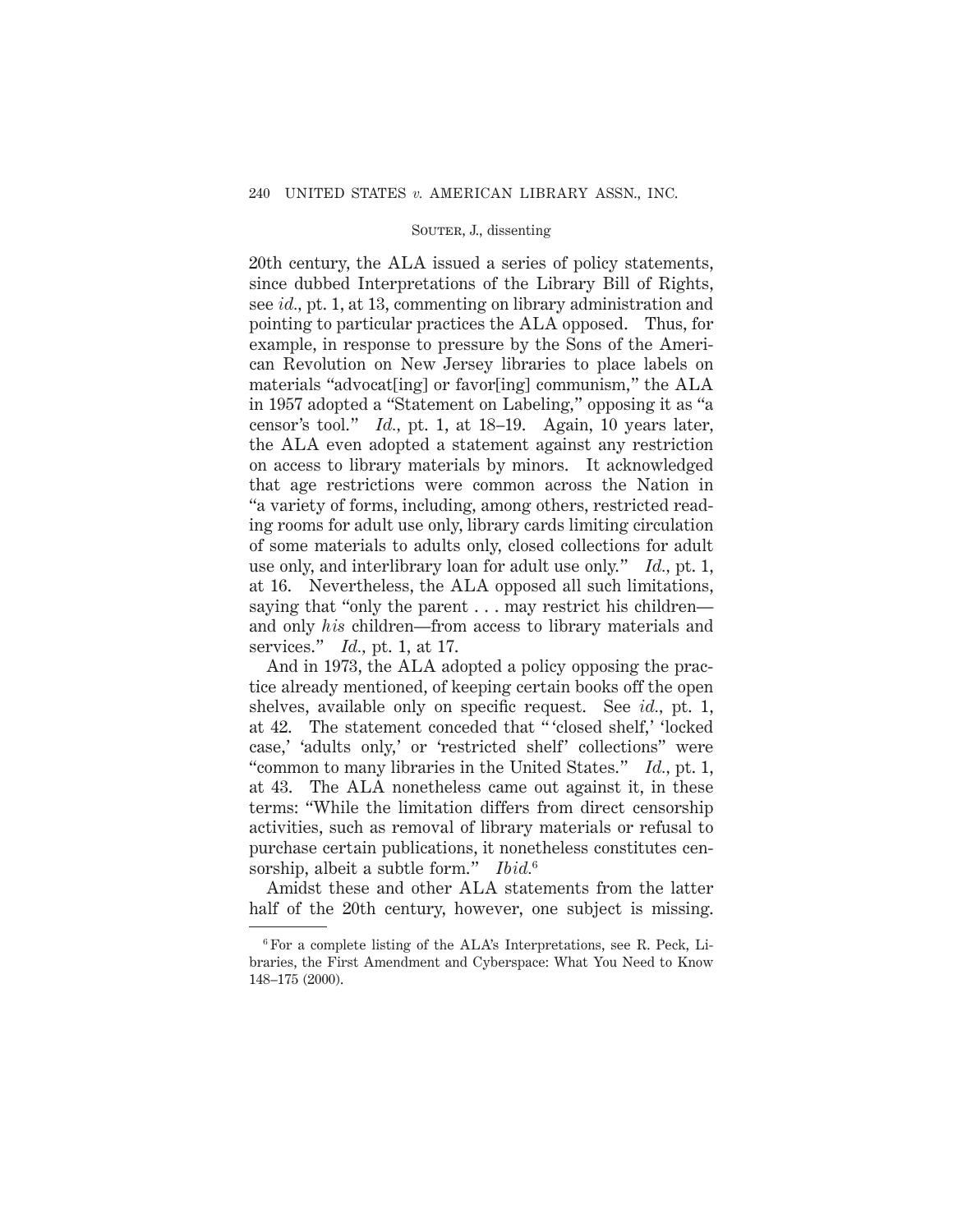There is not a word about barring requesting adults from any materials in a library's collection, or about limiting an adult's access based on evaluation of his purposes in seeking materials. If such a practice had survived into the latter half of the 20th century, one would surely find a statement about it from the ALA, which had become the nemesis of anything sounding like censorship of library holdings, as shown by the history just sampled.<sup>7</sup> The silence bespeaks an American public library that gives any adult patron any material at hand, and a history without support for the plurality's reading of the First Amendment as tolerating a public library's censorship of its collection against adult enquiry.

 $\mathcal{C}$ 

Thus, there is no preacquisition scarcity rationale to save library Internet blocking from treatment as censorship, and no support for it in the historical development of library practice. To these two reasons to treat blocking differently from a decision declining to buy a book, a third must be added. Quite simply, we can smell a rat when a library blocks material already in its control, just as we do when a library removes books from its shelves for reasons having nothing to do with wear and tear, obsolescence, or lack of demand. Content-based blocking and removal tell us something that mere absence from the shelves does not.

I have already spoken about two features of acquisition decisions that make them poor candidates for effective judicial review. The first is their complexity, the number of legitimate considerations that may go into them, not all pointing one way, providing cover for any illegitimate reason that managed to sneak in. A librarian should consider likely demand, scholarly or esthetic quality, alternative purchases,

<sup>7</sup> Thus, it is not surprising that, with the emergence of the circumstances giving rise to this case, the ALA has adopted statements opposing restrictions on access to adult patrons, specific to electronic media like the Internet. See *id.,* at 150–153, 176–179, 180–187.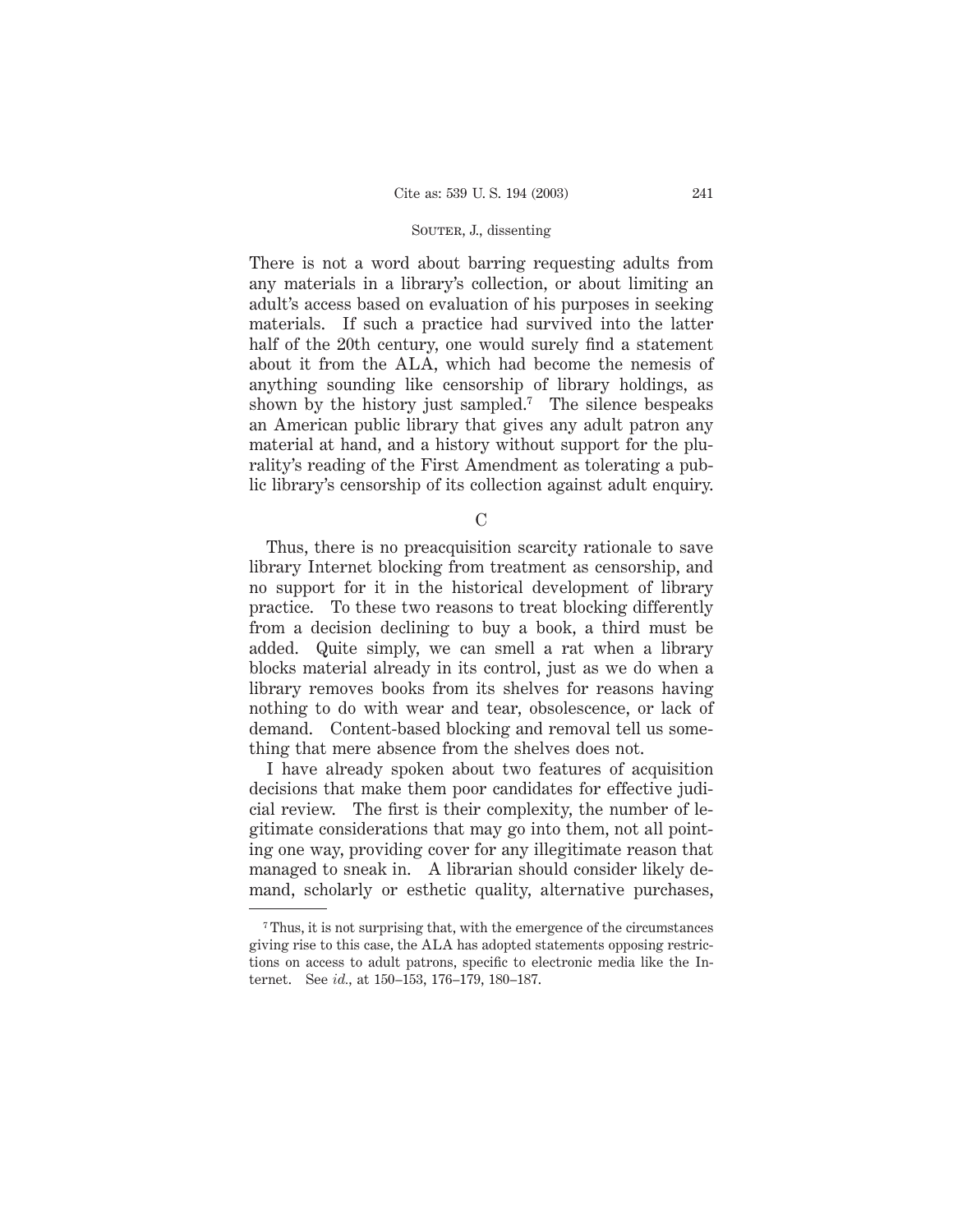relative cost, and so on. The second reason the judiciary must be shy about reviewing acquisition decisions is the sheer volume of them, and thus the number that might draw fire. Courts cannot review the administration of every library with a constituent disgruntled that the library fails to buy exactly what he wants to read.

After a library has acquired material in the first place, however, the variety of possible reasons that might legitimately support an initial rejection are no longer in play. Removal of books or selective blocking by controversial subject matter is not a function of limited resources and less likely than a selection decision to reflect an assessment of esthetic or scholarly merit. Removal (and blocking) decisions being so often obviously correlated with content, they tend to show up for just what they are, and because such decisions tend to be few, courts can examine them without facing a deluge. The difference between choices to keep out and choices to throw out is thus enormous, a perception that underlay the good sense of the plurality's conclusion in *Board of Ed., Island Trees Union Free School Dist. No. 26* v. *Pico,* 457 U. S. 853 (1982), that removing classics from a school library in response to pressure from parents and school board members violates the Speech Clause.

# III

There is no good reason, then, to treat blocking of adult enquiry as anything different from the censorship it presumptively is. For this reason, I would hold in accordance with conventional strict scrutiny that a library's practice of blocking would violate an adult patron's First and Fourteenth Amendment right to be free of Internet censorship, when unjustified (as here) by any legitimate interest in screening children from harmful material.<sup>8</sup> On that ground,

<sup>&</sup>lt;sup>8</sup>I assume, although there is no occasion here to decide, that the originators of the material blocked by the Internet filters could object to the wall between them and any adult audience they might attract, although they